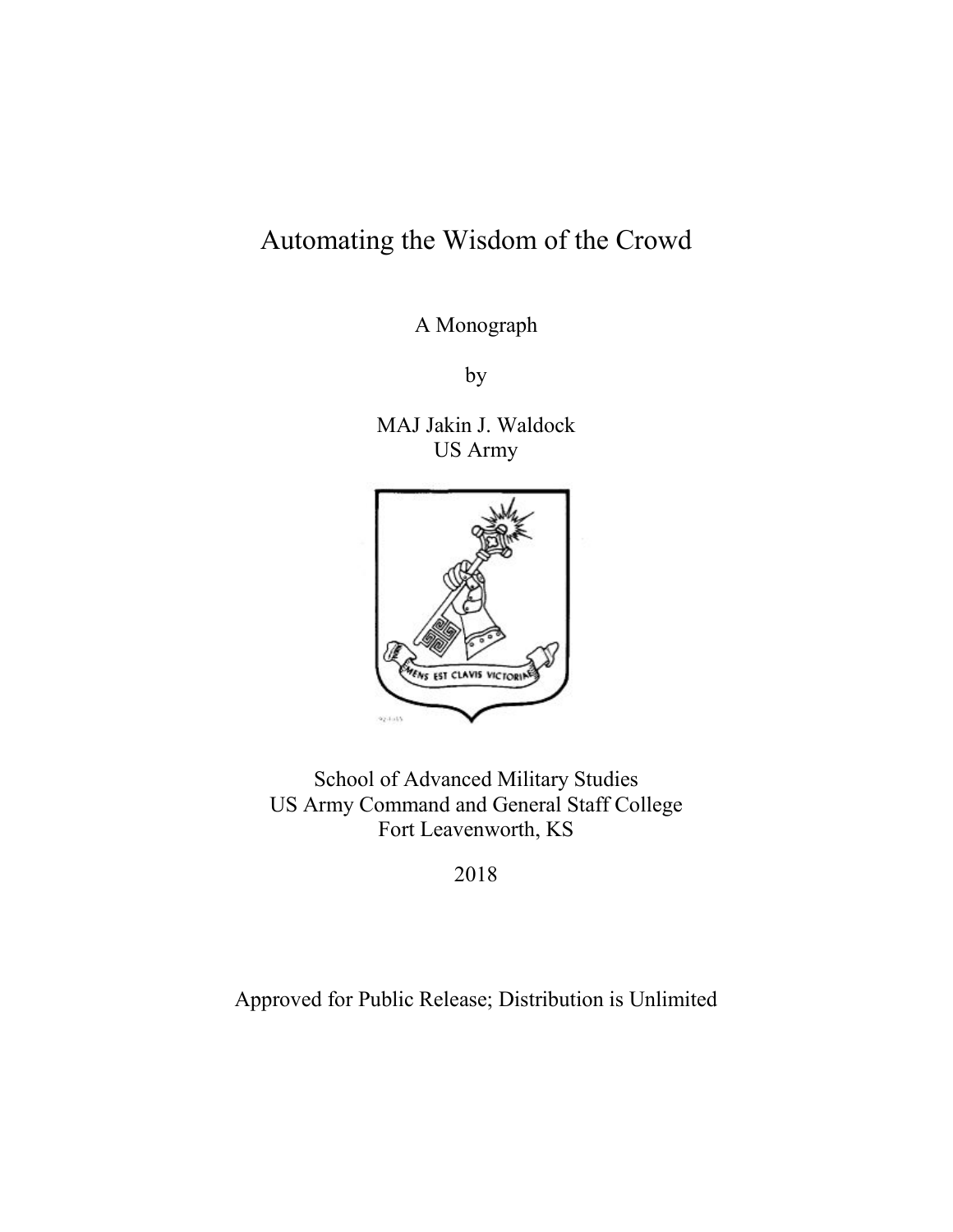| <b>REPORT DOCUMENTATION PAGE</b>                                                                                                                                                                                                                                                                                                                                                                                                                                                                                            |                                           |                                                |                                                         |                    | Form Approved<br>OMB No. 0704-0188 |                                                                          |
|-----------------------------------------------------------------------------------------------------------------------------------------------------------------------------------------------------------------------------------------------------------------------------------------------------------------------------------------------------------------------------------------------------------------------------------------------------------------------------------------------------------------------------|-------------------------------------------|------------------------------------------------|---------------------------------------------------------|--------------------|------------------------------------|--------------------------------------------------------------------------|
| The public reporting burden for this collection of information is estimated to average 1 hour per response, including the time for reviewing instructions, searching existing data sources,<br>gathering and maintaining the data<br>information, including suggestions for reducing the burden, to Department of Defense, Washington Headquarters regenuing inis burden senting with an university of the sentence of any other parties in the burden, to Departme<br>PLEASE DO NOT RETURN YOUR FORM TO THE ABOVE ADDRESS. |                                           |                                                |                                                         |                    |                                    |                                                                          |
|                                                                                                                                                                                                                                                                                                                                                                                                                                                                                                                             | 1. REPORT DATE (DD-MM-YYYY)<br>05-25-2018 |                                                | 2. REPORT TYPE<br>Master's Thesis                       |                    |                                    | 3. DATES COVERED (From - To)<br>JUN 2017 - MAY 2018                      |
| 4. TITLE AND SUBTITLE                                                                                                                                                                                                                                                                                                                                                                                                                                                                                                       |                                           |                                                |                                                         |                    |                                    | 5a. CONTRACT NUMBER                                                      |
|                                                                                                                                                                                                                                                                                                                                                                                                                                                                                                                             | Automating the Wisdom of the Crowd        |                                                |                                                         |                    |                                    |                                                                          |
|                                                                                                                                                                                                                                                                                                                                                                                                                                                                                                                             |                                           |                                                |                                                         |                    |                                    | <b>5b. GRANT NUMBER</b>                                                  |
|                                                                                                                                                                                                                                                                                                                                                                                                                                                                                                                             |                                           |                                                |                                                         |                    |                                    | 5c. PROGRAM ELEMENT NUMBER                                               |
| 6. AUTHOR(S)<br>MAJ Jakin J. Waldock                                                                                                                                                                                                                                                                                                                                                                                                                                                                                        |                                           |                                                |                                                         |                    |                                    | 5d. PROJECT NUMBER                                                       |
| US Army                                                                                                                                                                                                                                                                                                                                                                                                                                                                                                                     |                                           |                                                |                                                         |                    |                                    |                                                                          |
|                                                                                                                                                                                                                                                                                                                                                                                                                                                                                                                             |                                           |                                                |                                                         |                    |                                    | <b>5e. TASK NUMBER</b>                                                   |
|                                                                                                                                                                                                                                                                                                                                                                                                                                                                                                                             |                                           |                                                |                                                         |                    |                                    | 5f. WORK UNIT NUMBER                                                     |
|                                                                                                                                                                                                                                                                                                                                                                                                                                                                                                                             |                                           |                                                | 7. PERFORMING ORGANIZATION NAME(S) AND ADDRESS(ES)      |                    |                                    | 8. PERFORMING ORGANIZATION                                               |
| ATTN: ATZL-SWD-GD                                                                                                                                                                                                                                                                                                                                                                                                                                                                                                           |                                           | U.S. Army Command and General Staff College    |                                                         |                    |                                    | <b>REPORT NUMBER</b>                                                     |
|                                                                                                                                                                                                                                                                                                                                                                                                                                                                                                                             | Fort Leavenworth, KS 66027-2301           |                                                |                                                         |                    |                                    |                                                                          |
|                                                                                                                                                                                                                                                                                                                                                                                                                                                                                                                             | Advanced Military Studies Program.        |                                                | 9. SPONSORING/MONITORING AGENCY NAME(S) AND ADDRESS(ES) |                    |                                    | 10. SPONSOR/MONITOR'S ACRONYM(S)                                         |
|                                                                                                                                                                                                                                                                                                                                                                                                                                                                                                                             |                                           |                                                |                                                         |                    |                                    |                                                                          |
|                                                                                                                                                                                                                                                                                                                                                                                                                                                                                                                             |                                           |                                                |                                                         |                    |                                    | <b>11. SPONSOR/MONITOR'S REPORT</b><br><b>NUMBER(S)</b>                  |
|                                                                                                                                                                                                                                                                                                                                                                                                                                                                                                                             |                                           | <b>12. DISTRIBUTION/AVAILABILITY STATEMENT</b> |                                                         |                    |                                    |                                                                          |
| Approved for Public Release; Distribution is Unlimited.                                                                                                                                                                                                                                                                                                                                                                                                                                                                     |                                           |                                                |                                                         |                    |                                    |                                                                          |
|                                                                                                                                                                                                                                                                                                                                                                                                                                                                                                                             | <b>13. SUPPLEMENTARY NOTES</b>            |                                                |                                                         |                    |                                    |                                                                          |
|                                                                                                                                                                                                                                                                                                                                                                                                                                                                                                                             |                                           |                                                |                                                         |                    |                                    |                                                                          |
| 14. ABSTRACT                                                                                                                                                                                                                                                                                                                                                                                                                                                                                                                |                                           |                                                |                                                         |                    |                                    |                                                                          |
| The current Army Operating Concept, Win in a Complex World, describes future operational environments as complex, uncertain,<br>chaotic, and dangerous. Under these conditions, accurate decision-making becomes a cyclical time-based competition.<br>Commanders who can achieve situational understanding quickly enough to anticipate opportunities and threats gain and maintain a<br>position of relative advantage over the enemy.                                                                                    |                                           |                                                |                                                         |                    |                                    |                                                                          |
|                                                                                                                                                                                                                                                                                                                                                                                                                                                                                                                             |                                           |                                                |                                                         |                    |                                    |                                                                          |
| <b>15. SUBJECT TERMS</b>                                                                                                                                                                                                                                                                                                                                                                                                                                                                                                    |                                           |                                                |                                                         |                    |                                    |                                                                          |
| See Abstract                                                                                                                                                                                                                                                                                                                                                                                                                                                                                                                |                                           |                                                |                                                         |                    |                                    |                                                                          |
|                                                                                                                                                                                                                                                                                                                                                                                                                                                                                                                             | <b>16. SECURITY CLASSIFICATION OF:</b>    |                                                | <b>17. LIMITATION OF</b>                                | 18. NUMBER         |                                    | 19a. NAME OF RESPONSIBLE PERSON                                          |
| a. REPORT                                                                                                                                                                                                                                                                                                                                                                                                                                                                                                                   | <b>b. ABSTRACT</b>                        | c. THIS PAGE                                   | <b>ABSTRACT</b>                                         | OF<br><b>PAGES</b> |                                    | MAJ Jakin J. Waldock US Army                                             |
| $(\mathrm{U})$                                                                                                                                                                                                                                                                                                                                                                                                                                                                                                              | $(\mathrm{U})$                            | $(\mathrm{U})$                                 | $(\mathrm{U})$                                          | 44                 |                                    | 19b. TELEPHONE NUMBER (Include area code)<br>913-758-3300                |
|                                                                                                                                                                                                                                                                                                                                                                                                                                                                                                                             |                                           |                                                |                                                         |                    |                                    | Standard Form 298 (Rev. 8/98)<br>Reset<br>Prescribed by ANSI Std. Z39.18 |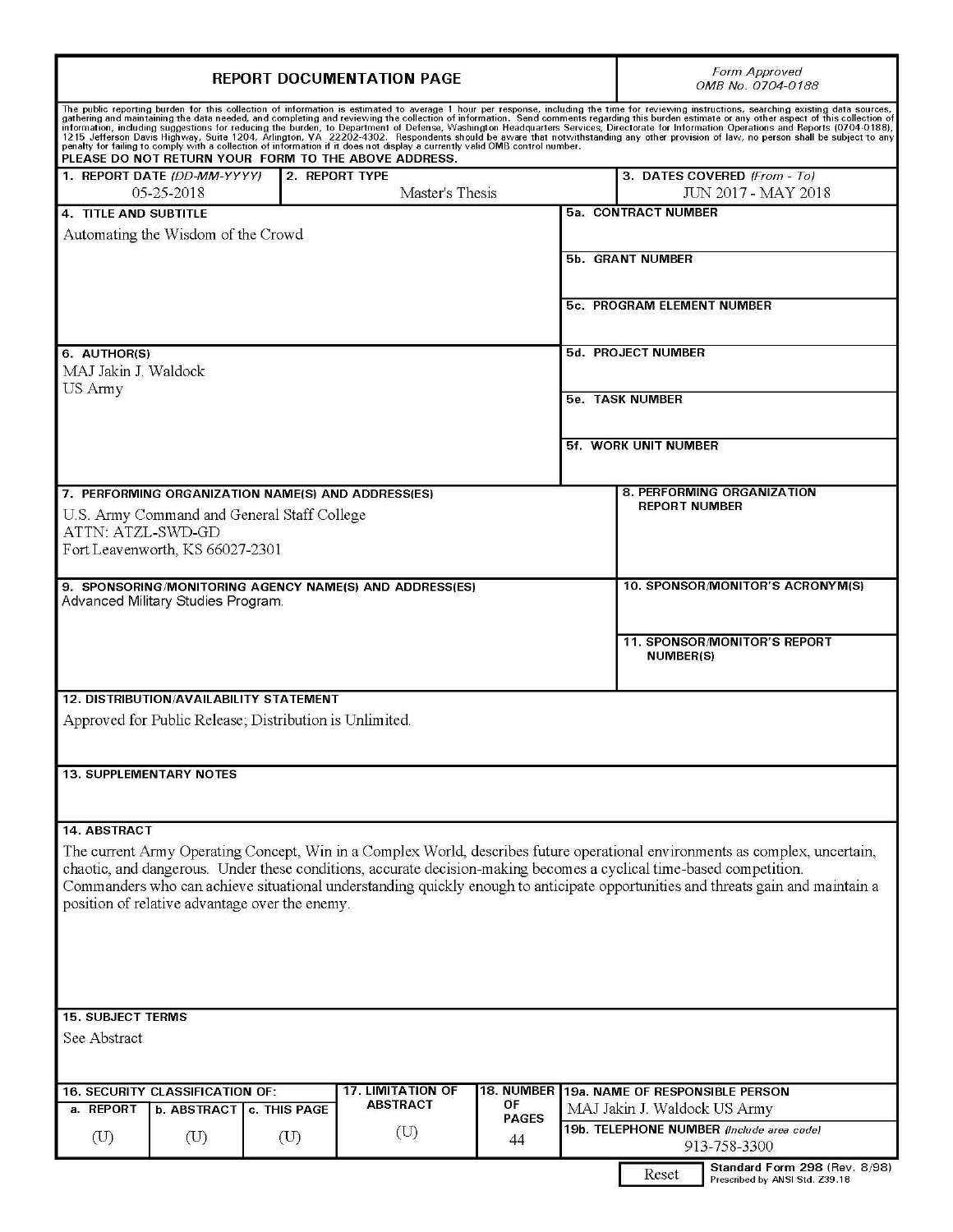# Monograph Approval Page

Automating the Wisdom of the Crowd Monograph Title: Automating the Wisdom of the Crowd<br>Approved by:

 Jacob A. Stoil, PhD \_\_\_\_\_\_\_\_\_\_\_\_\_\_\_\_\_\_\_\_\_\_\_\_\_\_\_\_\_\_\_\_\_\_, Monograph Director

\_\_\_\_\_\_\_\_\_\_\_\_\_\_\_\_\_\_\_\_\_\_\_\_\_\_\_\_\_\_\_\_\_\_, Seminar Leader

Jeffrey (Scot) Davis, COL

\_\_\_\_\_\_\_\_\_\_\_\_\_\_\_\_\_\_\_\_\_\_\_\_\_\_\_\_\_\_\_\_\_\_\_, Director, School of Advanced Military Studies James C. Markert, COL

Accepted this 24th day of May, 2018 by:

\_\_\_\_\_\_\_\_\_\_\_\_\_\_\_\_\_\_\_\_\_\_\_\_\_\_\_\_\_\_\_\_\_\_\_, Director, Graduate Degree Programs Robert F. Baumann, PhD

 The opinions and conclusions expressed herein are those of the student author and do not necessarily represent the views of the US Army Command and General Staff College or any other government agency. (References to this study should include the foregoing statement.)

 Fair use determination or copyright permission has been obtained for the inclusion of pictures, maps, graphics, and any other works incorporated into this manuscript. A work of the United States Government is not subject to copyright, however further publication or sale of copyrighted images is not permissible.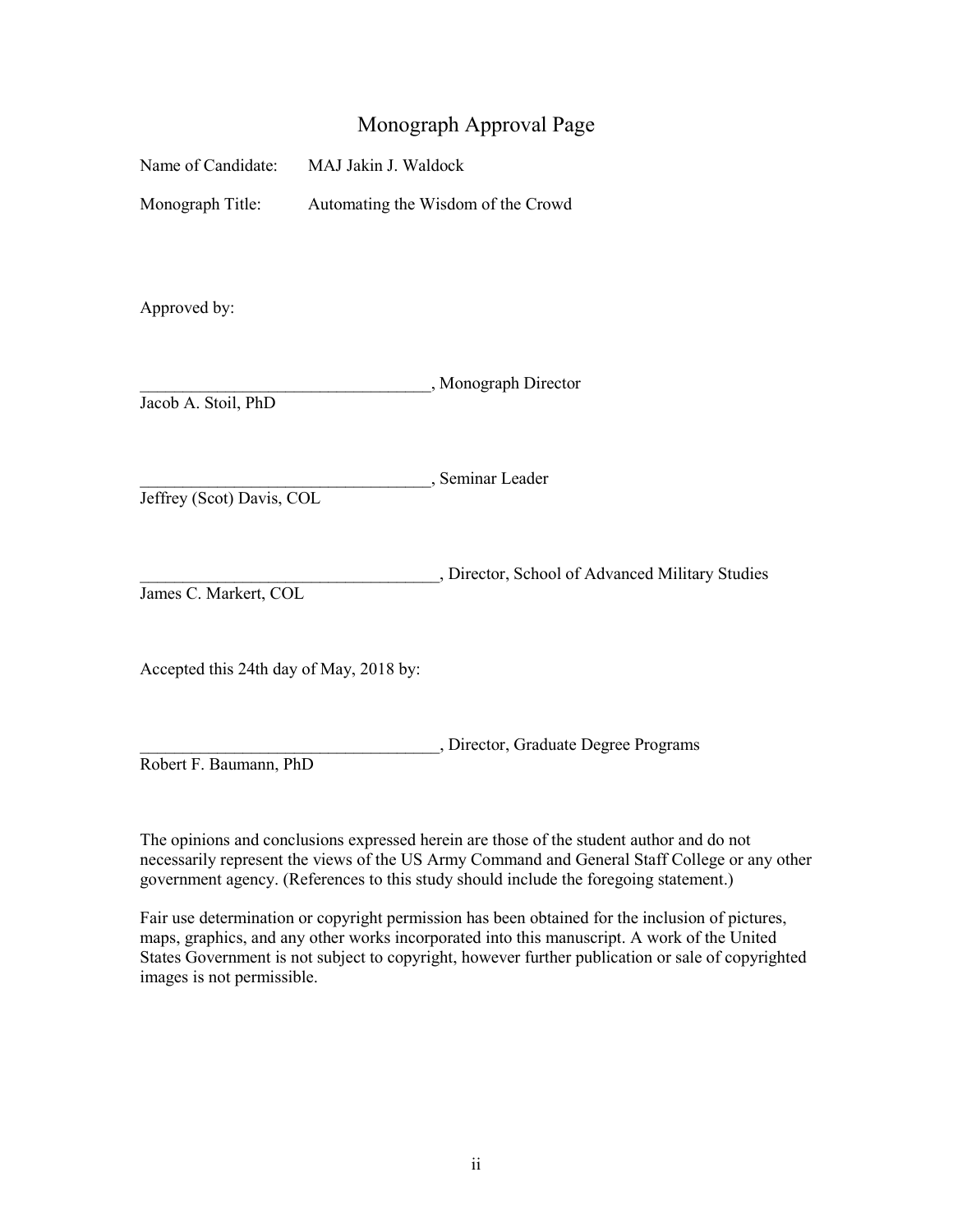# Abstract

Automating the Wisdom of the Crowd, by MAJ Jakin J. Waldock, US Army, 48 pages.

 The current Army Operating Concept, Win in a Complex World, describes future operational environments as complex, uncertain, chaotic, and dangerous. Under these conditions, accurate decision-making becomes a cyclical time-based competition. Commanders who can achieve situational understanding quickly enough to anticipate opportunities and threats gain and maintain a position of relative advantage over the enemy.

One way in which intelligence organizations help commanders achieve situational understanding is through the rapid collection, analysis, and delivery of actionable intelligence to the point of need. Analysts often balance two contradictory requirements to avoid intelligence failures: speed and accuracy. Failure to produce actionable intelligence in time may negate its value. Conversely, failure to vet the accuracy of the intelligence may negate its value irrespective of the timeliness.

 Three factors limit both speed and accuracy: the capacity of human cognition, susceptibility to bias, and the limits of organizational knowledge. Mitigating the effects of these three constraints improves commanders' ability to achieve situational awareness. This paper examines whether a combination of artificial intelligence (AI) and crowdsourcing can help the intelligence community achieve situational understanding quicker and with more accuracy.

 artificial intelligence and crowdsourcing provides a path to mitigating the effects of the limits of human cognition, susceptibility to bias, and the limits of organizational knowledge. If taken into After a close examination of the benefits and pitfalls of artificial intelligence and crowdsourcing, this paper concludes with a "Hybrid Options" section, which demonstrates that a combination of practice, this hybrid will prove an invaluable resource to operational planners.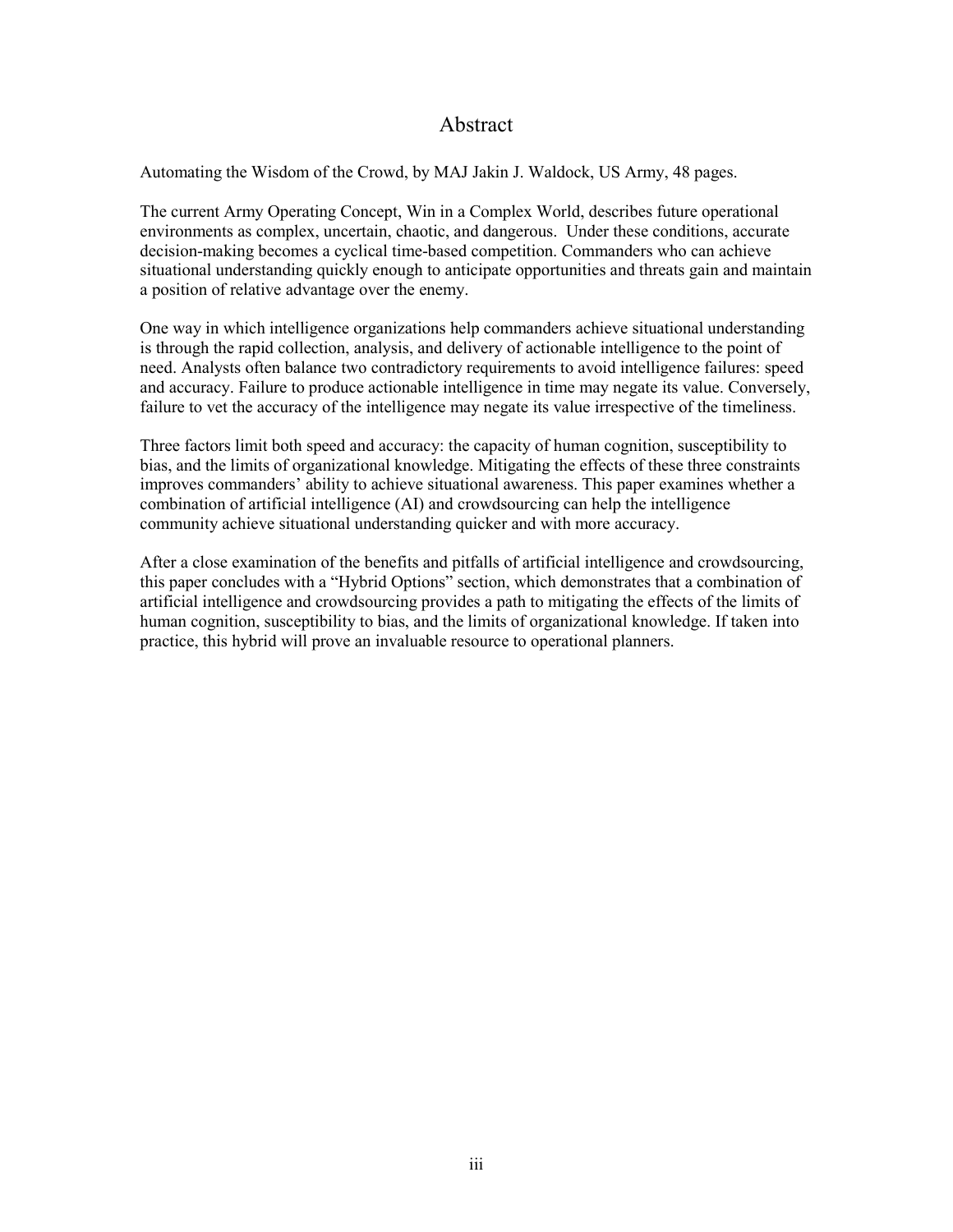# Table of Contents

| Sharing. | .28 |
|----------|-----|
|          |     |
|          |     |
|          |     |
|          |     |
|          |     |
|          |     |
|          |     |
|          |     |
|          |     |
|          |     |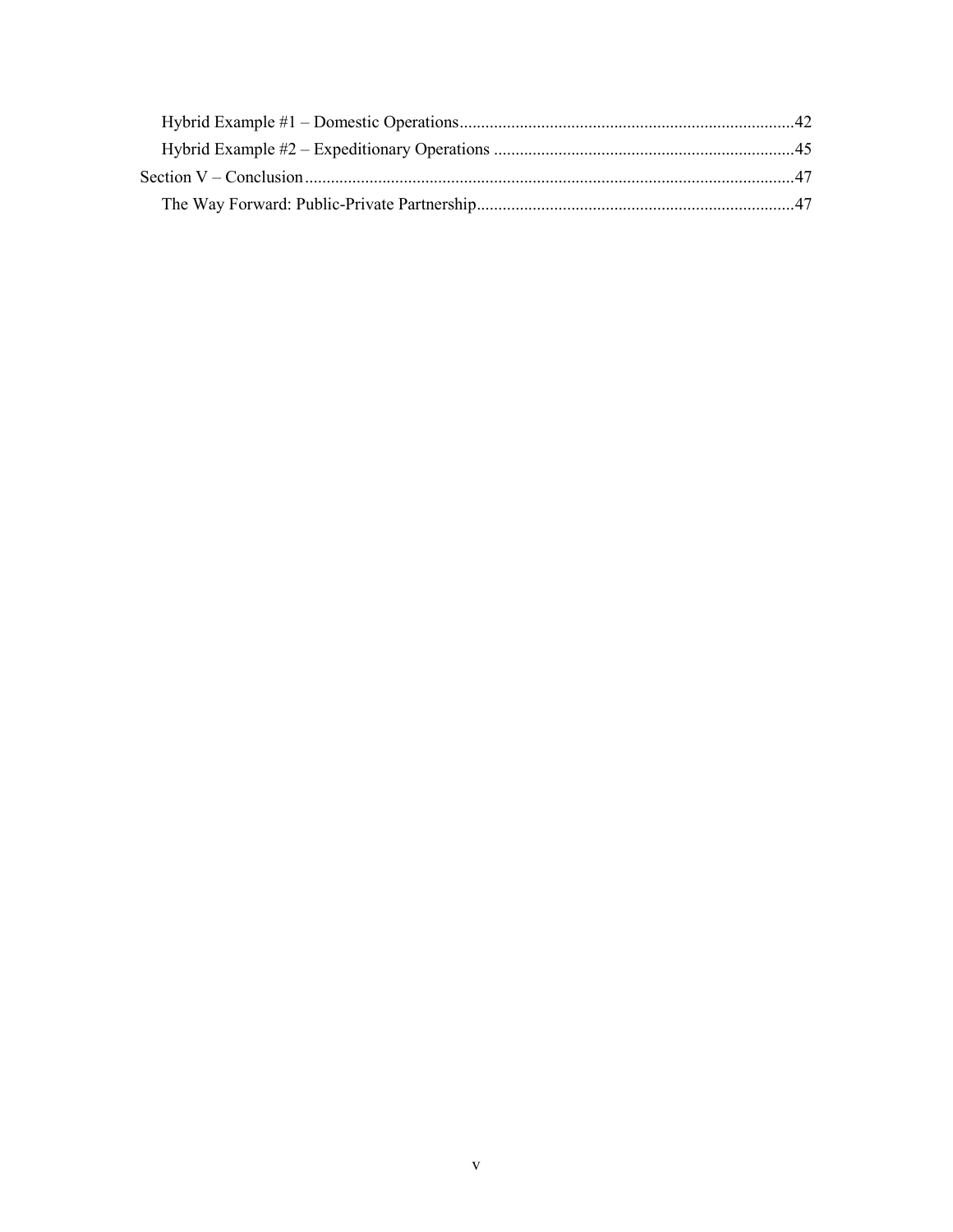# Acronyms

| ${ACE}$       | <b>Aggregative Contingent Estimation</b>                              |
|---------------|-----------------------------------------------------------------------|
| ADP           | Army Doctrine Publication                                             |
| AI            | Artificial Intelligence                                               |
| <b>ARCIC</b>  | Army Capabilities Integration Center                                  |
| <b>AWCFT</b>  | Algorithmic Warfare Cross-Functional Team                             |
| <b>AWFC</b>   | Army Warfighting Challenge                                            |
| <b>BBC</b>    | <b>British Broadcasting Corporation</b>                               |
| <b>BCE</b>    | Before Common Era                                                     |
| <b>COL</b>    | Colonel                                                               |
| <b>DARPA</b>  | Defense Advanced Research Projects Agency                             |
| DC            | District of Columbia                                                  |
| <b>DIA</b>    | Defense Intelligence Agency                                           |
| <b>DOD</b>    | Department of Defense                                                 |
| DOTMLPF-P     | Doctrine, Organization, Training, Materiel, Leadership and Education, |
|               | Personnel, Facilities, and Policy                                     |
| <b>EPJ</b>    | <b>Expert Political Judgment</b>                                      |
| <b>ESP</b>    | <b>Extrasensory Perception</b>                                        |
| <b>FEMA</b>   | Federal Emergency Management Agency                                   |
| <b>FMV</b>    | Full-Motion Video                                                     |
| <b>GEN</b>    | General                                                               |
| <b>GEOINT</b> | Geospatial Intelligence                                               |
| <b>GIS</b>    | Geographic Information Systems                                        |
| <b>GJP</b>    | Good Judgment Project                                                 |
| <b>GMI</b>    | General Military Intelligence                                         |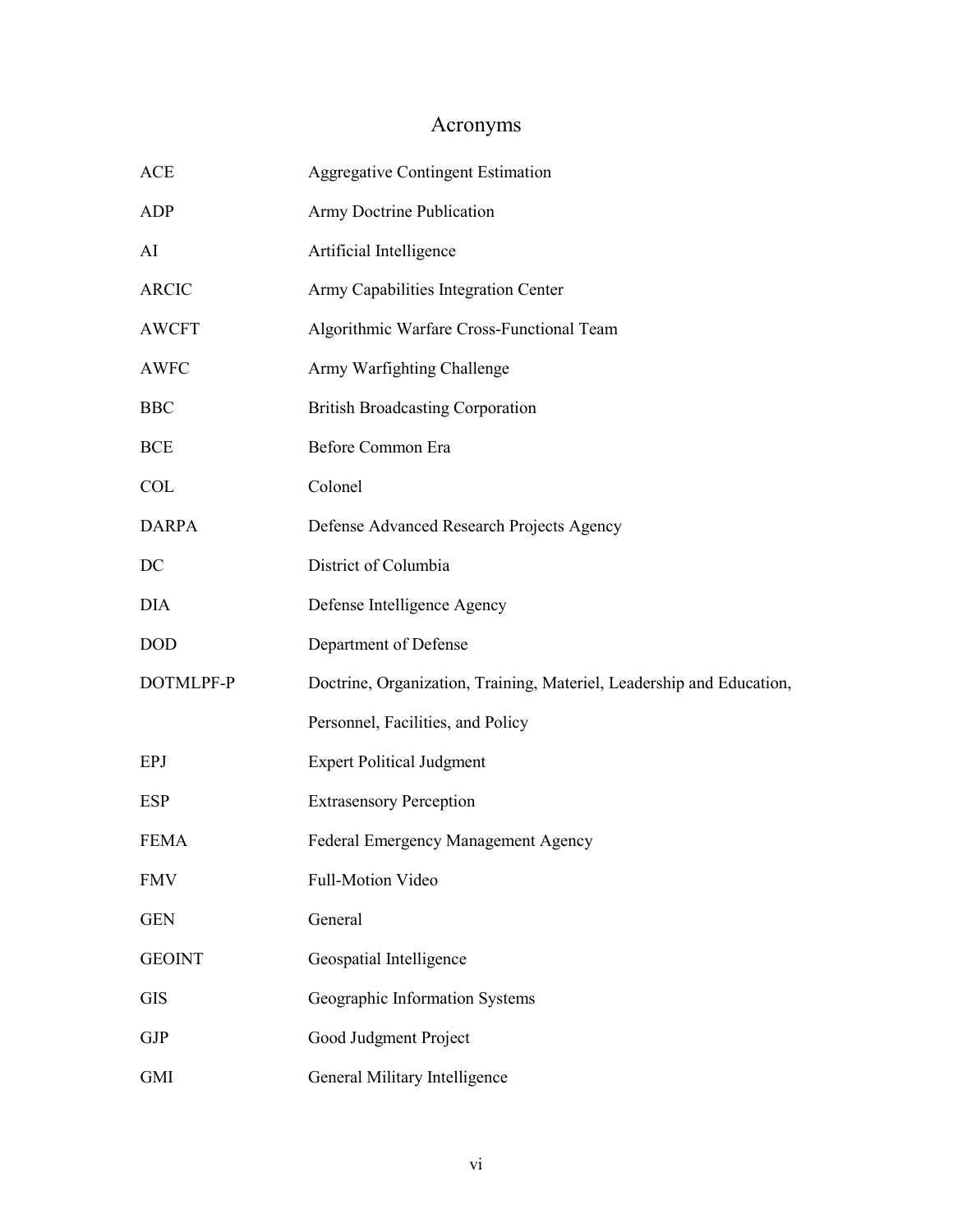| <b>GPS</b>     | <b>Global Positioning Satellites</b>                                |  |  |
|----------------|---------------------------------------------------------------------|--|--|
| HQ             | Headquarters                                                        |  |  |
| <b>IARPA</b>   | Intelligence Advanced Research Projects Activity                    |  |  |
| <b>IBM</b>     | <b>International Business Machines</b>                              |  |  |
| IC             | Intelligence Community                                              |  |  |
| JP             | Joint Publication                                                   |  |  |
| <b>JTF</b>     | Joint Task Force                                                    |  |  |
| <b>MAJ</b>     | Major                                                               |  |  |
| <b>MANPADS</b> | Man-Portable Air-Defense Systems                                    |  |  |
| METT-TC        | Mission, Enemy, Troops, Time, Terrain, and Civilian Considerations  |  |  |
| MP             | <b>Military Police</b>                                              |  |  |
| <b>NATO</b>    | North Atlantic Treaty Organization                                  |  |  |
| <b>NERC</b>    | Natural Environment Research Council                                |  |  |
| <b>NGA</b>     | National Geospatial Intelligence Agency                             |  |  |
| <b>NOME</b>    | NSG Open Mapping Enclave                                            |  |  |
| <b>NSG</b>     | National System for Geospatial Intelligence                         |  |  |
| OE             | <b>Operating Environment</b>                                        |  |  |
| <b>OSINT</b>   | Open-Source Intelligence                                            |  |  |
| <b>OSM</b>     | OpenStreetMap                                                       |  |  |
| PMESII-PT      | Political, Military, Economic, Social, Information, Infrastructure, |  |  |
|                | Physical Environment, and Time                                      |  |  |
| <b>RAND</b>    | <b>Research and Development</b>                                     |  |  |
| <b>SCA</b>     | Sociocultural Analysis                                              |  |  |
| <b>SMS</b>     | <b>Short Message Service</b>                                        |  |  |
| <b>TRADOC</b>  | Training and Doctrine Command                                       |  |  |
| <b>US</b>      | <b>United States</b>                                                |  |  |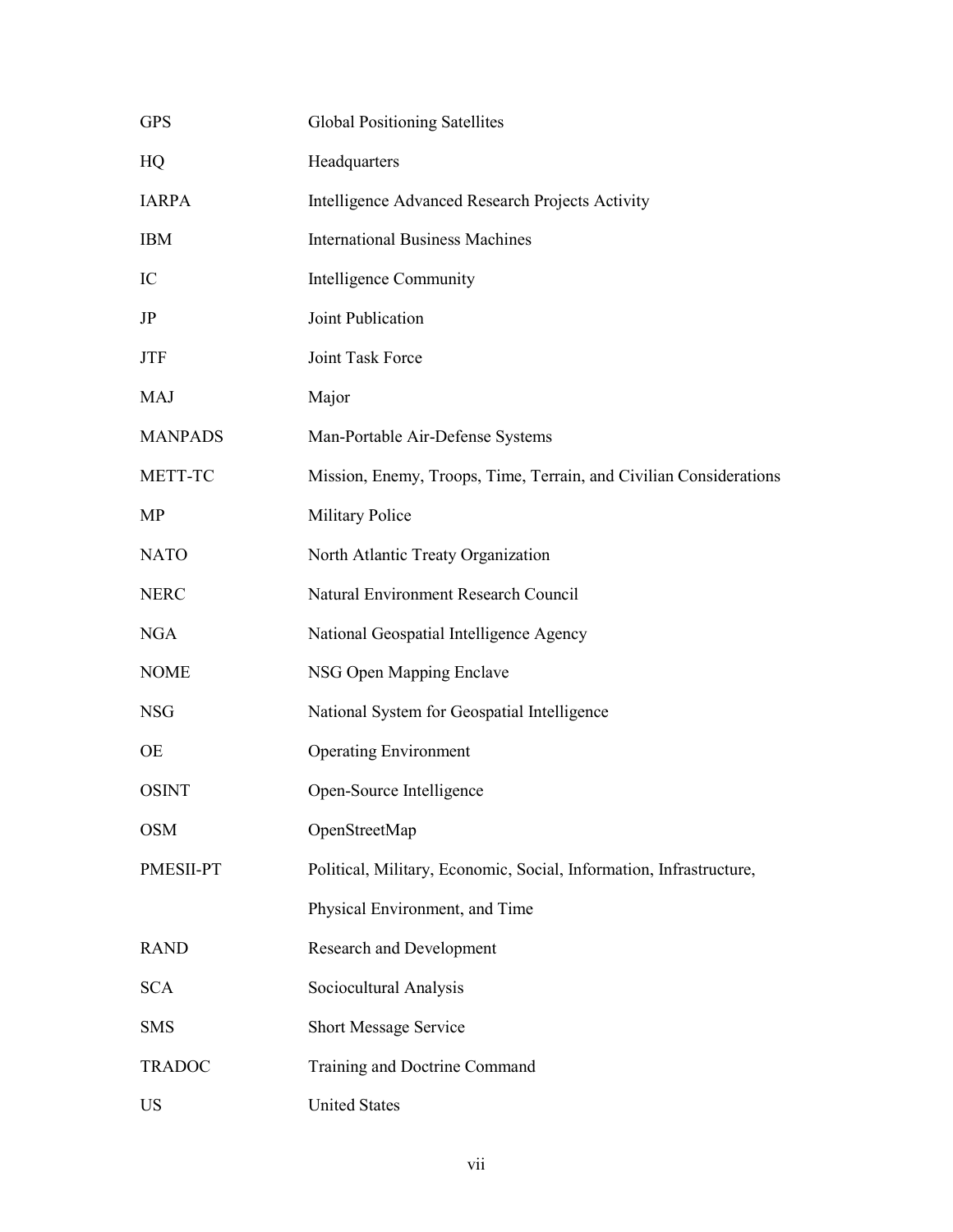**USC** US Code

VGI Volunteered Graphic Information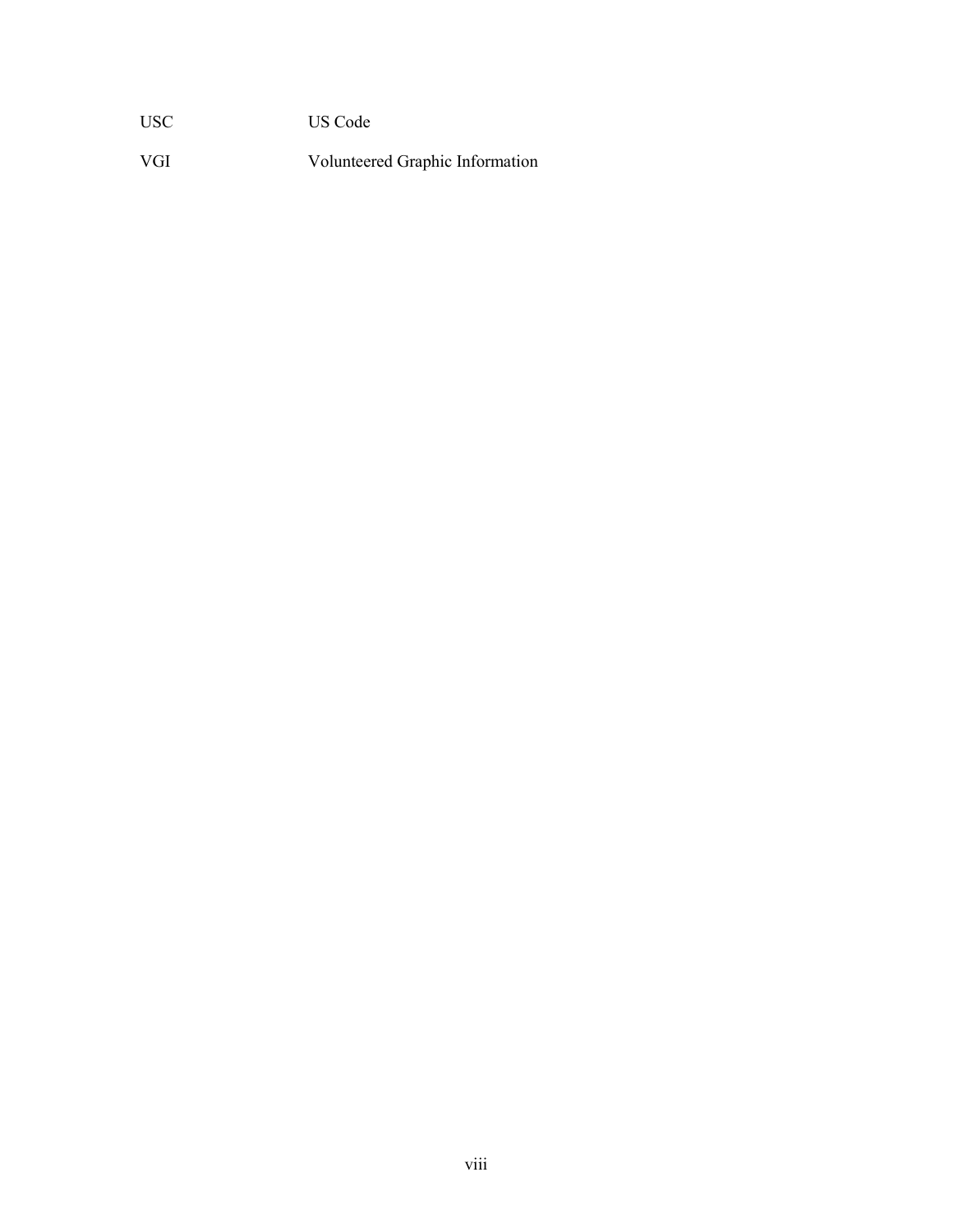# Illustrations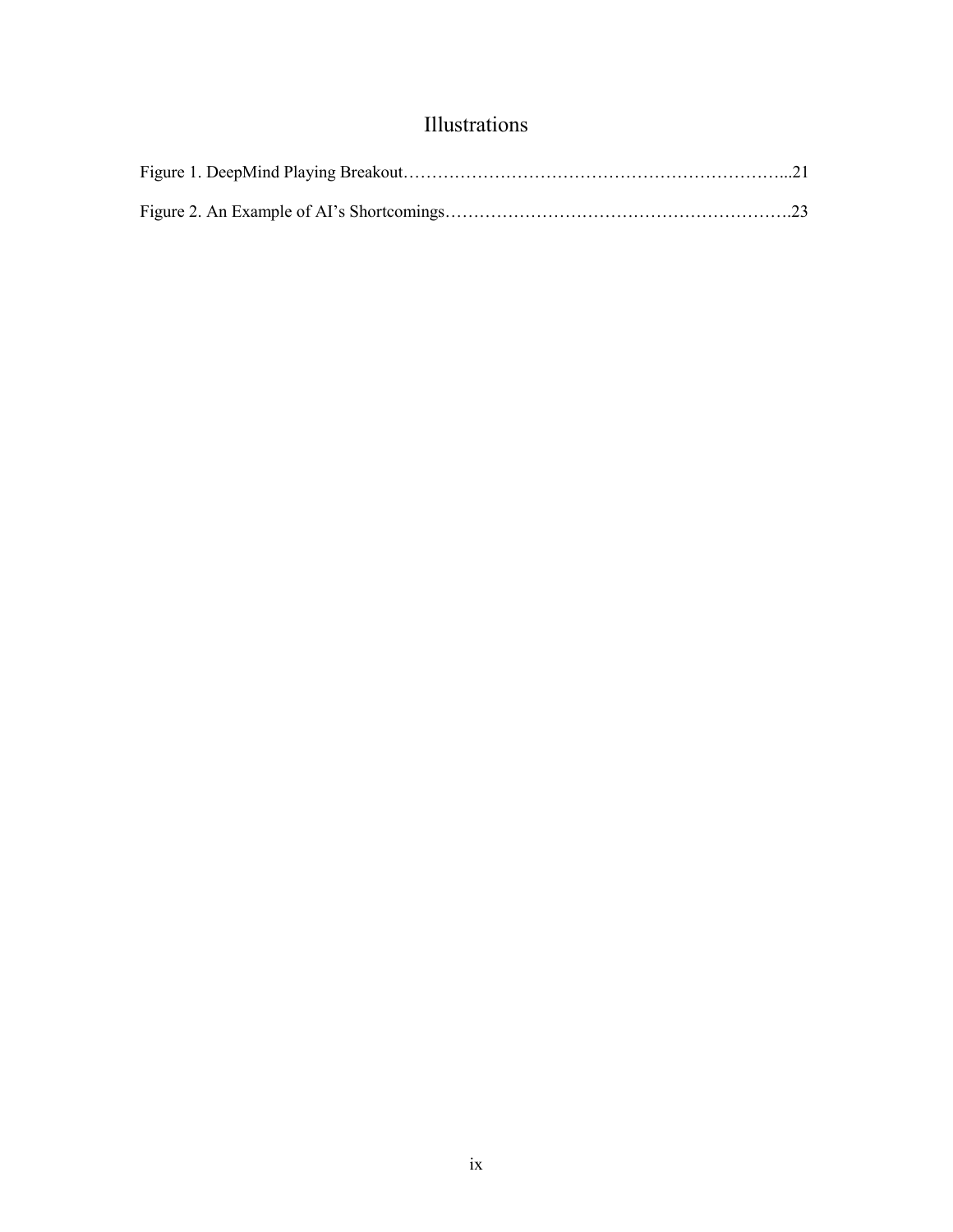### Introduction

<span id="page-10-0"></span>operational environments (OEs) as complex, uncertain, chaotic, and dangerous.<sup>1</sup> Under these who can achieve situational understanding quickly enough to anticipate opportunities and threats The current Army Operating Concept, *Win in a Complex World*, describes future conditions, accurate decision-making becomes a cyclical time-based competition. Commanders gain and maintain a position of relative advantage over the enemy.

 the point of need. Three factors limit both speed and accuracy: the capacity of human cognition, susceptibility to bias, and the limits of organizational knowledge. Mitigating the effects of these One way in which intelligence organizations help commanders achieve situational understanding is through the rapid collection, analysis, and delivery of actionable intelligence to three constraints will improve commanders' ability to achieve situational awareness.

 According to researchers at the Intelligence Advanced Research Projects Activity (IARPA), In a digitally connected world, intelligence analysts face a surfeit of information. artificial intelligence  $(AI)$  shows great promise in this area.<sup>2</sup> IARPA identified geospatial imagery identification, and event warning and forecasting as areas in which analysts could successfully employ AI, leaving human analysts more time to devote toward making sense of the findings.

One solution to mitigating susceptibility to bias is to minimize its impact through crowdsourcing. Gathering a large quantity of human-produced judgment from a diverse population and employing it against a problem set might dilute the effects of human bias and logic errors. Additionally, tapping into the collective understanding of an external resource pool

<span id="page-10-1"></span><sup>&</sup>lt;sup>1</sup> US Department of the Army, Training and Doctrine Command (TRADOC) Pamphlet 525-3-1, *The U.S. Army Operating Concept, Win in a Complex World* (Washington, DC: Government Printing Office, 2014), 39.

<span id="page-10-2"></span><sup>2</sup> Robert K. Ackerman, "Blog: Seeing is Believing for Artificial Intelligence," *Signal*, August 21, 2017, accessed September 1, 2017, [https://www.afcea.org/content/seeing-believing-artificial-intelligence.](https://www.afcea.org/content/seeing-believing-artificial-intelligence)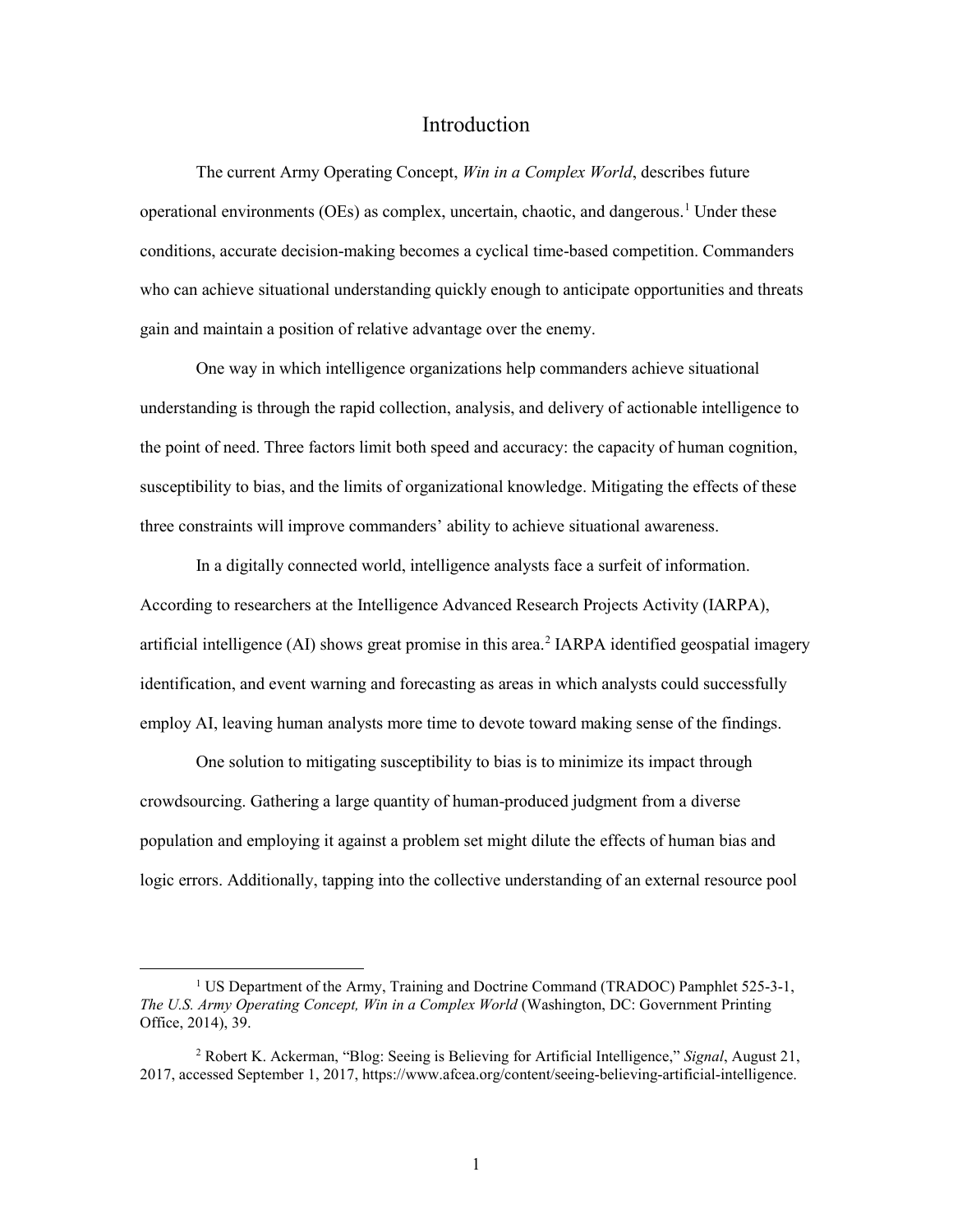<span id="page-11-0"></span>helps mitigate the limits of an organization's internal knowledge. This solution also facilitates a deeper level of insight not readily available to analysts.

 analysts will have to consider myriad factors that can affect the validity of the information instances, analysts must ensure the path from information to actionable intelligence is retraceable While these two ideas separately hold promise, there are potential pitfalls that analysts and researchers will have to consider carefully. For example, although AI is good at identifying correlations in data, it has difficulties determining cause and effect.<sup>[3](#page-11-1)</sup> Commanders need information based on causality, not coincidence. When examining crowdsourcing options, obtained, including the motives, knowledge level, and professionalism of the crowd pool. In both and explainable to assuage any concerns.

 This paper demonstrates that a combination of AI and crowdsourcing provides a path to mitigating the effects of the capacity of human cognition, susceptibility to bias, and the limits of operational planners. organizational knowledge. If taken into practice, this hybrid will prove an invaluable resource to

### Literature Review

 articles, newspapers, blogs, US military doctrine – both Army and Joint, strategic guidance, Research for this paper included a comprehensive literature review of relevant published material regarding the use of AI and crowdsourcing for military intelligence purposes. A wide range of media informed this study, including academic journals, books, magazines, web-based intelligence-related publications, psychology-related publications, technical manuals, and futurebased thought pieces.

<span id="page-11-1"></span> The research focused on identifying knowledge gaps in the AI-crowdsourcing field of study. The purpose was to identify key concepts, major trends, and primary relationships; assess

 $3$  Ibid.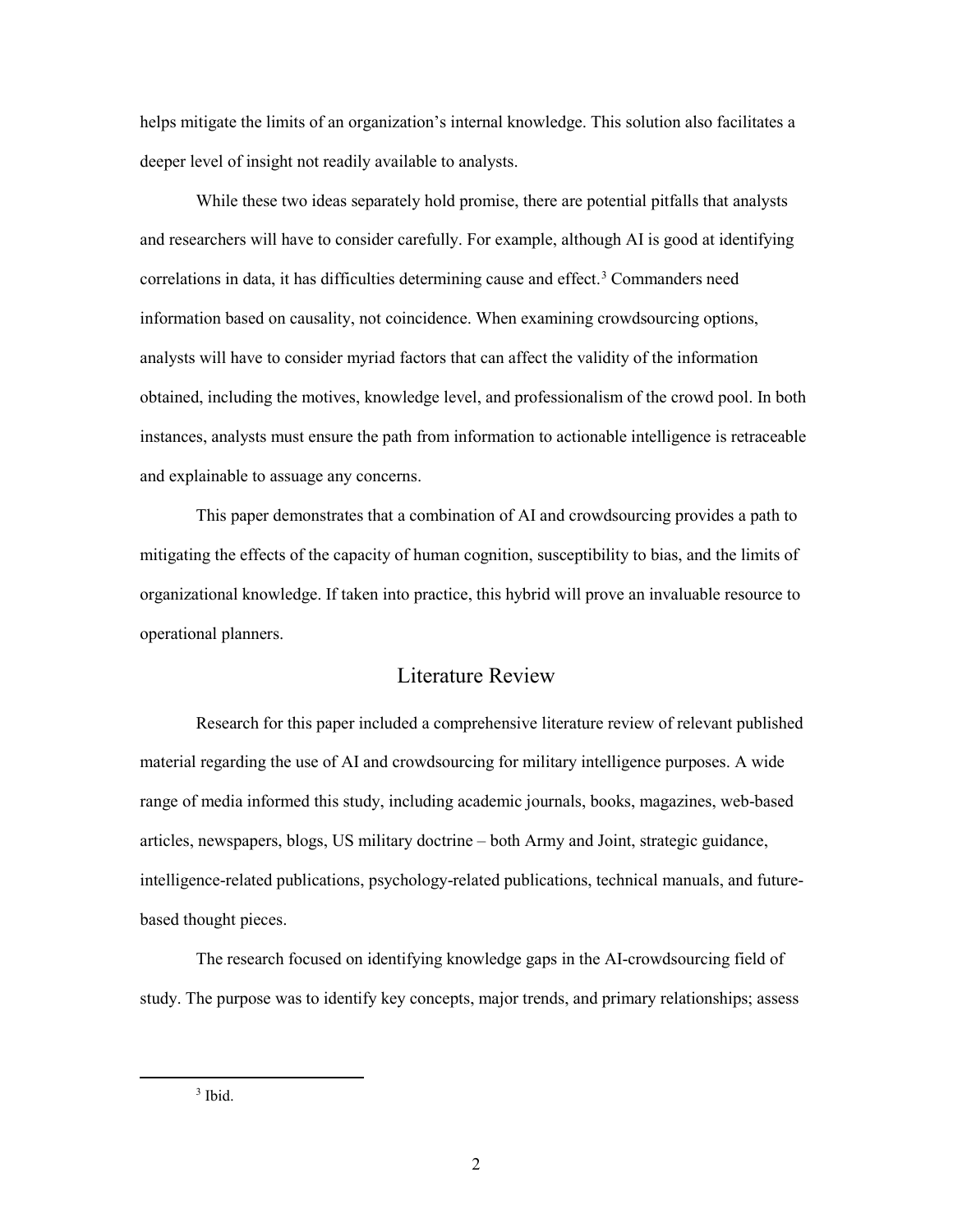strengths and weaknesses; and consider contradictory evidence. This method solidified the paper's logical foundation. paper's logical foundation. To underpin the monograph with a solid explanation of the intelligence field – the

 enterprise, its role in situational understanding, how it describes the OE, and its influence on speed and accuracy – research included several examples of current US Joint doctrine. This doctrine included the Department of Defense's (DOD's) Joint Publication (JP) 2-0, *Joint Intelligence*; JP 2-03, *Geospatial Intelligence in Joint Operations*; and JP 2-01, *Joint and National Intelligence Support to Military Operations*. A thorough doctrine review revealed that Army Doctrine Publication (ADP) 5-0, *The Operations Process*, provided the most useful definition of *situational understanding*. This discovery was helpful in maintaining a golden thread throughout the paper.

 Research into AI focused initially on AI's history and influence on military intelligence operations, and later shifted to recent developments with important implications. Sources in this "Cardillo: 1 Million Times More GEOINT in 5 Years." Web-based news articles helped capture fluctuating trends in a way that long-term studies could not. AI-related books like Erik during crowdsourcing research) helped define terms and explored ideas in greater detail. Several scholarly sources provided credible research that supported ideas presented in other sources. For aspect of intelligence operations in the future.<br>3 section include many news articles like Sean O'Neill's *New Scientist* article, "Human v. Machine: Five Epic Fights against AI," and Andrew McAfee and Colin Clark's *Breaking Defense* piece, Brynjolfsson's book, *Machine, Platform, Crowd: Harnessing Our Digital Future*, (also useful example, Volodymyr Mnih's 2017 research paper, "Human-Level Control through Deep Reinforcement Learning," provided academic reinforcement to Jennifer Welsh's *Business Insider*  article, "Researchers Say This is the Most Impressive Act of Artificial Intelligence They've Ever Seen." Both sources supported the paper's argument that machine learning will be an important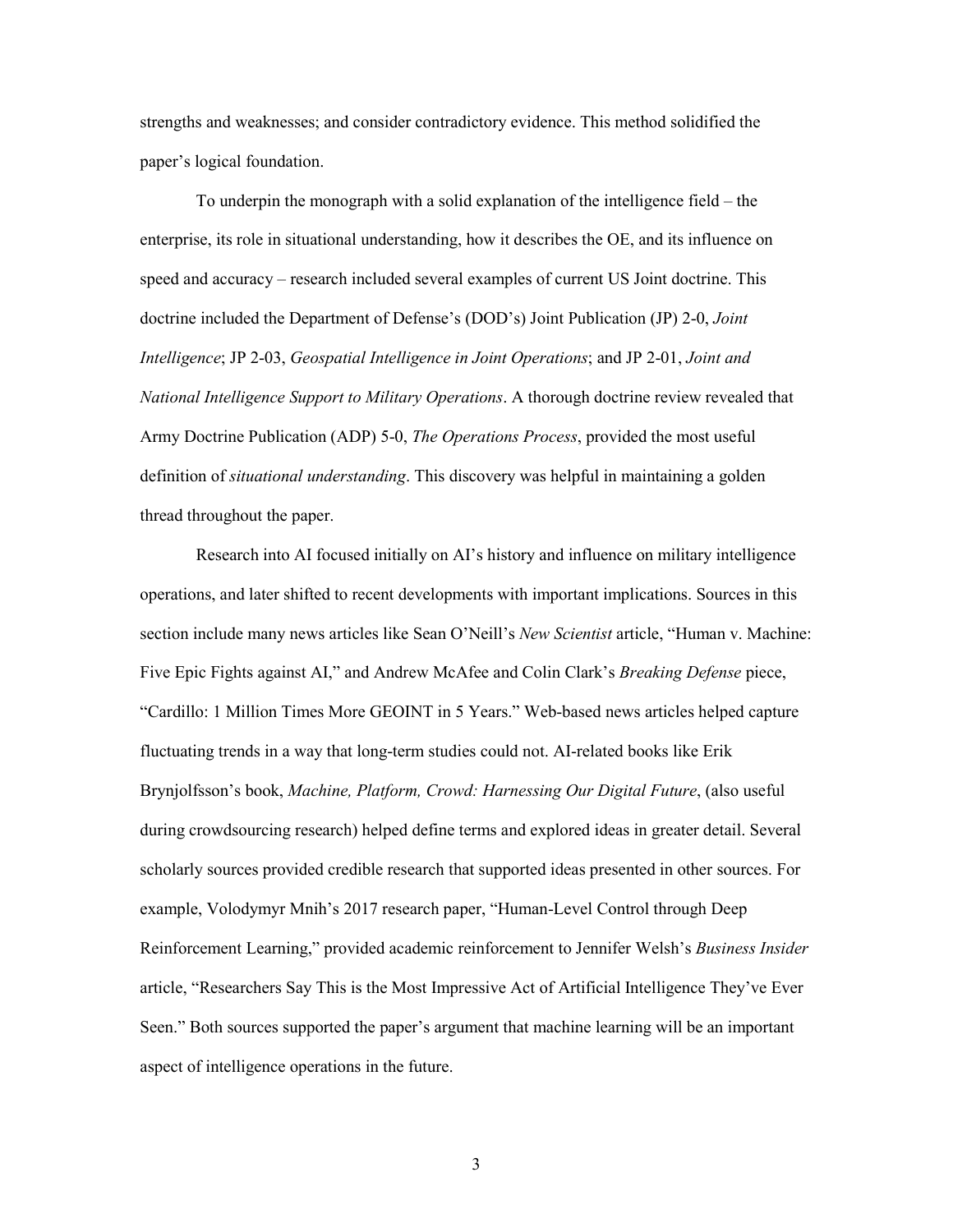*explicit* and *implicit* crowdsourcing, and its influence on military intelligence operations. Software Design" buttressed concepts discussed in the paper. News articles like Dominic Ponsford's 2017 *Press Gazette* piece*,* "Six Years of Syrian Civil War: 211 Journalists Killed, at Least 21 Held Hostage or Missing and at Least 26 Imprisoned," helped frame theoretical Crowdsourcing research followed the same method – cutting-edge news reinforced by academic writing. Research in this section focused on historical developments, application of Scholarly publications like the *Journal for Public and Nonprofit Affairs'* 2017 study, "Intelligence and Information Gathering through Deliberative Crowdsourcing" and Consuelo López' University of California thesis paper, "An Experiment in Microtask Crowdsourcing arguments with real-world examples.

 single question: whether a hybrid model of AI and crowdsourcing improves the speed and in the paper included relevancy (the evidence related to the research question), suitability (the Throughout the research phase, one golden thread focused efforts toward answering a accuracy with which commanders achieve situational understanding. Criteria for using evidence evidence successfully supported or opposed the question), and acceptability (the evidence was credible).

 including Daniel Kahneman, Philip Tetlock, and Robert Jervis. The history that supports these Using the trinity of theory, history, and doctrine as a guide helped to ensure that the research was comprehensive and focused. The theorists cited in this paper are contemporary; theories, however, ranges from antiquity to present-day – all supported with examples from current Joint and Army doctrine.

 It is important to note that space and classification restrictions prohibit an exhaustive present due to classification restrictions. Rather, this research supports Army Warfighting study of the ways in which AI, crowdsourcing, or a hybrid of both can support faster and more accurate situational awareness. Some gaps in the research (e.g., quantifiable combat results) are Challenge (AWFC) #1: Develop Situational Understanding by exploring ways to "develop and

4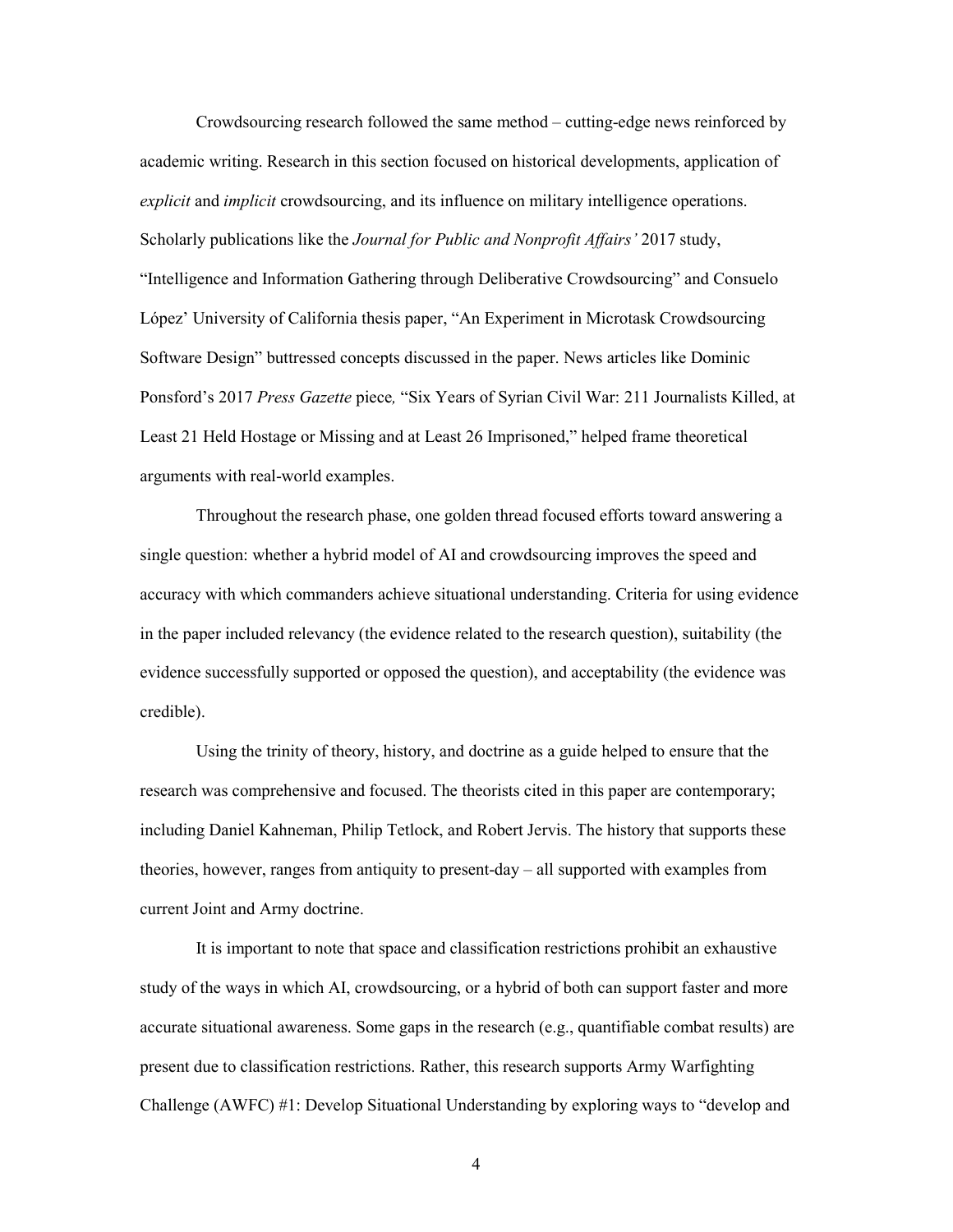against determined, adaptive enemy organizations.["4](#page-14-0)  sustain a high degree of situational understanding while operating in complex environments

<span id="page-14-0"></span><sup>&</sup>lt;sup>4</sup> "Army Warfighting Challenges," Army Capabilities Integration Center (ARCIC) website, updated on March 9, 2018, accessed April 3, 2018, [http://www.arcic.army.mil/initiatives/armywarfightingchallenges#Num1.](http://www.arcic.army.mil/initiatives/armywarfightingchallenges#Num1)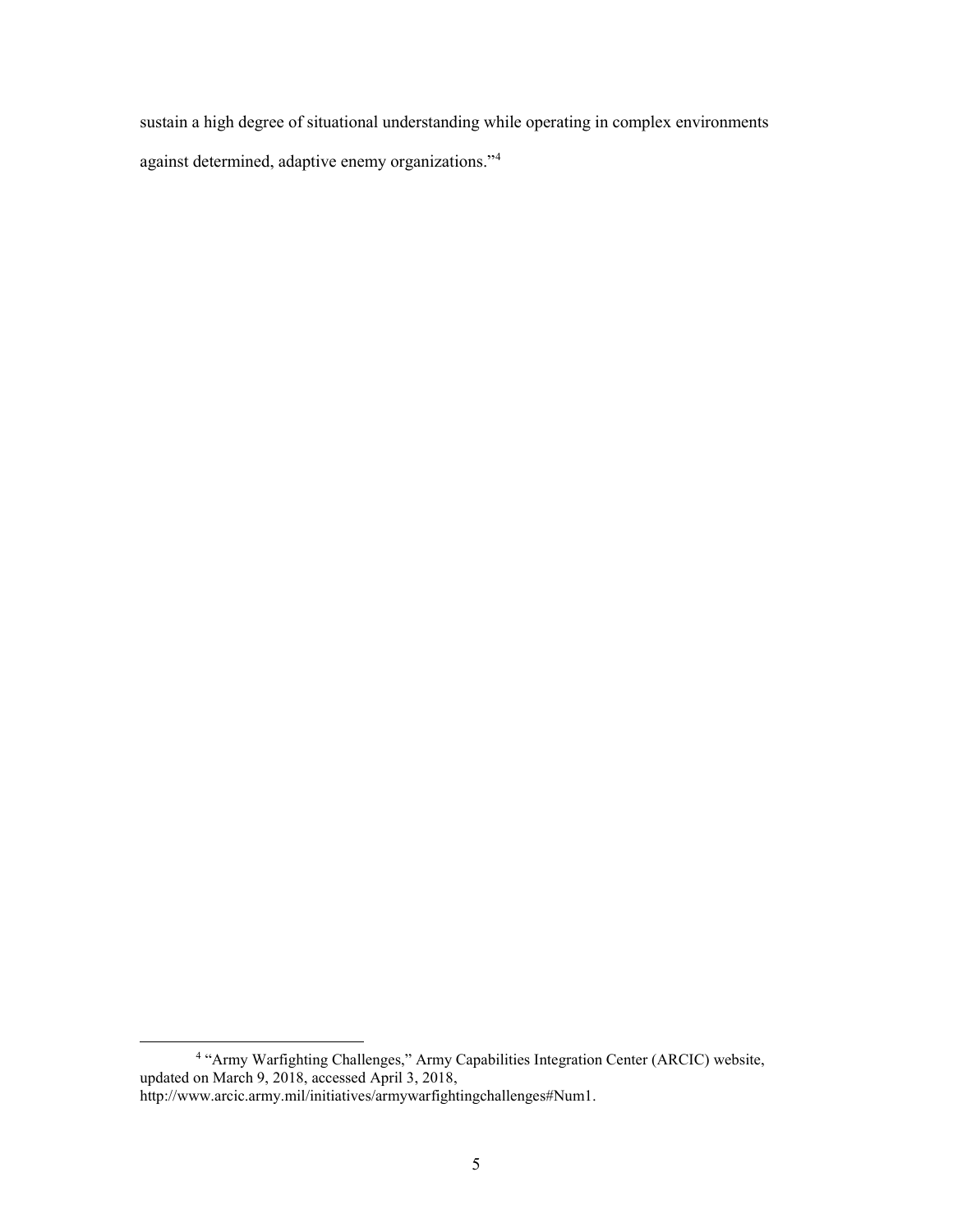# Section I – Military Intelligence

<span id="page-15-0"></span> All the business of war, and indeed all the business of life, is to endeavor to find out what you don't know from what you do.

– Arthur Wellesley, Duke of Wellington, 1852, personal letter

## The Intelligence Enterprise

 The intelligence enterprise is a conceptual framework used to describe the interconnected network are utilizing an *enterprise approach*. [6](#page-15-2) The enterprise approach provides intelligence utility. Tactical-level units, such as Brigade Combat Teams (BCTs), gather data through local command, aggregate this data to produce information about a region. Analysts at the strategic network of people, tools, capabilities, and organizations that support situational understanding through the collection, analysis, and distribution of information.<sup>5</sup> Users operating inside this users and consumers access to resources produced at all levels of warfare, each with its own engagement. Analysts at the operational level, such as a joint task force (JTF) or a combatant level use this information to produce intelligence products at the theater and national level. This multi-level enterprise approach is key to generating situational understanding.

### The Role of Intelligence in Situational Understanding: Describing the OE

 and decision-making. Without this critical step, false assumptions can taint all subsequent tasks. Part of this first step is knowing the OE. For these reasons, describing the OE is the most Achieving and maintaining situational understanding is the bedrock for effective planning

<span id="page-15-2"></span><span id="page-15-1"></span><sup>5</sup> US Department of the Army, Army Doctrine Publication (ADP) 2-0, *Intelligence* (Washington, DC: Government Printing Office, 2012), 5.

 6 Ibid.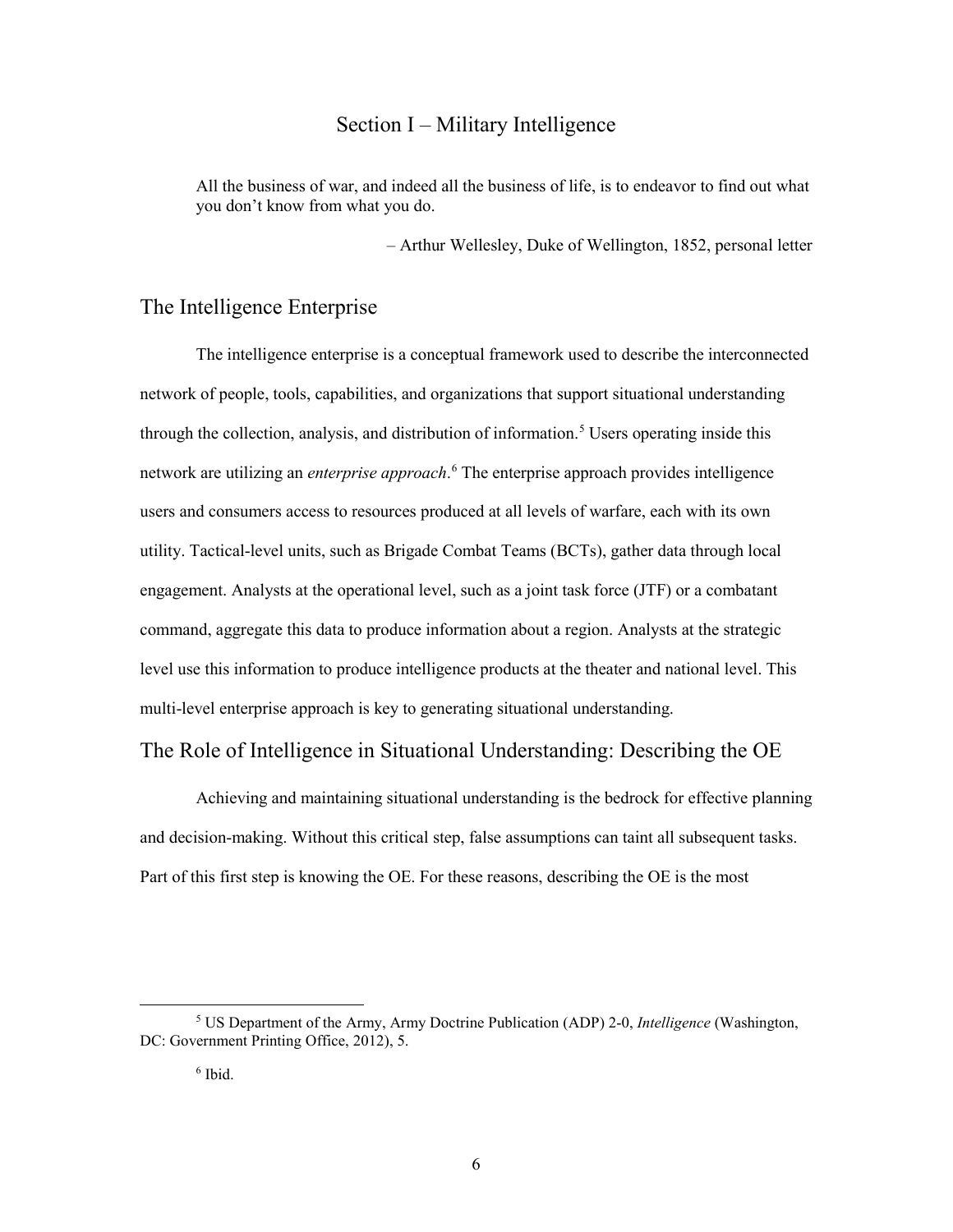<span id="page-16-0"></span> important role of intelligence in military operations.[7](#page-16-1) JP 2-0, *Joint Intelligence*, describes the OE as "a confluence of the conditions, circumstances, and influences that affect the employment of friendly and adversary forces."[8](#page-16-2) Although joint doctrine contains the phrases *situational awareness* and *situational understanding*, it does not provide a definition for either, and treats mission variables to facilitate decision-making."<sup>9</sup> them as virtually interchangeable. This paper uses the Army Doctrine Publication (ADP) 5-0, *The Operations Process* definition of situational understanding: "the product of applying analysis and judgment to relevant information to determine the relationships among the operational and

# Variables to Describe the OE: PMESII-PT and METT-TC

 Those operational and mission variables are characteristics of an OE that affect the ability of military forces to accomplish their mission. Operational variables are elements that influence the OE. These variables are: political, military, economic, social, information, infrastructure, physical environment, and time (PMESII-PT). Mission variables are factors that affect mission accomplishment. These include mission, enemy, troops, time, terrain, and civilian considerations (METT-TC). Analysts look at both types of variables as systems – interconnected elements that affect and influence each other in both intended and unpredictable ways.<sup>10</sup> The two types of variables also serve as frameworks for describing the OE. Put simply, situational understanding is the result of describing the OE through the lenses of operational and mission variables.

<span id="page-16-1"></span><sup>7</sup> US Department of Defense, Joint Staff, Joint Publication (JP) 2-0, *Joint Intelligence*  (Washington, DC: Government Printing Office, 2013), I-28.

 8 Ibid., I-3.

<span id="page-16-4"></span><span id="page-16-3"></span><span id="page-16-2"></span><sup>9</sup> US Department of the Army, Army Doctrine Publication (ADP) 5-0, *The Operations Process*  (Washington, DC: Government Printing Office, 2012), 5.

<sup>10</sup> Robert Jervis, *Systems Effects* (Princeton, NJ: Princeton University Press, 1997), 6.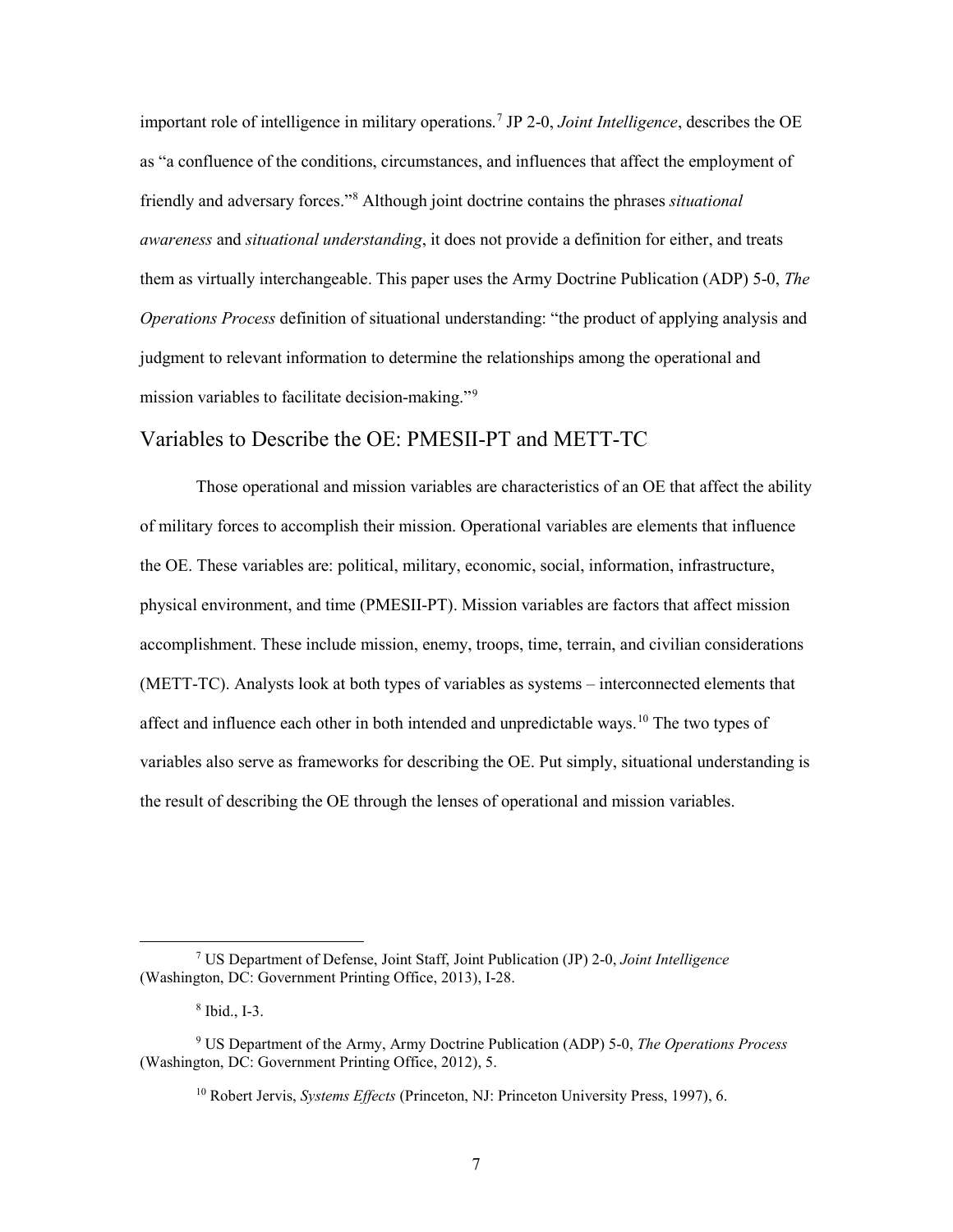# <span id="page-17-0"></span>Methods to Describe the OE: GEOINT and OSINT

 To describe the OE, the intelligence enterprise uses many different disciplines to collect, disciplines – useful in both combat and stability operations. process and analyze information. Two of these disciplines are geospatial intelligence (GEOINT) and open-source intelligence (OSINT). GEOINT and OSINT are multipurpose intelligence

information (data that refers to the location and characteristics of a geographic feature).<sup>11</sup> The GEOINT is a broad category of intelligence that encompasses imagery (still or moving pictures), imagery intelligence (information gleaned from the details of an image), and geospatial intelligence community (IC) collects GEOINT using a variety of electro-optical, infrared, spectral imaging, radar imaging, and lidar sensors.<sup>12</sup> Examples of GEOINT include photos, videos, image metadata, maps, demographics and topographies.

 OSINT is intelligence collected from unclassified (open) sources. During OSINT repositories.<sup>13</sup> The resulting OSINT helps commanders fill information gaps and provides context collection, experts analyze doctrine, research papers, academic studies, interagency materials, newspapers, journals, media broadcasts, speeches, and web-based networking platforms or to classified intelligence. OSINT serves another purpose by giving analysts clues regarding where they should dig a little deeper using other collection methods.

<span id="page-17-1"></span> associated with geospatial intelligence and the National Geospatial-Intelligence Agency (NGA), see section 11 US Department of Defense, Joint Staff, Joint Publication (JP) 2-03, *Geospatial Intelligence in Joint Operations* (Washington, DC: Government Printing Office, 2017), vii. For a full listing of definitions 467 "Definitions" of Title 10 US Code "Armed Forces," accessed November 25, 2017 at <http://uscode.house.gov/view.xhtml?req=granuleid:USC-prelim-title10> section467&num=0&edition=prelim.

<span id="page-17-2"></span> "radar," which was originally an acronym for "radar detection and ranging." Sensor information from US  $12$  Lidar is a method of measuring distance by emitting a series of pulsed lasers and measuring the pulses' reflections. Reference sources vacillate between defining lidar as an acronym (light detection and ranging) and as a portmanteau of "light" and "radar." The former interpretation is based on the related term Joint Staff, JP 2-03 (2017), G-7.

<span id="page-17-3"></span><sup>13</sup> US Department of Defense, Joint Staff, Joint Publication (JP) 2-01, *Joint and National Intelligence Support to Military Operations* (Washington, DC: Government Printing Office, 2017), III-35.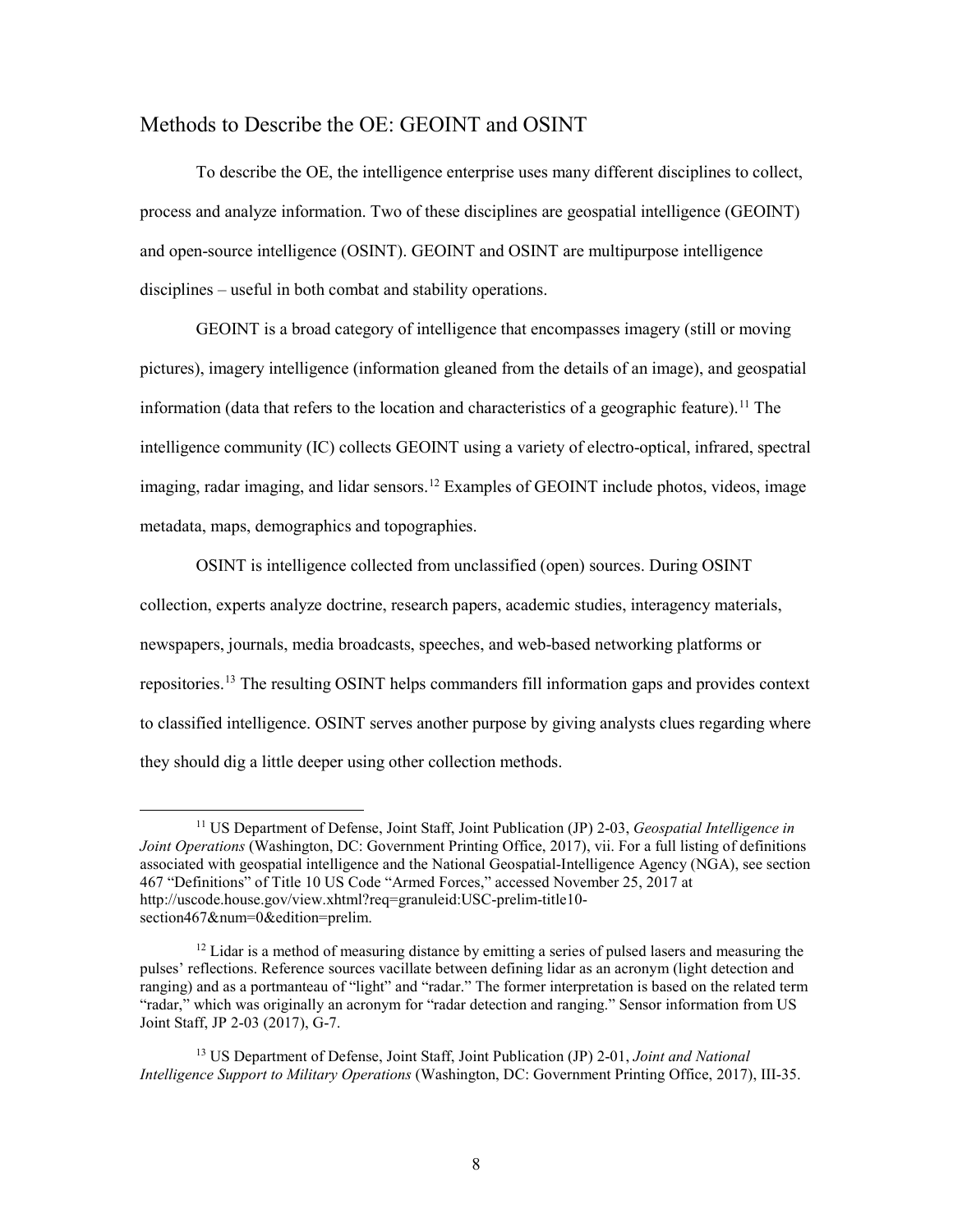# <span id="page-18-0"></span>Describing the OE: Intelligence Products

 Commanders require focused and cogent intelligence products that describe the OE. Intelligence products fall into eight categories; however, the scope of this paper covers only the crowdsourcing: general military intelligence (GMI), and estimative intelligence. [14](#page-18-1) categories that have the most promise to benefit from advancements in artificial intelligence and

 GMI is an umbrella category for intelligence that broadly describes an OE in a foreign example of a GMI product is an *OE assessment*, which is an in-depth summary describing aspects of an OE covering topics like military geography and demography.<sup>16</sup> An OE assessment sometimes includes a sociocultural analysis (SCA), which is the methodology through which the IC makes sense of behaviors of the population in the OE, and the factors that shape those behaviors.<sup>[17](#page-18-4)</sup> SCAs are particularly useful for understanding cultural group motivations and intent. country, to include non-traditional facets of an OE such as cultural aspects and social media.<sup>15</sup> An

 While GMI promotes understanding in the current environment, analysts use *estimative*  and population centers will develop, react, or change.<sup>18</sup> Products in this category typically take of an OE may develop, along with the implications for planning and executing military *intelligence* to help them forecast the way forward. According to JP 2-0, *Joint Intelligence*, estimative intelligence "identifies, describes, and forecasts" ways in which situations, adversaries, the form of intelligence *estimates*. Estimates are forecasts, or predictions, of how particular facets operations. Using pattern analysis, inference, and statistical probability to predict future variables,

<span id="page-18-4"></span><span id="page-18-3"></span><span id="page-18-2"></span><span id="page-18-1"></span> $14$  JP 2-0, I-18. The eight intelligence product categories are: warning, current, general military, target, scientific and technical, counterintelligence, identity intelligence, and estimative intelligence.

<sup>15</sup> JP 2-01, III-52.

<sup>&</sup>lt;sup>16</sup> Ibid., III-55.

 $17$  JP 2-0, GL-11.

<span id="page-18-5"></span> 18 Ibid., GL-7.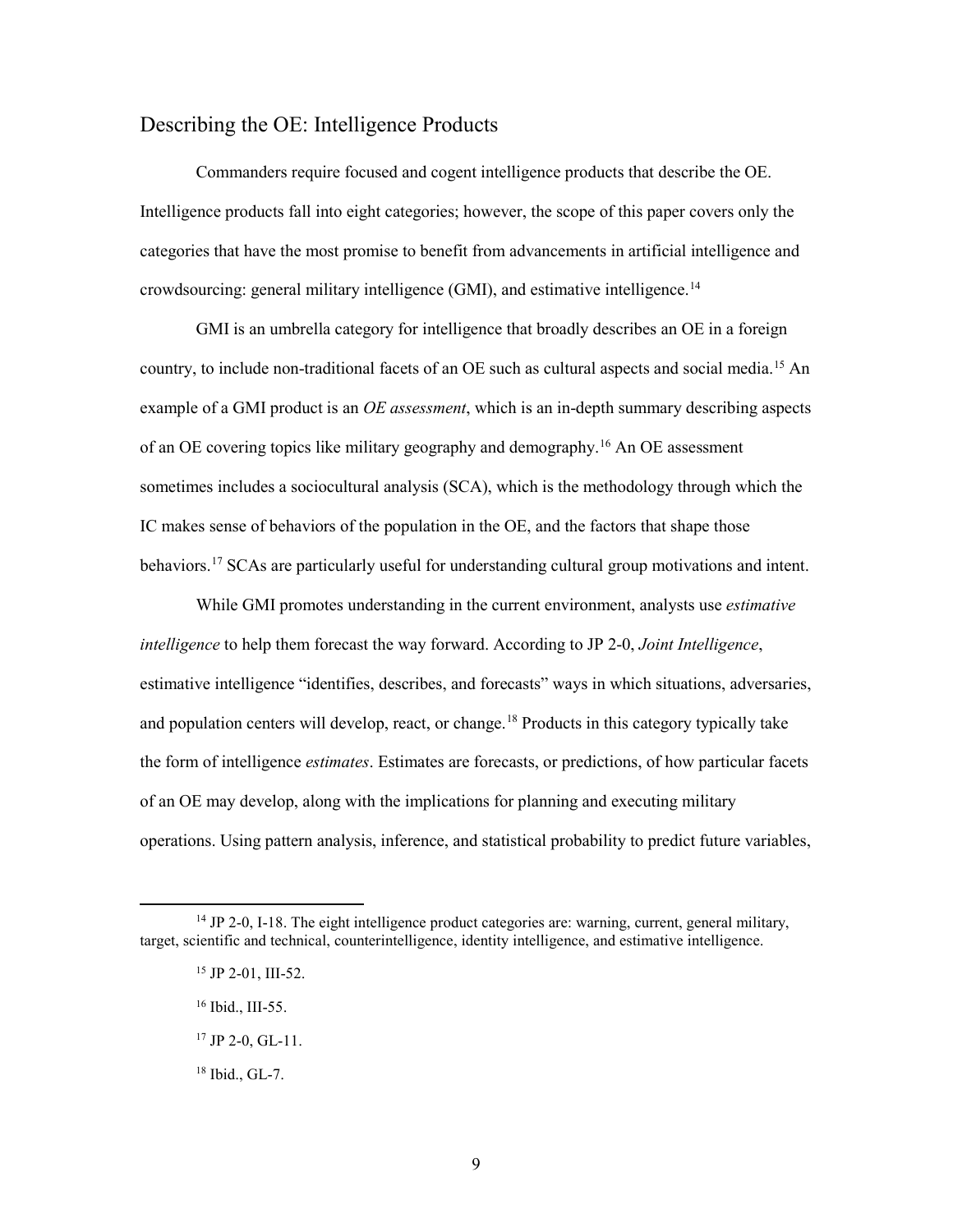<span id="page-19-0"></span>an adversary, population group, etc. might react to specific stimuli.<sup>[19](#page-19-1)</sup> Intelligence estimates *dangerous* enemy courses of action (ECOAs). This intelligence helps provide context to behavior and events in an OE, thereby increasing situational understanding. Influence on Speed and Accuracy estimates support situational understanding by providing commanders with an expectation of how typically also include important potential adversary actions, such as the *most likely* and *most* 

 two contradictory requirements to avoid intelligence failures: speed and accuracy. Failure to and accuracy: the limits of human cognition, susceptibility to bias, and the limits of Gaining situational awareness is more than compiling data. Analysts must often balance produce actionable intelligence in time may negate its value. Conversely, failure to vet the accuracy of the intelligence may negate its usefulness altogether. Three factors limit both speed organizational knowledge. Mitigating the effects of these three constraints can improve commanders' ability to achieve situational awareness.

#### The Limits of Human Cognition

 increases. The intelligence enterprise simply does not have enough human brains to sift through an endless trove of information without unbalancing the ratio between speed and accuracy.<sup>[20](#page-19-2)</sup> The challenge of dealing with enormous data sets, or *Big Data*, is more than just a *volume* issue.[21](#page-19-3) Big As technology improves and expands across the globe, the amount of available data

 19 Ibid., I-20.

<span id="page-19-2"></span><span id="page-19-1"></span><sup>20</sup> Sydney J. Freedberg Jr., "Artificial Intelligence Will Help Hunt Daesh By December," *Breaking Defense,* July 13, 2017, accessed December 27, 2017, <https://breakingdefense.com/2017/07/artificial>intelligence-will-help-hunt-daesh-by-december/.

<span id="page-19-3"></span> 21 The *Army Data Strategy* defines Big Data as "very large, rapidly changing, and differently Division, Army Architecture Integration Center, Headquarters, Department of the Army, *Army Data*  structured data sets that are impractical to manage using conventional data processing techniques." US Department of the Army, Office of the Army Chief Information Office/G-8, Information Architecture *Strategy*, February 2016, accessed December 10, 2017, http://ciog6.army.mil/Portals/1/Home/Tabs/Strategy/20160303 Army\_Data\_Strategy\_2016.pdf.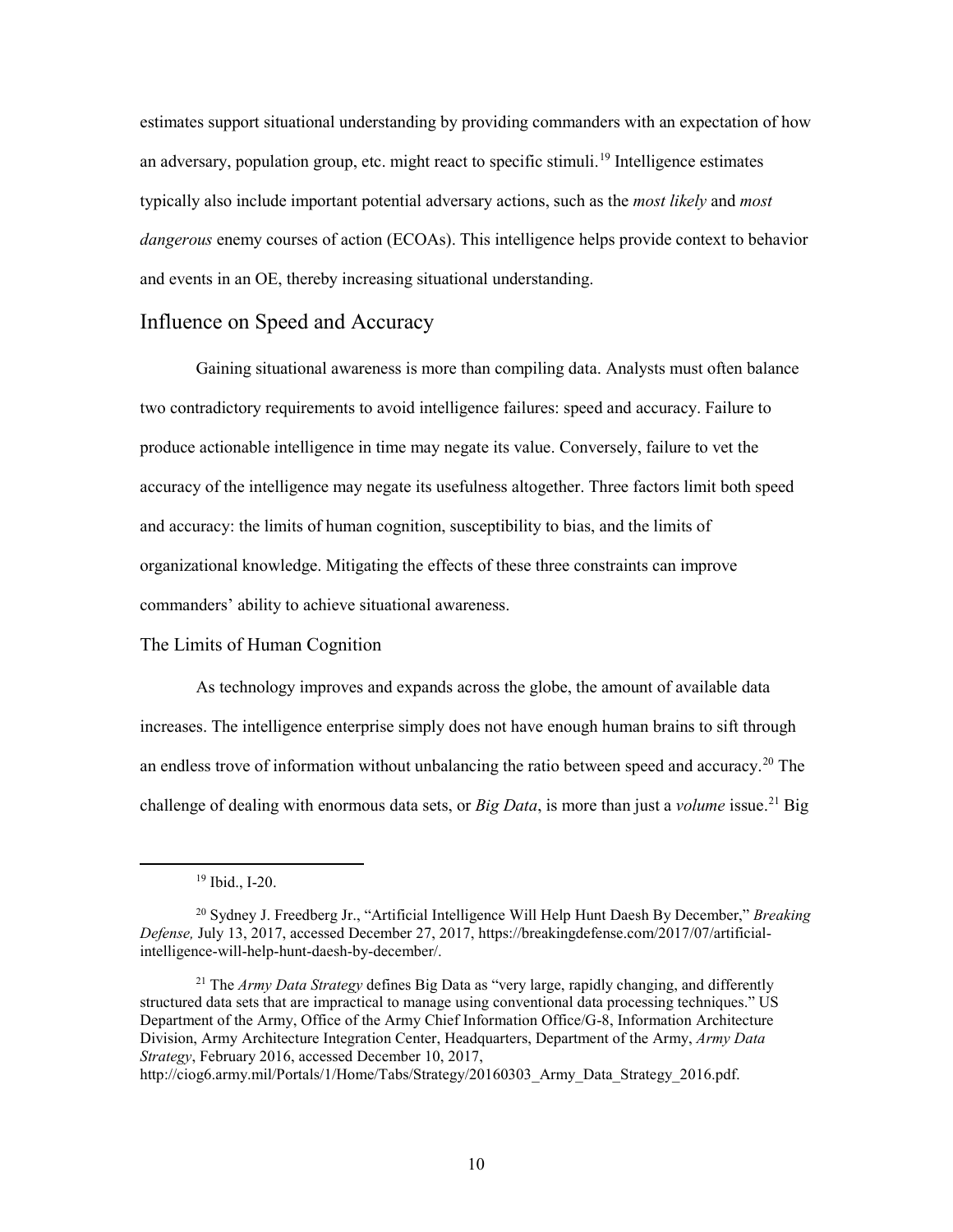<span id="page-20-0"></span>Data is also rapidly changing (velocity), and structured in different ways (variety).<sup>[22](#page-20-1)</sup> The 3V Big Data factors (volume, velocity, and variety) are obstacles with which human brains are ill-equipped to deal, even with the help of sophisticated data processing software. Susceptibility to Bias

susceptible to cognitive bias that can distort intelligence indicators.<sup>23</sup> Analysts sometimes rely on intuition when interpreting meaning from information, but humans are far from infallible. The emotions that separate us from machines also make us

 the ten months preceding the war, the Egyptians and Syrians held monthly large-scale maneuvers near the Israeli border in full view of the defenders manning the Bar-Lev line. The Arabs they confirmed Israeli beliefs of Arab ill-preparedness through deceptive newspaper articles and misleading intelligence 'leaks'.<sup>[24](#page-20-3)</sup> When the attack commenced on October 6, a holy day for all participants, the Israelis were slow to act despite compelling evidence that they were under attack. Their biased assumptions led them to believe they were safe from an attack, and it nearly cost An example of this phenomenon occurred during the Yom Kippur War in 1973. During intended to acclimate the Israelis to large troop concentrations near the borders. Concurrently, them the war.

#### The Limits of Organizational Knowledge

 $\overline{a}$ 

 people, it would still have knowledge gaps. There is no single organization that can contain all the Even if the IC was comprised solely of the planet's smartest and most well-informed

<span id="page-20-1"></span><sup>&</sup>lt;sup>22</sup> The 3Vs are volume, velocity, and variety. "Volume" refers to the exponentially increasing amount of data available. "Velocity" refers to the accelerating rate at which people generate and distribute data. "Variety" refers to the multiple forms that data can take (e.g. social media posts, sensor readings, cell phone signals, and consumer trends), which makes aggregation difficult. Andrew McAfee and Erik Brynjolfsson, "Big Data: The Management Revolution," *Harvard Business Review*, October, 2012, accessed January 22, 2018, [https://hbr.org/2012/10/big-data-the-management-revolution.](https://hbr.org/2012/10/big-data-the-management-revolution)

<sup>23</sup> Daniel Kahneman, *Thinking Fast and Slow* (New York: Farrar, Straus and Giroux, 2011), 3-22.

<span id="page-20-3"></span><span id="page-20-2"></span><sup>&</sup>lt;sup>24</sup> Trevor N. Dupuy, *Elusive Victory: The Arab-Israeli Wars: 1947-1974* (Garden City, NY: Military Book Club, 2002), 392.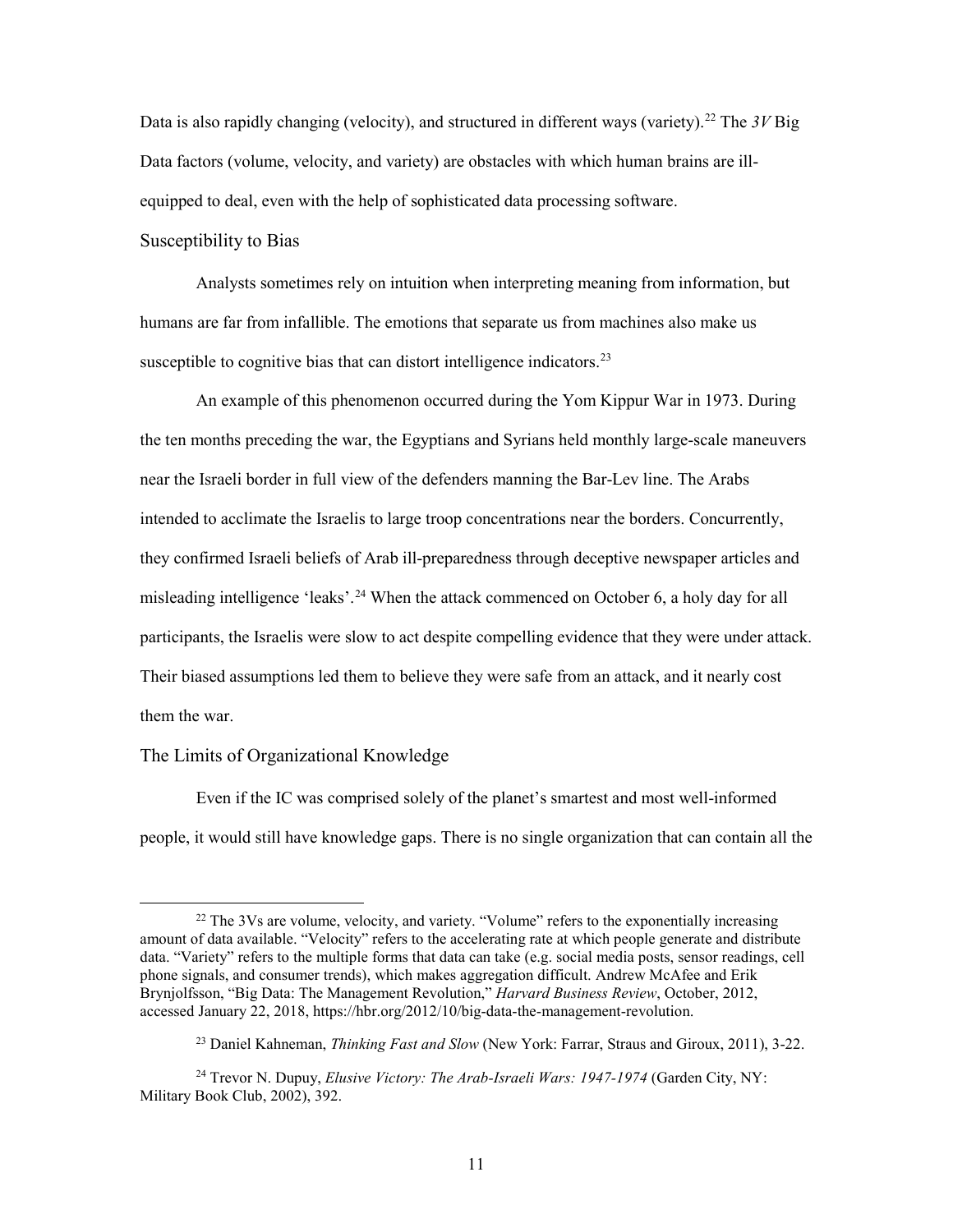alternative erudition sources. Advances in artificial intelligence and crowdsourcing show promise knowledge necessary to fully explain the complexity of human interactions in an operational environment. To fill these knowledge gaps, the IC must look outside the intelligence enterprise to in facilitating this integration.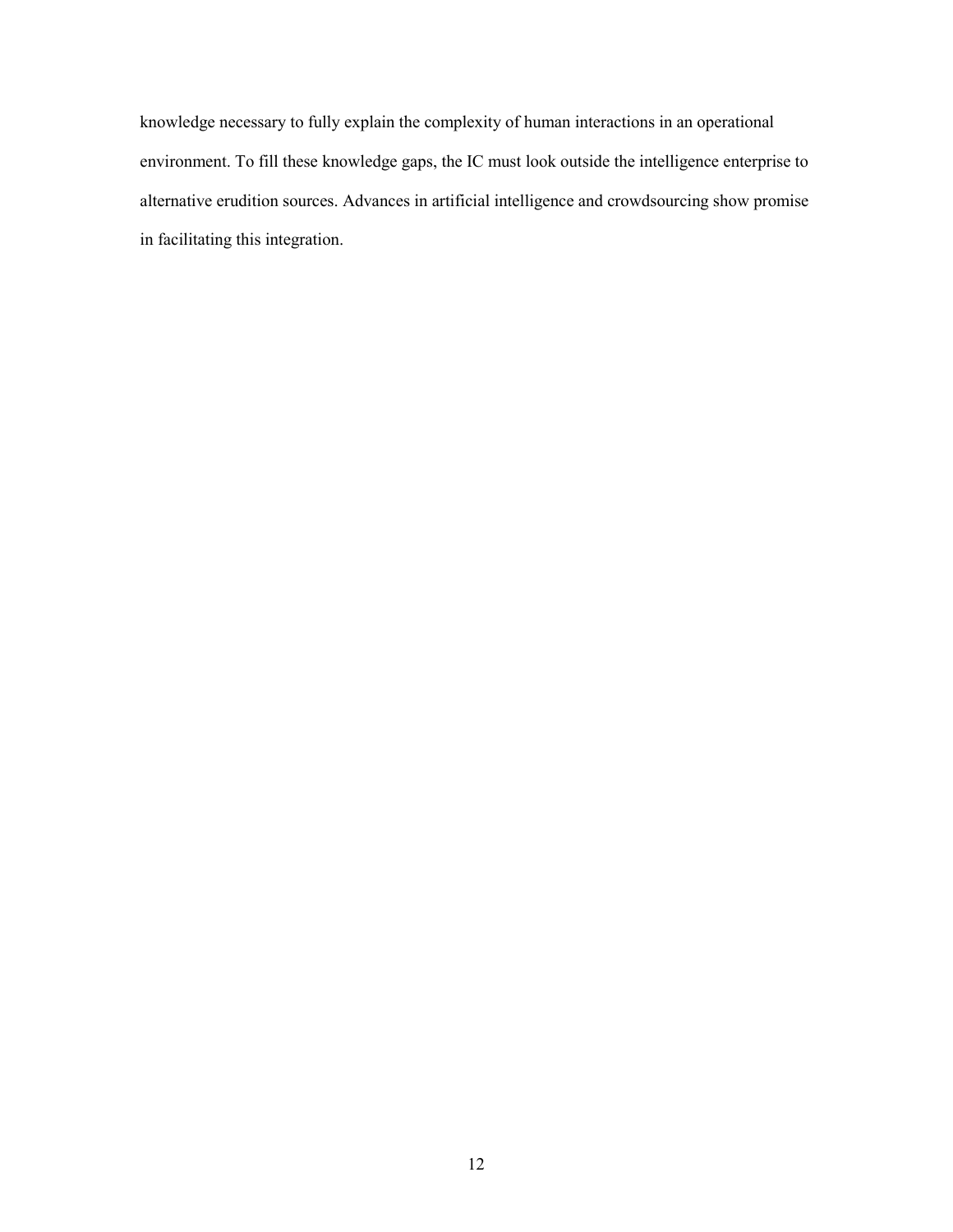# Section II – Artificial Intelligence

<span id="page-22-0"></span>I, for one, welcome our new computer overlords.

– Ken Jennings, former *Jeopardy!* champion

 produce OE assessments and estimates. This section examines the history of AI, the importance Describing the OE is the IC's most vital role in military operations. Section I explained how the IC describes the OE by collecting, processing, and analyzing GEOINT and OSINT to of machine learning, and the role AI can play in helping the IC describe the OE more quickly and more reliably.

### History of AI

 $\overline{a}$ 

 Artificial intelligence is ubiquitous. Special encoded process instructions called defeat world champions in everything from *Go* to *Jeopardy!*[25](#page-22-1) *algorithms* empower digital personal assistants like Siri and Alexa, guide self-driving cars, and

 Although AI's recent Cambrian Explosion appears to be a recent phenomenon, its history built as early as 200 BCE (before Common Era) with at least 30 internally meshed gears, pointer began in antiquity.<sup>26</sup> Man's earliest attempts at AI resulted in analog mechanisms that followed predetermined sequences. The Antikythera Mechanism, for example, was a complex machine needles, and concentric circular scales. It predicted astronomical positions and eclipses and tracked a variety of data including the four-year cycle of the ancient Olympic Games.<sup>27</sup>

<span id="page-22-1"></span> 25 Sean O'Neill, "Human vs Machine: Five Epic Fights against AI," *New Scientist,* May 31, 2017, accessed January 24, 2018,<https://www.newscientist.com/article/2133146-human-vs-machine-five-epic>fights-against-ai/.

<span id="page-22-2"></span> $26$  The Cambrian Explosion was a brief period of rapid biological diversification about 500 million years ago. In this period single-celled organisms diversified into the complex animal phyla present today.

<span id="page-22-3"></span> 27 Jo Marchant, "Decoding the First Antikythera Mechanism, the First Computer," *The Smithsonian*, February, 2015, accessed December 12, 2017, <https://www.smithsonianmag.com/history/decoding-antikythera-mechanism-first-computer-180953979>/.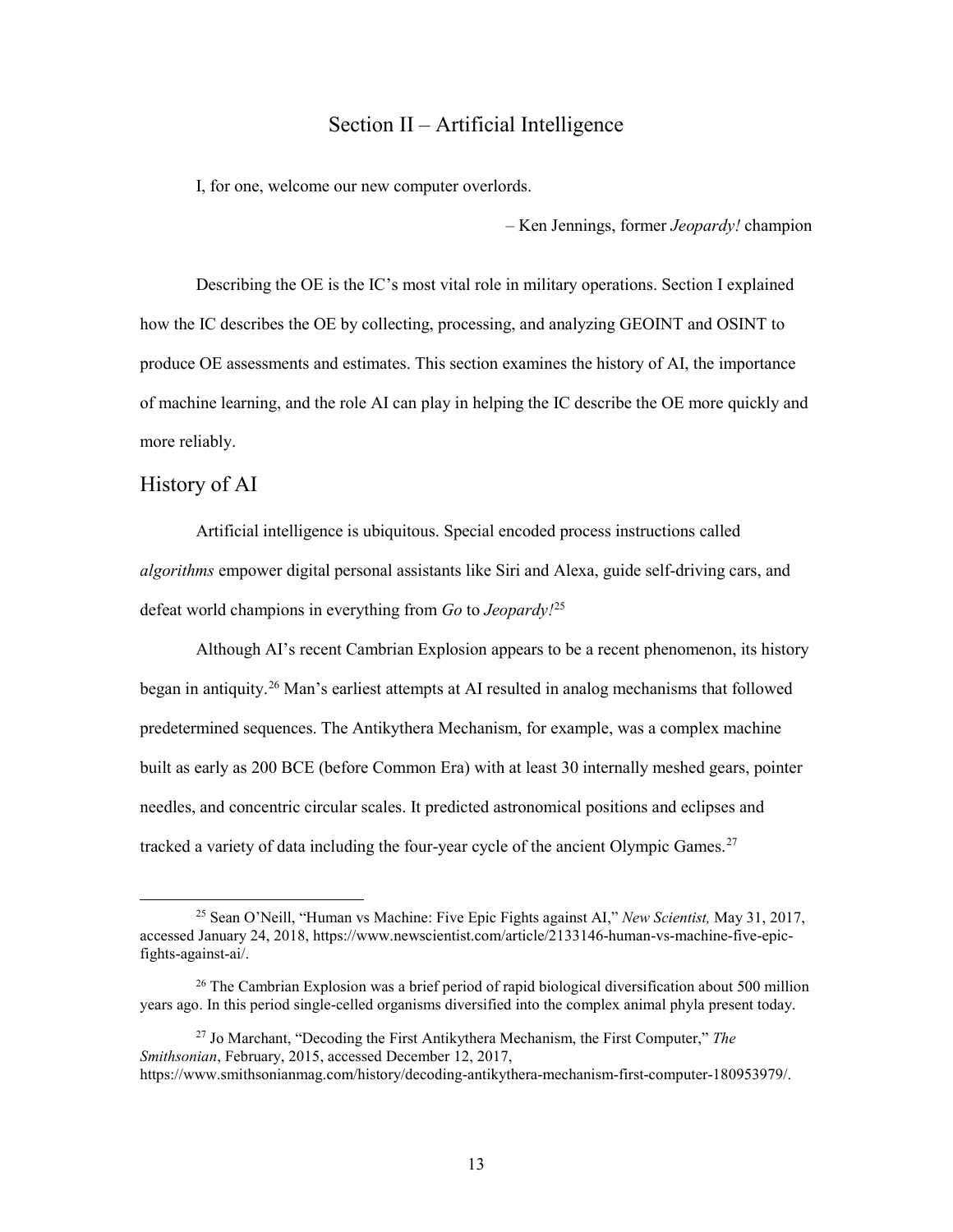<span id="page-23-0"></span>AI development ebbed and flowed over the next several centuries, catalyzed in the  $20<sup>th</sup>$ century by technological advancements in digital computer science. A major AI milestone occurred at Dartmouth College in 1956, when math professor John McCarthy organized the first conference on AI.<sup>28</sup> This conference formed the beginning of the modern conception of AI, but it also bifurcated the field. Differences in methodology and application spawned two competing schools of thought: a rules-based approach, and a statistical pattern recognition approach called *machine learning*. [29](#page-23-2)

 instructions (e.g., *if* the subject is plural, *then* the verb must also be plural). Computer scientists Rules-based AI can perform simple, task-specific actions using a series of *if-then*  embed these rules into software to enable programs to do things like follow the subject-verb agreement rule.

The advent of Big Data made rules-based AI obsolete for complex tasks.<sup>30</sup> If-then rules series of linked binary choices. For example, coders would face a Sisyphean task constructing an do not work well with Big Data, which is too big, too peripatetic, and too diverse to control with a algorithm comprised of if-then statements enumerating all the possible pixel combinations to describe an image of a dog.

## Machine Learning

 patterns in the data, and using them to form shortcuts, or *heuristics* (e.g., most dogs have four legs Machine learning is more compatible with Big Data. It works by identifying statistical

<span id="page-23-3"></span><span id="page-23-2"></span><span id="page-23-1"></span> making intelligent machines." Andrew McAfee and Erik Brynjolfsson, *Machine, Platform, Crowd: Harnessing Our Digital Future* (New York: W.W. Norton & Company, 2017), 67.  $28$  Dr. McCarthy defined the term "artificial intelligence" as the "science and engineering of

 29 Ibid., 69.

 30 Ibid., 70.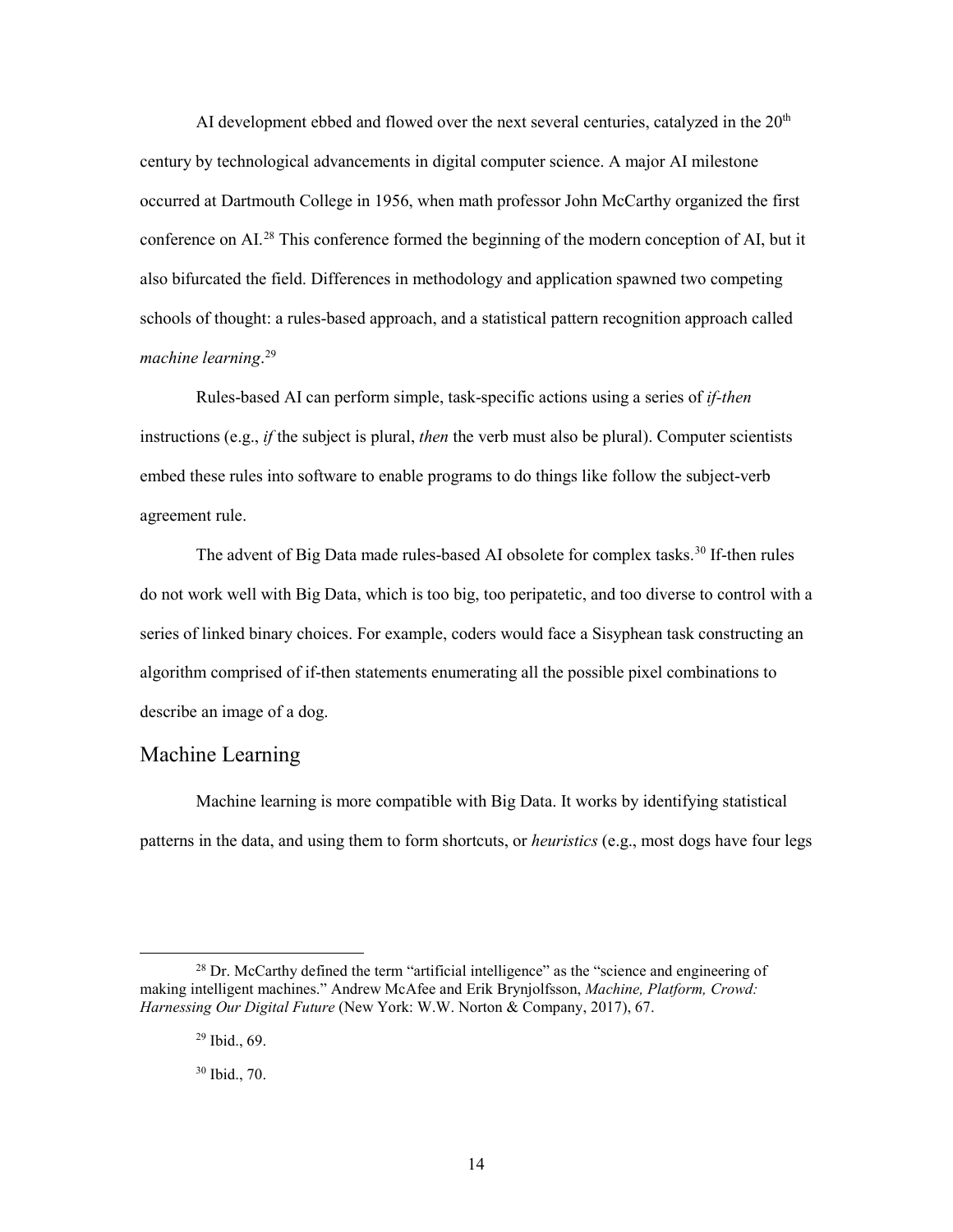compare this information with its database of labeled images to determine that a high statistical and a tail).[31](#page-24-0) Machine learning algorithms can identify and categorize images using *computer vision*, which is a machine's ability to make sense of images. Using computer vision, machines detect features in an image that have a high statistical probability to be present in a set or subset of objects, and then categorize objects in the image based on the accumulated probability.<sup>[32](#page-24-1)</sup> For example, a machine might detect an object with four legs, forward-facing eyes, pointed ears, a slightly domed head, a distinctive snout, carnivorous dentition, and curly fur. The machine would probability exists that this object is a dog.

 Machine learning is either *supervised* or *unsupervised*. Supervised machine learning of those items. It is the equivalent of showing the AI what right looks like. During supervised machine learning, developers may provide hundreds of thousands of images of dogs to train a directly to the AI's depth of knowledge on what it should categorize as a dog. Unsupervised AI involves inputting labeled data sets to train the software to recognize images or assess population sentiment. By providing the AI examples of labeled items, the machine learns the characteristics program to correctly identify dogs in images. The size and variety of the data set corresponds does not use training data and must use cues from its environment to complete these tasks.<sup>[33](#page-24-2)</sup>

 An example of supervised machine learning at work is International Business Machines' (IBM's) Watson, which was purpose-built to compete with humans on the trivia game show

<span id="page-24-0"></span> important AI method for reducing innumerable combinatorial search possibilities. George Pólya, *How to*  <sup>31</sup> "Heuristics" is a term introduced by the mathematician George Pólya in his book on mathematical proof, *How to Solve It,* and adopted by early AI researchers. Heuristics continue to be an *Solve It: A New Aspect of Mathematical Method* (Princeton, NJ: Princeton University Press, 1945), 112.

<span id="page-24-1"></span> Annotation and Segmentation in an Automatic Framework" (paper prepared for the 2009 IEEE conference <sup>32</sup> Li-Jia Li, Richard Socher, and Li Fei-Fei, "Towards Total Scene Understanding: Classification, on Computer Vision and Pattern Recognition, Miami, FL, June 2009), 2, accessed March 30, 2018, [http://vision.stanford.edu/pdf/LiSocherFei-Fei\\_CVPR2009.pdf.](http://vision.stanford.edu/pdf/LiSocherFei-Fei_CVPR2009.pdf)

<span id="page-24-2"></span><sup>&</sup>lt;sup>33</sup> Vishal Maini, "Machine Learning for Humans, Part 3: Unsupervised Learning, Clustering and Dimensionality Reduction," Medium website, August 19, 2017, accessed March 30, 2018, [https://medium.com/machine-learning-for-humans/unsupervised-learning-f45587588294.](https://medium.com/machine-learning-for-humans/unsupervised-learning-f45587588294)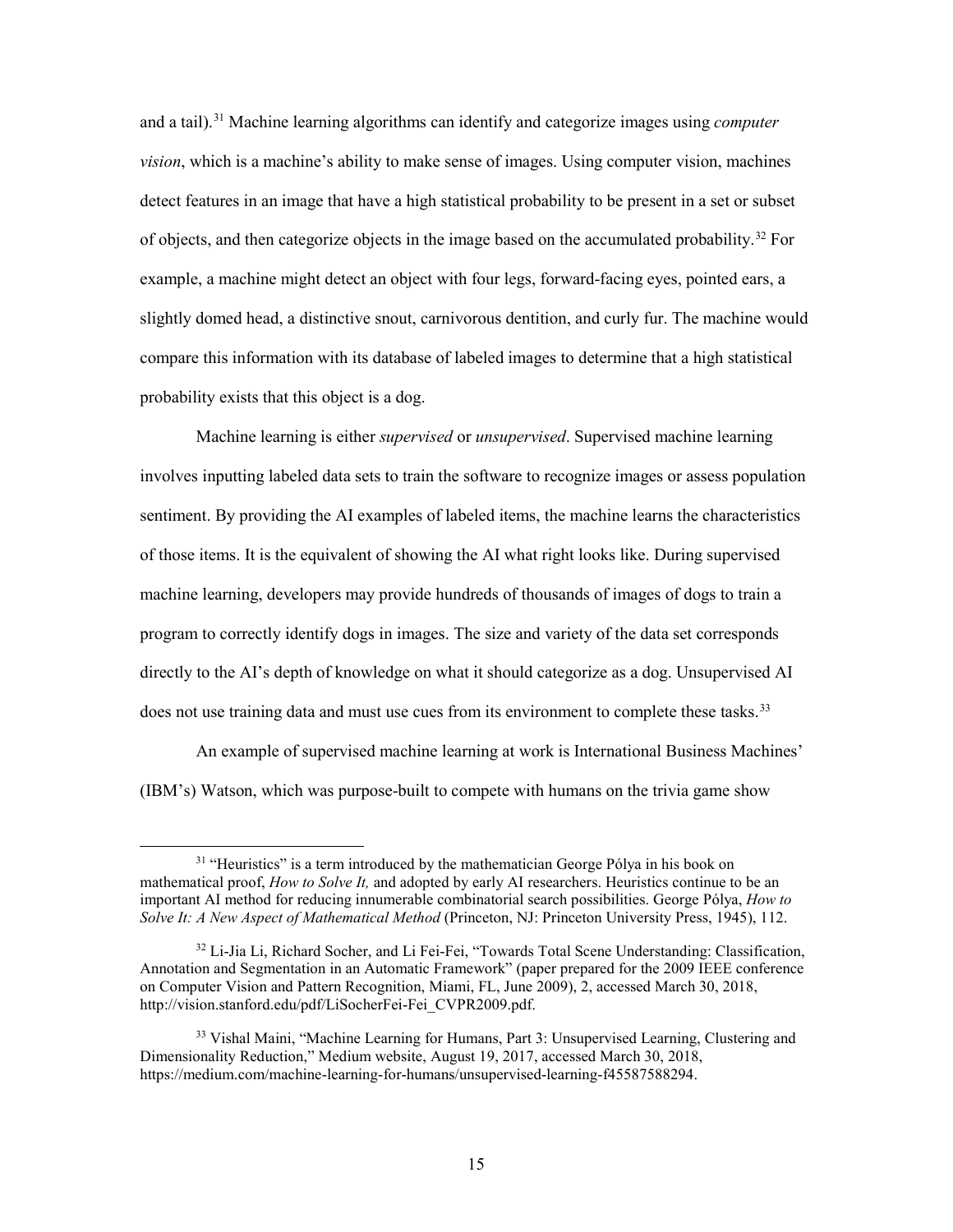<span id="page-25-0"></span> *Jeopardy!* IBM trained Watson by outfitting it with years' worth of *Jeopardy!* data and the complete Wikipedia anthology – over fifteen terabytes worth of information in all.<sup>[34](#page-25-1)</sup> Success required Watson to behave in a manner consistent with human behavior. Just like a human contestant, Watson had to understand human speech, recall the correct answer from memory, activate the buzzer, and deliver an answer in the form of a question. In February 2011, Watson defeated the two highest-ranked Jeopardy! champions in the show's history – beating the second-place finisher by more than 53,000 points.<sup>[35](#page-25-2)</sup>

Watson's victory is important because it demonstrates the ability of AI to successfully apply a large amount of information to maximize a given reward against human opponents and a well-defined problem set. In military endeavors, however, the parameters are not always so clear. In scenarios where the way forward is murky, the IC helps by giving the commander a better idea of the operating environment.

#### Speed and Accuracy

 $\overline{a}$ 

 difficult under the best of circumstances, and operational environments are rarely optimal. The mitigating the effects of the limits of human cognition, susceptibility to bias, and the limits of organizational knowledge. The IC uses GEOINT and OSINT to describe the OE. Getting the description right is following examples demonstrate how AI can help the IC increase speed and accuracy by organizational knowledge. 34 Ben Zimmer, "Is it Time to Welcome Our New Computer Overlords?" *The Atlantic*, February

<span id="page-25-1"></span><sup>17, 2011,</sup> accessed March 30, 2018,<https://www.theatlantic.com/technology/archive/2011/02/is-it-time-to>welcome-our-new-computer-overlords/71388/.

<span id="page-25-2"></span><sup>&</sup>lt;sup>35</sup> Final results: Watson: 77,147, Ken Jennings: 24,000, Brad Rutter: 21,600. Gerald Tesauro, David Gondek, Jonathan Lenchner, James Fan, John Prager, "Analysis of Watson's Strategies for Playing Jeopardy!" *Journal of Intelligence Research* 21 (May, 2013): 244, accessed March 30, 2018, [https://www.jair.org/media/3834/live-3834-7061-jair.pdf.](https://www.jair.org/media/3834/live-3834-7061-jair.pdf)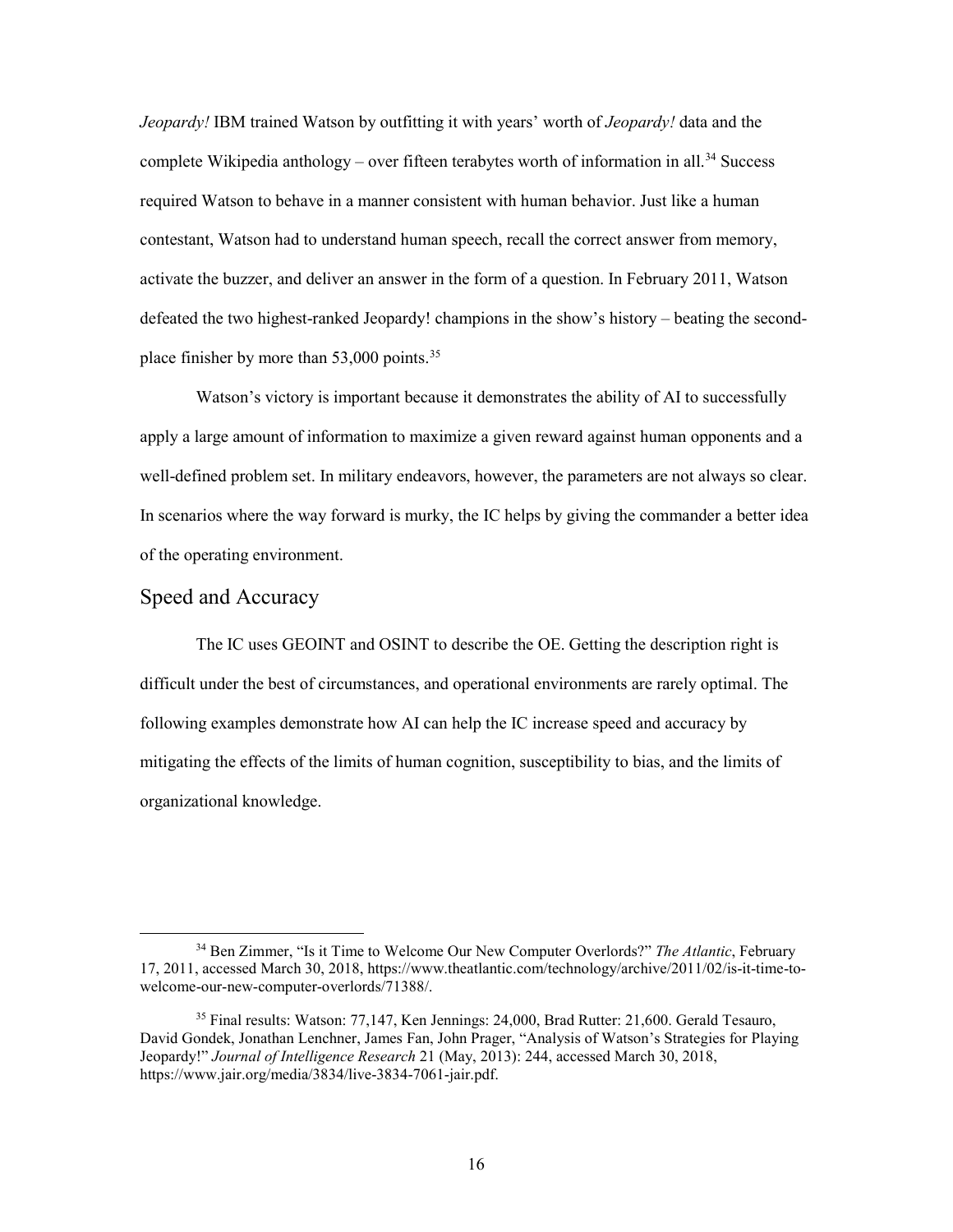#### <span id="page-26-0"></span>The Limits of Human Cognition

 is getting worse. NGA Director Robert Cardillo told a conference in June 2017, "…in five years, there may be a million times more than the amount of geospatial data we have today. Yes, a With the advent of Big Data, the gap between the demand for actionable intelligence and the supply of human analysts continues to widen. GEOINT and OSINT are two intelligence disciplines in which there is a deluge of available information. The National Geospatial Intelligence Agency (NGA) is the largest collector of full-motion video (FMV) in the IC, and Big Data is currently their biggest challenge.<sup>36</sup> Scott Currie, the NGA Mission Integration Director, estimated in July 2017 that he would need to hire two million more analysts (roughly the population of Houston) to keep pace with satellite proliferation.<sup>37</sup> As bad as it seems, the problem million times more."[38](#page-26-3) 

FMV is a major component of the OE assessments the IC produces to describe the OE. Unfortunately, the demand has outpaced NGA's resources such that commanders in the field may be missing opportunities to exploit time-sensitive intelligence still awaiting examination. To solve this Big Data problem, the NGA began exploring options using algorithms and computer vision.

The DOD's Algorithmic Warfare Cross-Functional Team (AWCFT), also known as Project Maven, is working on a solution.<sup>39</sup> Project Maven intends to use supervised machine

<span id="page-26-1"></span><sup>36</sup> Colin Clark, "Cardillo: 1 Million Times More GEOINT Data in 5 Years," *Breaking Defense,*  June 5, 2017, accessed December 23, 2017,<https://breakingdefense.com/2017/06/cardillo-1-million-times>more-geoint-data-in-5-years/.

<span id="page-26-2"></span><sup>&</sup>lt;sup>37</sup> Currie's full quote, "If we looked at the proliferation of the new satellites over time, and we continue to do business the way we do, we'd have to hire two million more imagery analysts." Freedberg, "AI Will Hunt Daesh By December."

<sup>38</sup> Clark, "1 Million Times More."

<span id="page-26-4"></span><span id="page-26-3"></span><sup>&</sup>lt;sup>39</sup> In April 2017, the Deputy Secretary of Defense, Dr. Robert Work, created Project Maven to "accelerate DOD's integration of Big Data and machine learning. The AWCFT's objective is to turn the enormous volume of data available to DOD into actionable intelligence and insights at speed." Deputy Secretary of Defense Memorandum dated April 26, 2017, "Establishment of an Algorithmic Warfare Cross-Functional Team (Project Maven)."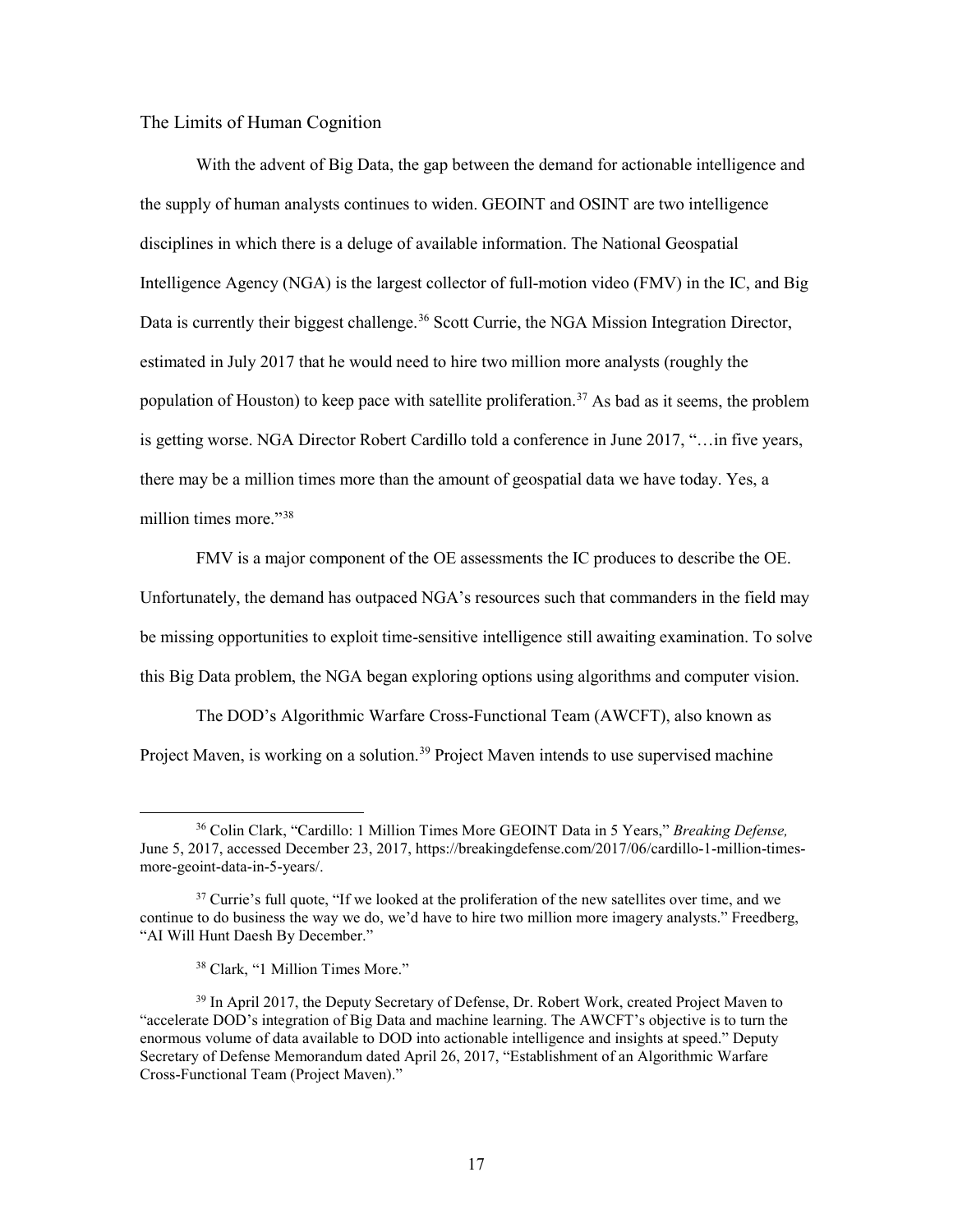<span id="page-27-0"></span>analyzing, and disseminating that NGA currently conducts.<sup>40</sup> learning algorithms and computer vision to automate 75 percent of the video processing,

 considerable. To create the first training data set for Project Maven, humans labeled over 150,000 images.<sup>[41](#page-27-2)</sup> In December 2017, just six months after the program's inception, the first batch of Project Maven's trained algorithms began supporting drone missions in the fight against the software tweaks to account for regional differences, the AI began detecting objects with 80 percent accuracy.<sup>[43](#page-27-4)</sup> The Project Maven team anticipates this percentage will continue to rise as NGA's Big Data problem. NGA's Big Data problem.<br>Susceptibility to Bias Creating this kind of capability for the IC is no easy task, and the up-front labor cost is Islamic State of Iraq and al-Sham (ISIS).<sup>[42](#page-27-3)</sup> Within the first few days, the AI detected and categorized items such as people, cars, and building types with 60 percent accuracy. After a few they introduce larger data training sets.<sup>[44](#page-27-5)</sup> While Project Maven is still only a working prototype, the positive results displayed after only six months demonstrate enormous potential for solving

 dividend it can leverage toward higher-level sense-making. Since the days of the Antikythera chores while humans perform more judicious undertakings. The problem with this design is that With the development of AI that can perform routine analysis, the IC gains a time Mechanism, the standard model of human-machine partnerships consigned machines to mundane

<span id="page-27-1"></span> $\overline{a}$ 

<span id="page-27-5"></span>44 Ibid.

<sup>40</sup> Clark, "1 Million Times More."

<span id="page-27-4"></span><span id="page-27-3"></span><span id="page-27-2"></span><sup>41</sup> Marcus Weisgerber, "The Pentagon's New Artificial Intelligence is Already Hunting Terrorists," *Defense One,* December 21, 2017, accessed January 15, 2018, <http://www.defenseone.com/technology/2017/12/pentagons-new-artificial-intelligence-already-hunting>terrorists/144742/.

 $42$  Ibid.

 $43$  Ibid.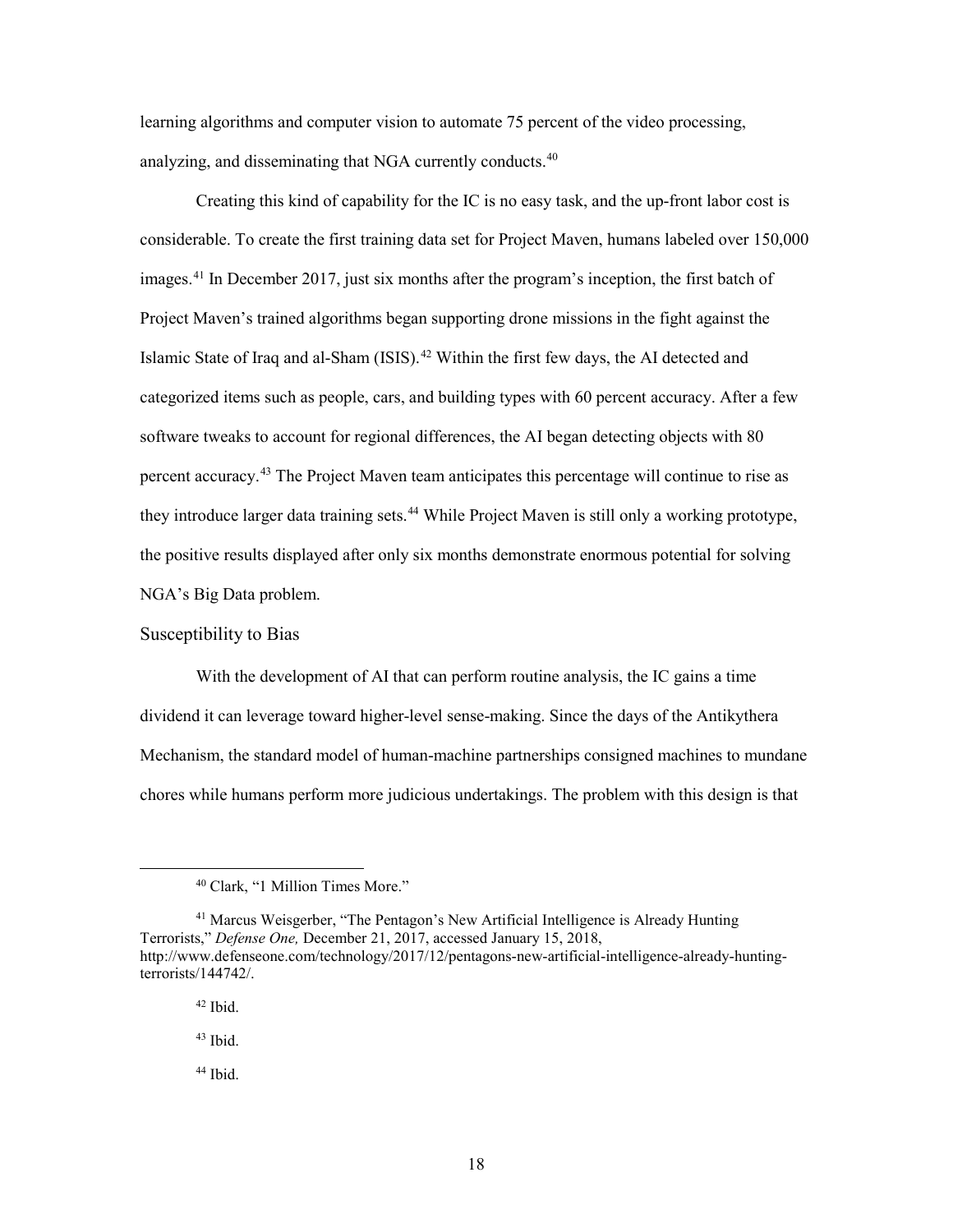humans are demonstrably bad at rendering judgment.<sup>45</sup> Until recent innovations in machine learning and deep neural networks upset the status quo, the standard model was the logical option. The analytic capacity of AI has advanced such that the best option may be reversing the partnership completely.

 This is an important development for the IC, whose analysts rely on their judgment to they produce provide context to behavior and events in the OE but are subject to the effects of forecast how adversaries or population groups will react to stimuli. The intelligence estimates human bias. AI has demonstrated the ability to mitigate the effects of human bias in estimative intelligence.

 An example of bias mitigation is the successful record of MogIA, a computer program that has accurately predicted the last four US presidential elections.<sup>46</sup> MogIA works on the media sites like Facebook, Twitter, and YouTube, and then aggregates the data to form premise that the candidate with more social media mentions, or *engagements*, has a higher probability of winning the election.<sup>47</sup> The program collects and analyzes OSINT from social conclusions based on probability. Like its namesake, Mowgli, MogIA learns its rules from the environment.<sup>48</sup> In software terms, this means the underlying algorithm is unsupervised – no initial training data. MogIA has baseline instructions but develops its own judgment policies using a

<span id="page-28-0"></span> humans' gaucheness with judgment: Philip Tetlock, *Superforecasting: The Art and Science of Prediction*  45 Kahneman, 3-22. Also see the multi-decade study led by Philip Tetlock for more evidence of (New York: Broadway Books, 2015), 4-5.

<span id="page-28-1"></span><sup>&</sup>lt;sup>46</sup> Arjun Kharpal, "Trump Will Win the Election and is More Popular than Obama in 2008, AI System Finds," CNBC Tech Transformers, October 28, 2016, accessed January 23, 2018, <https://www.cnbc.com/2016/10/28/donald-trump-will-win-the-election-and-is-more-popular-than-obama>in-2008-ai-system-finds.html.

<span id="page-28-3"></span><span id="page-28-2"></span><sup>&</sup>lt;sup>47</sup> Interestingly, using social media engagements as a predictor of future electoral success is another form of bias.

<sup>48</sup> Mowgli is the protagonist in Rudyard Kipling's *The Jungle Book*.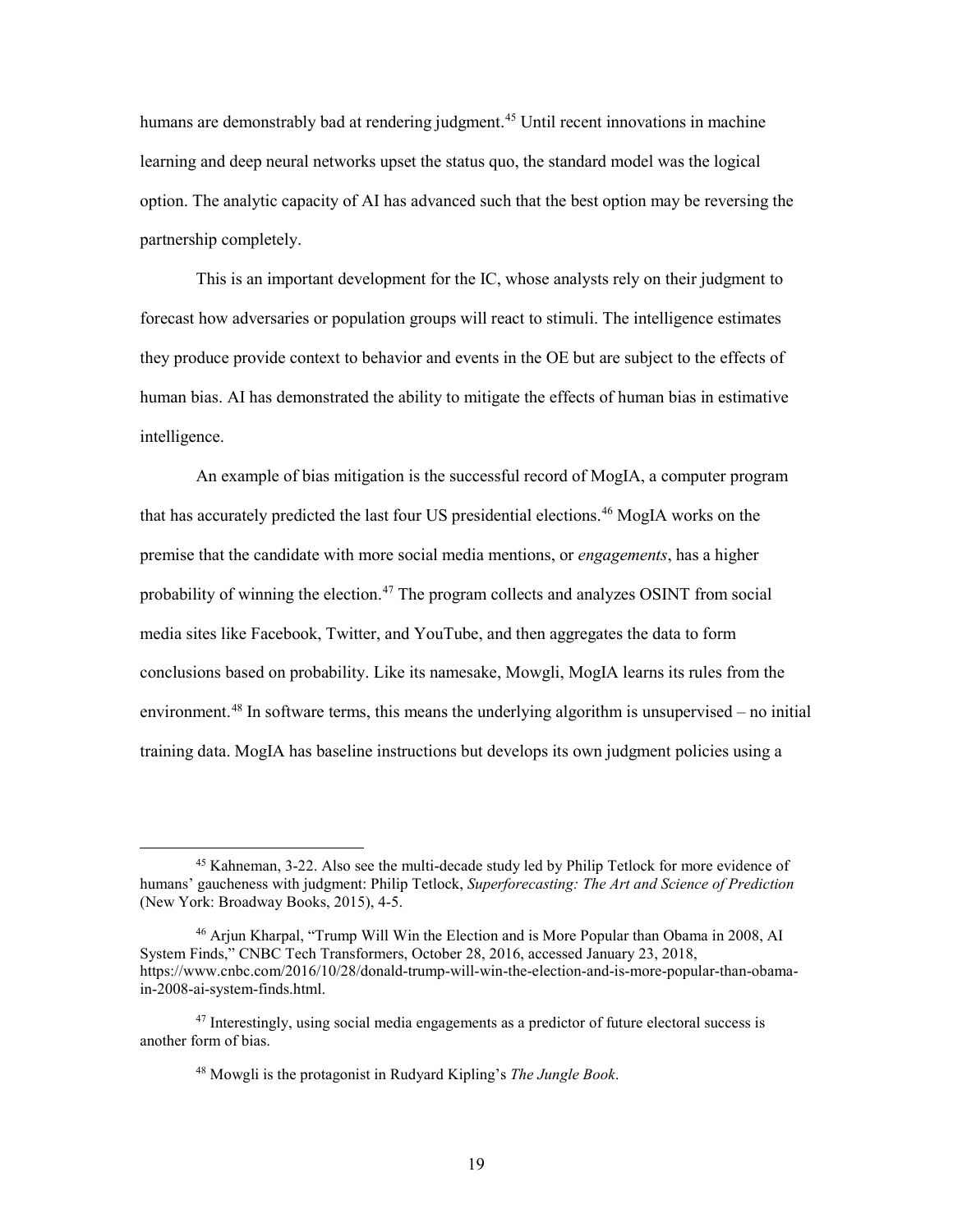<span id="page-29-0"></span>*learning algorithm.*[49](#page-29-1) By not providing a training data set, MogIA's programmers avoid the bias inherent in creating judgment rules. Another bias mitigation is the neutral nature of the data collection. By passively collecting social media data, MogIA avoids the risk of bias posed by human pollsters interviewing other humans who may have motives for dishonesty.

 MogIA's results suggest the method is working. For example, using twenty million social weeks before his victory.<sup>[50](#page-29-2)</sup> This finding was in stark contrast to the prevailing opinion of political media data points, MogIA correctly predicted Donald Trump's 2016 US presidential election win prediction experts and opinion polls forecasting a Clinton victory until late in the evening on Election Day.<sup>51</sup>

#### The Limits of Organizational Knowledge

briefing in 2002 illustrates the limits of organizational knowledge.<sup>[52](#page-29-4)</sup> His remarks spoke to the difficulty of achieving situational understanding in complex operational environments. This is Former Secretary of Defense Donald Rumsfeld's *known unknowns* quote during a news another area in which AI shows potential to help the IC.

 For a machine, what is known consists entirely of what its designers have trained it to know through supervised machine learning or what it can learn on its own through unsupervised

50 Ibid.

<sup>49</sup> Kharpal, "Trump Will Win the Election."

<span id="page-29-3"></span><span id="page-29-2"></span><span id="page-29-1"></span><sup>&</sup>lt;sup>51</sup> Mike Brown, "MogIA AI System Predicted a Trump Win Weeks Ago," November 9, 2016, accessed February 18, 2018, [https://www.inverse.com/article/23472-mogia-ai-trump-win-weeks-ago.](https://www.inverse.com/article/23472-mogia-ai-trump-win-weeks-ago)

<span id="page-29-4"></span> $52$  Secretary Rumsfeld's full quote: "Reports that say that something hasn't happened are always interesting to me, because as we know, there are known knowns; there are things we know we know. We also know there are known unknowns; that is to say we know there are some things we do not know. But there are also unknown unknowns -- the ones we don't know we don't know. And if one looks throughout the history of our country and other free countries, it is the latter category that tend to be the difficult ones." Department of Defense News Transcript, February 12, 2002, accessed January 23, 2018, <http://archive.defense.gov/Transcripts/Transcript.aspx?TranscriptID=2636>.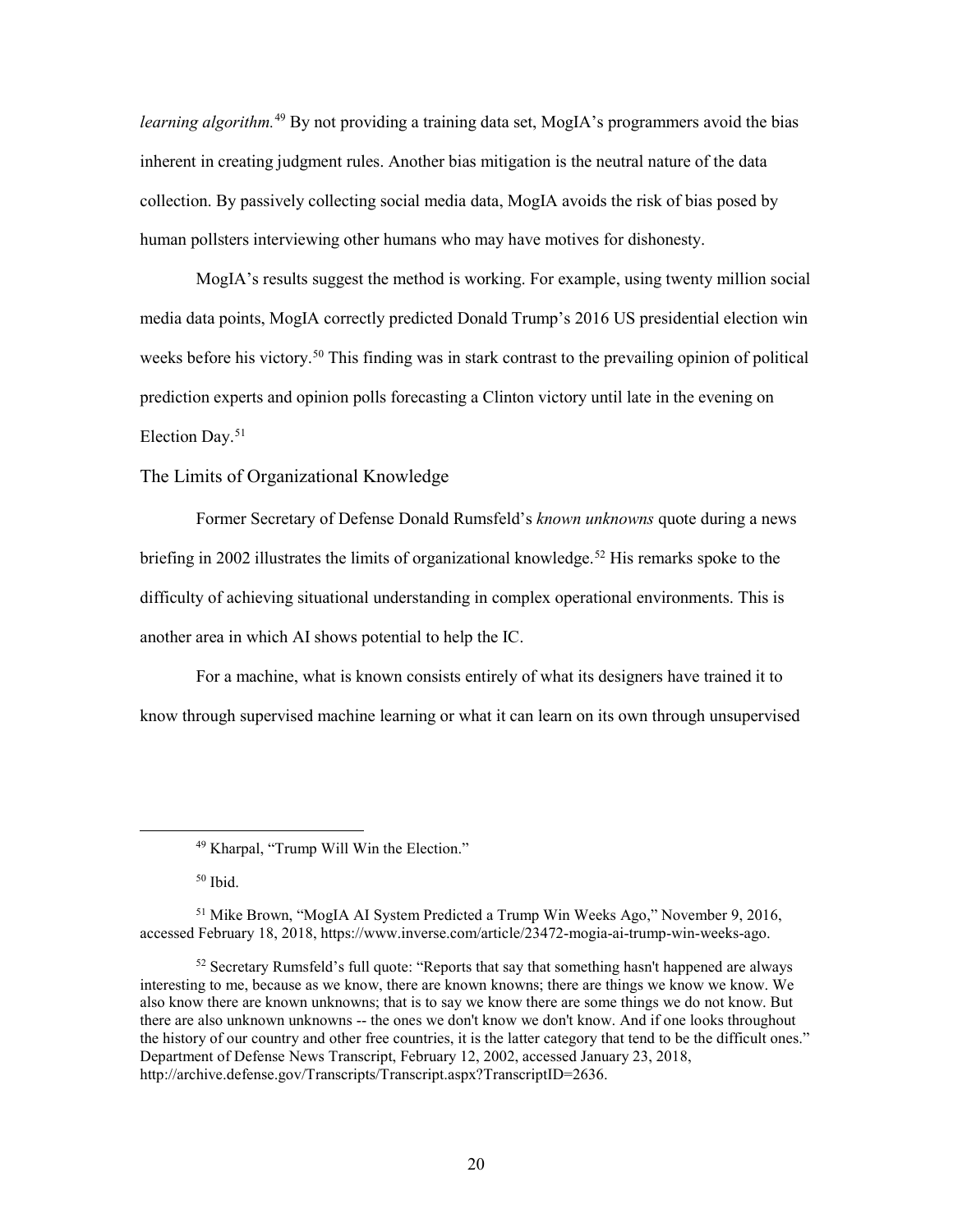<span id="page-30-0"></span> environmental unknowns on their own using unsupervised machine learning. machine learning. Programs like MogIA suggest that machines are getting better at determining

In 2015, Google's DeepMind project developed a program that achieved human-level performance at 43 arcade games, and beat the human test subjects (professional game testers) in 29 of the games despite having no prior training on game play.[53](#page-30-1) For each game, DeepMind's team only provided its AI with sensory input (the pixels on the screen), and basic control instructions. Then they ordered it to maximize the total score without telling it how to score points.<sup>[54](#page-30-2)</sup> It was up to the program to determine capabilities, rewards, punishments, and tactics on its own.



Figure 1. Screen capture of Google's DeepMind agent playing Breakout. Jennifer Welsh, "Researchers Say This is the Most Impressive Act of Artificial Intelligence They've Ever Seen," *Business Insider*, November 13, 2015, accessed December 28, 2017, [http://www.businessinsider.com/artificial-intelligence-playing-video-games-2015-11.](http://www.businessinsider.com/artificial-intelligence-playing-video-games-2015-11)

54 Mnih et al., 529.

<span id="page-30-2"></span><span id="page-30-1"></span> 518, February 26, 2015, 530, accessed December 28, 2017, <https://storage.googleapis.com/deepmind>-53 Volodymyr Mnih et al., "Human-Level Control through Deep Reinforcement Learning," *Nature*  media/dqn/DQNNaturePaper.pdf.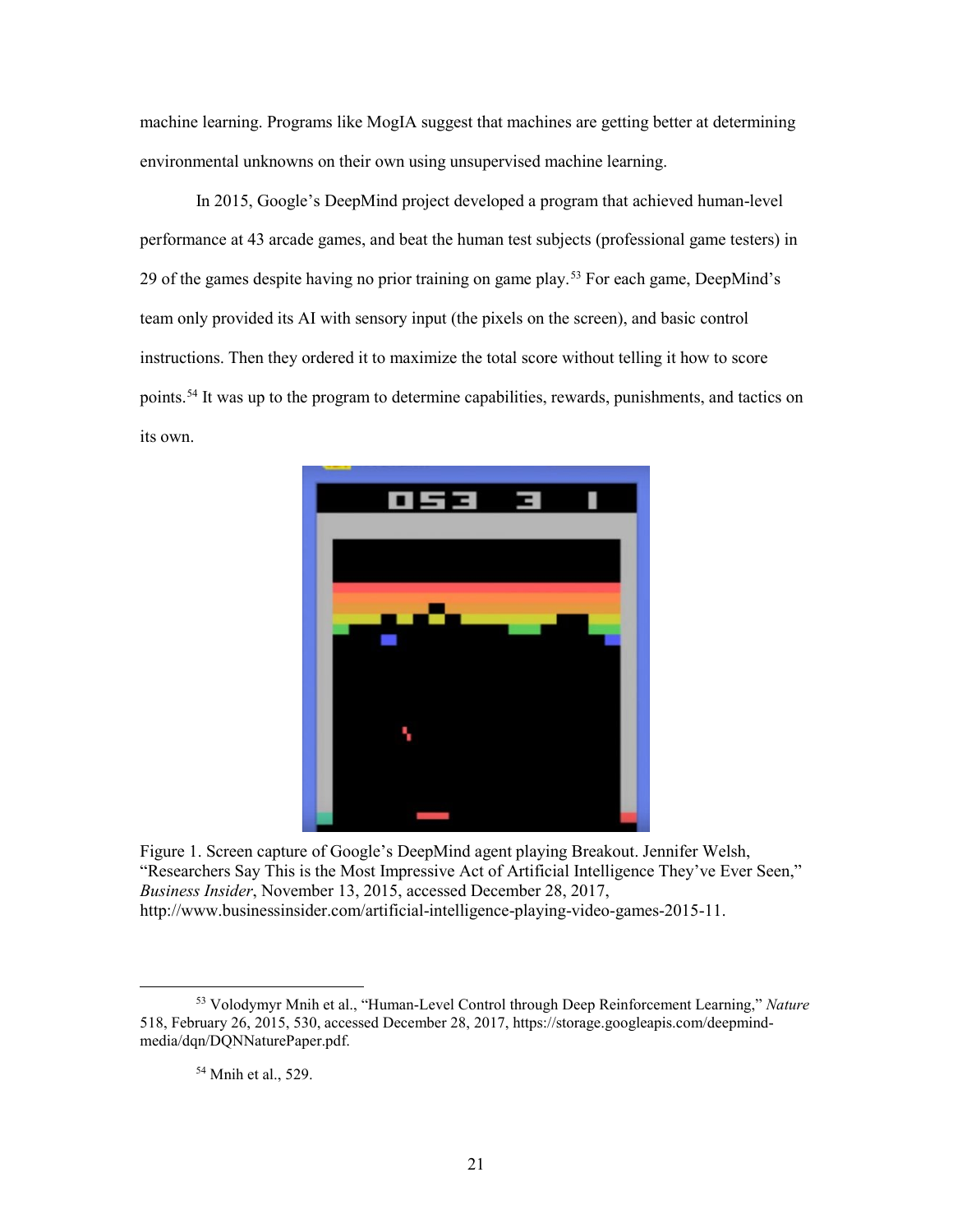<span id="page-31-0"></span> *learning*. Deep learning uses complex, auto-correcting algorithms in combination with a series of an animal, the next classifies it as a four-legged animal, the next classifies it as a canine, etc. The DeepMind achieved these results using a subset of machine learning called *deep*  classification layers known as a *neural network*. [55](#page-31-1) Neural networks operate using nodes and connections like the neurons and synapses in human brains. Stacking several neural networks creates a *deep neural network*. Each neural network in the stack has a discrete function that increases in complexity with each successive layer. For example, one layer classifies an image as algorithm moves information through ascending layers, incorporating each layer's findings into subsequent layers' analysis.

 situation, use its existing knowledge of other circumstances to understand current circumstances, and then train *itself* to maximize rewards has substantial implications for military application. Why We Still Need the Human in the Loop DeepMind's achievements are important because they demonstrate the possibilities that neural networks represent. The development of an AI agent that can take stock of an unknown

 $\overline{a}$ 

 Advancements in neural networks are changing the way we think about AI. What AI still champions is incapable of understanding why a joke is funny. Former Defense Advanced cannot do, however, is think like a human. There is nothing in the AI realm that remotely approaches the complexity of the human brain. The same AI that defeated two *Jeopardy!*  Research Projects Agency (DARPA) director, Arati Prabhaker, adeptly described the problem in May, 2017. "The problem is that when they're wrong, they're wrong in ways that no human would ever be," she said, demonstrating her point with a picture of an infant holding a

<span id="page-31-1"></span> Medium website, August 19, 2017, accessed March 30, 2018,<https://medium.com/machine-learning-for>-55 Vishal Maini, "Machine Learning for Humans, Part 4: Neural Networks & Deep Learning," humans/neural-networks-deep-learning-cdad8aeae49b.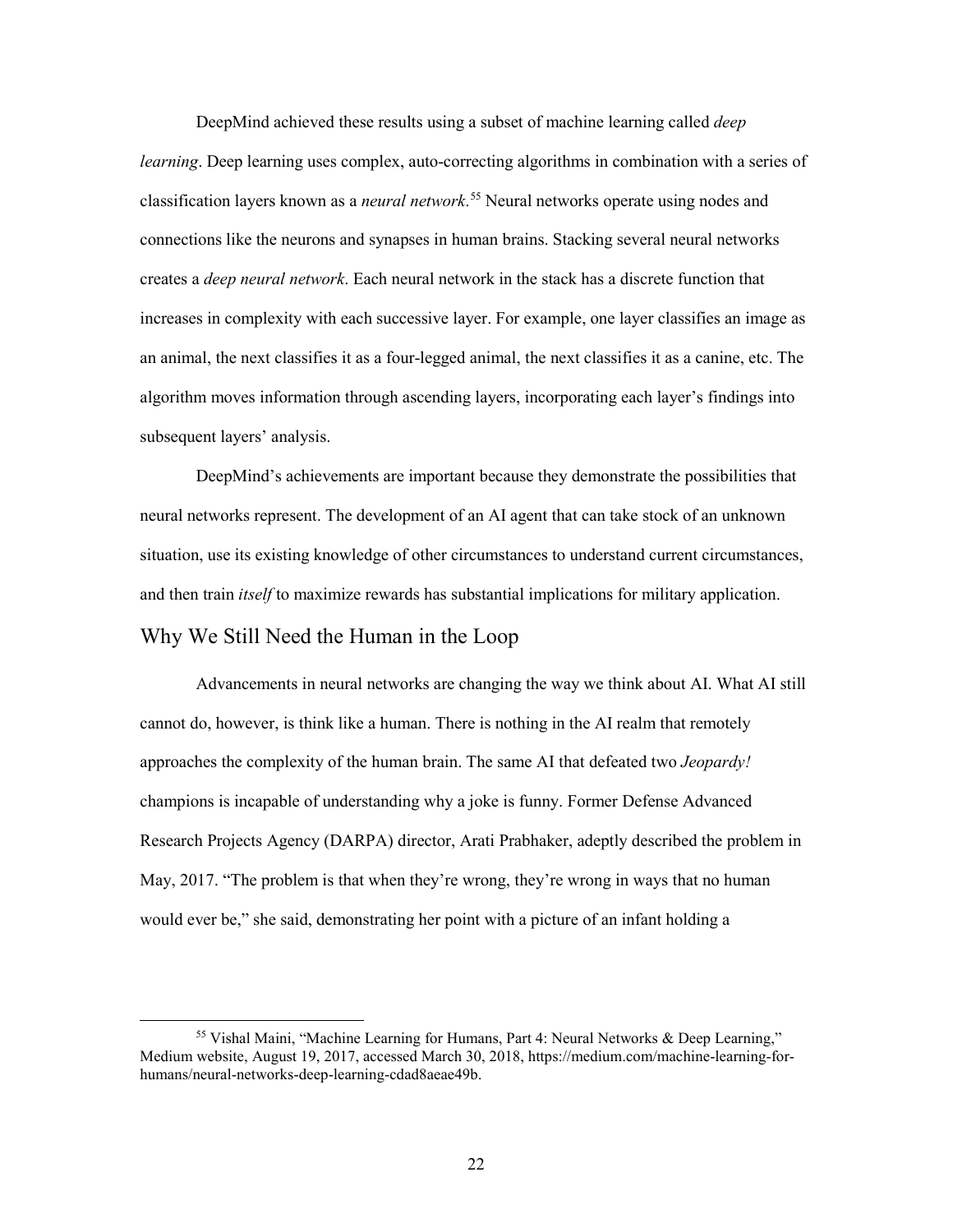Programmers are, in effect, coding in millions of years of evolutionary cognitive development toothbrush.[56](#page-32-0) A machine had incorrectly described the image as "a young boy is holding a baseball bat."[57](#page-32-1) Common sense is only common to humans. Machines cannot understand the nuanced difference between *infant* and *young boy* until developers program it to do so. one lesson at a time. Research suggests crowdsourcing can help.



# "a young boy is holding a baseball bat."

 Semantic Alignments for Generating Image Descriptions" (paper prepared for the Institute of Electrical and Electronics Engineers (IEEE) Conference on Computer Vision and Pattern https://cs.stanford.edu/people/karpathy/deepimagesent/. Figure 2. An example of AI's shortcomings. Andrej Karpathy and Li Fei-Fei, "Deep Visual-Recognition (CVPR), 2015), accessed December 15, 2017,

<span id="page-32-0"></span> $\overline{a}$ <sup>56</sup> Sydney J. Freedberg Jr., "'Algorithmic Warfare:' DSD Work Unleashes AI on Intel Data," *Breaking Defense,* April 28, 2017, accessed December 27, 2017,<https://breakingdefense.com/2017/04/dsd>work-unleashes-ai-on-intel-data-algorithmic-warfare/.

<span id="page-32-1"></span> Computer Vision and Pattern Recognition (CVPR), 2015), accessed December 15, 2017, 57 Andrej Karpathy and Li Fei-Fei, "Deep Visual-Semantic Alignments for Generating Image Descriptions" (paper prepared for the Institute of Electrical and Electronics Engineers (IEEE) Conference on <https://cs.stanford.edu/people/karpathy/deepimagesent>/.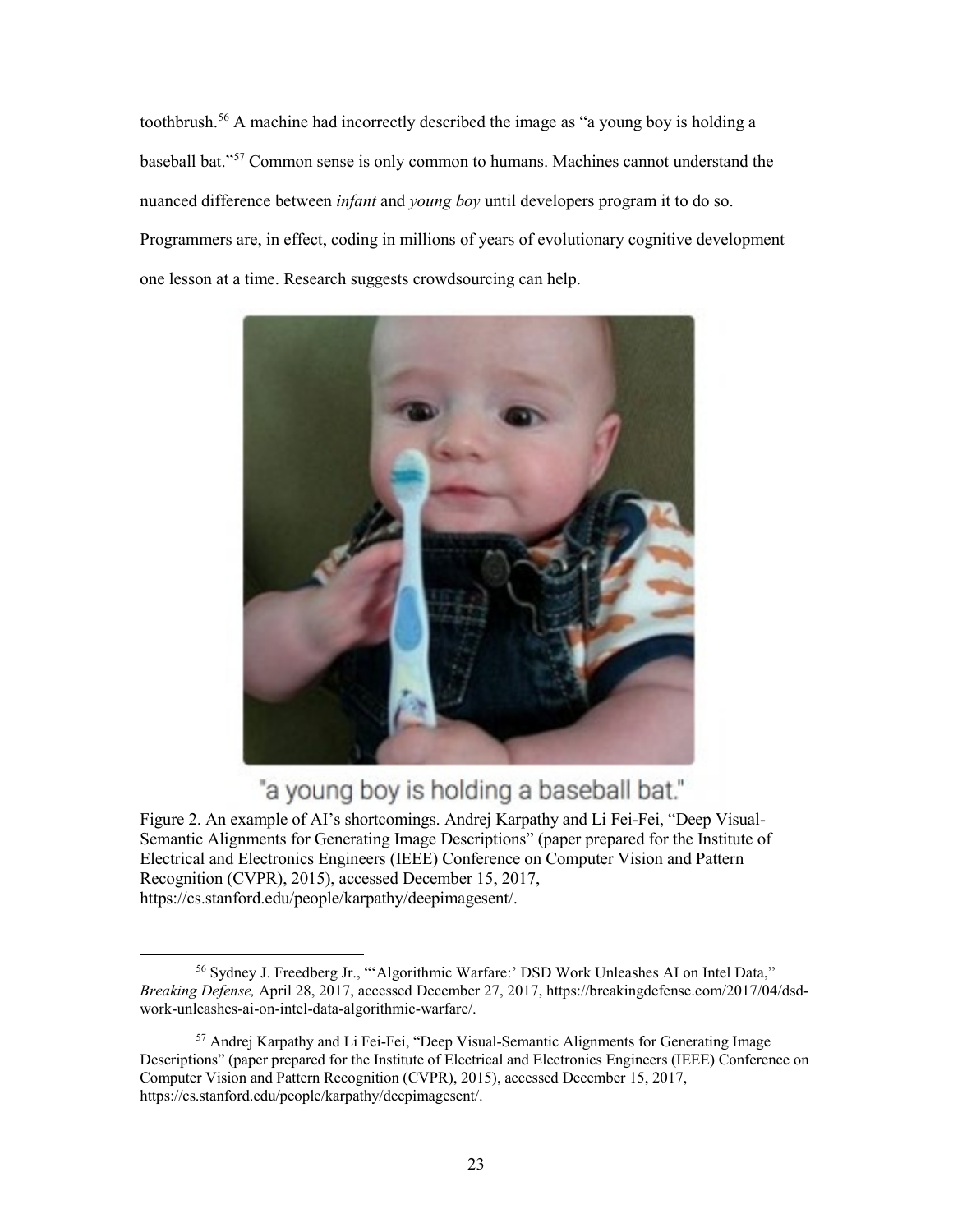# Section III – Crowdsourcing

<span id="page-33-0"></span> Crowdsourcing is the process by which the power of the many can be leveraged to accomplish feats that were once the province of a specialized few.

– Jeff Howe, *Wired Magazine,* 2006

killed over 200,000 people, and injured scores more.<sup>[59](#page-33-2)</sup> Survivors were unable to contact their loved ones due to power outages and communications infrastructure damage. A shortage of crowdsourcing emerged within days, which helped aid workers identify and focus relief efforts on In 2010, Haiti experienced the worst earthquake in its 214-year history.<sup>[58](#page-33-1)</sup> The upheaval relevant GEOINT blinded decision-makers and hindered relief efforts. A pattern of innovative the most affected areas of the country. The Haiti earthquake was a complex problem that presented emergency management officials with multiple dilemmas. This disaster demonstrated the importance of describing the OE in domestic operations as well as combat operations.

 intelligence. Crowdsourcing can help by providing a means for further refinement. Crowdsourcing nests within the IC's practice of collecting, processing, and analyzing GEOINT and OSINT to describe the OE for commanders. This section examines crowdsourcing, its speed and accuracy of intelligence. The IC's capacity to describe the OE is dependent on its ability to rapidly collect accurate history, the participants and their motivations, and the impact crowdsourcing can have on the

<span id="page-33-2"></span><span id="page-33-1"></span><sup>58</sup> Ray Harris, "Satellite Earth Observation and Disaster Management – Lessons and Needs after the Indian Ocean Tsunami and the Haiti Earthquake," *Yearbook on Space Policy 2009/2010* (Vienna: Springer-Verlag, 2011), 281.

 59 Ibid.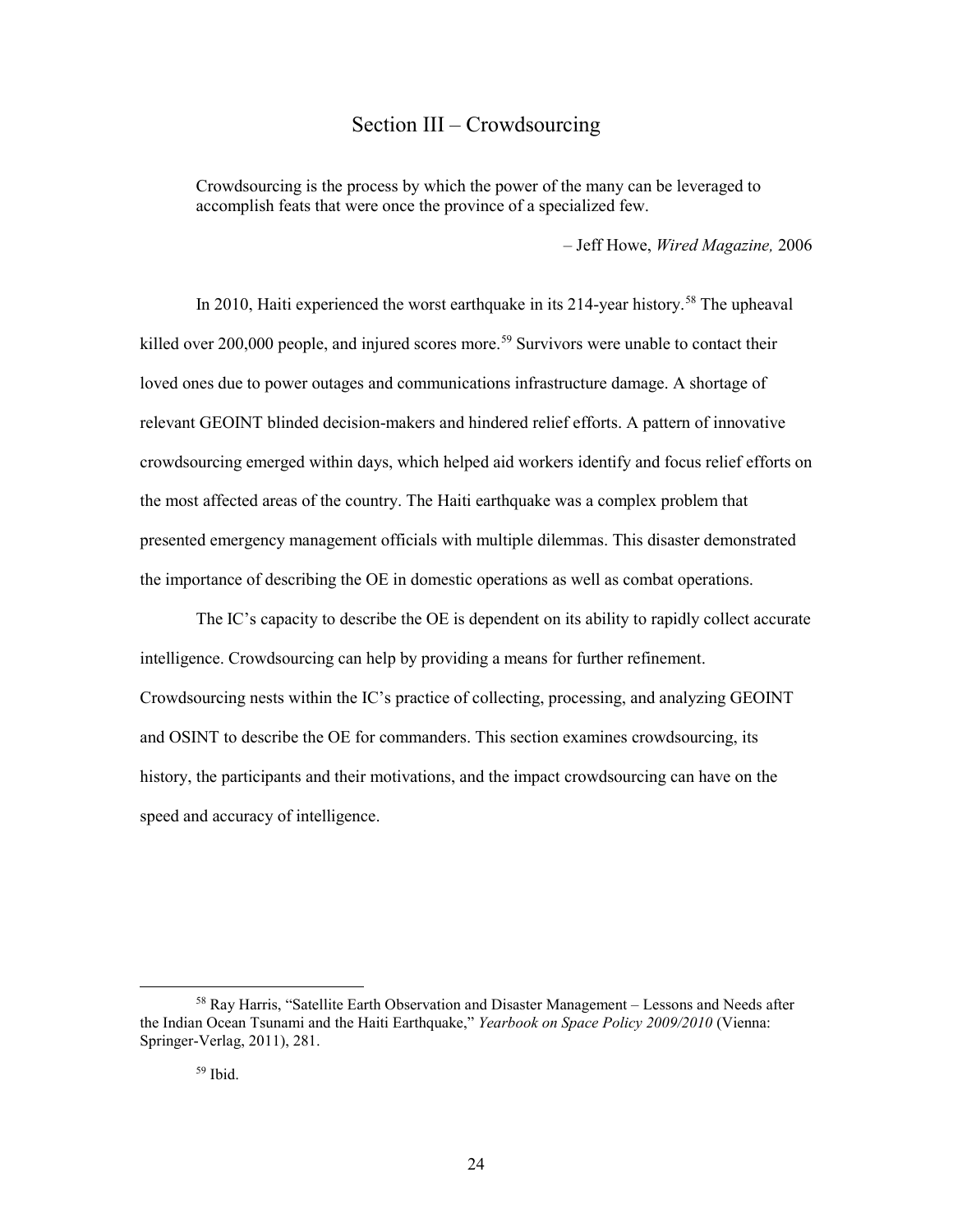# <span id="page-34-0"></span>What is Crowdsourcing?

 *Crowdsourcing*, a term coined by writer Jeff Howe in a 2006 *Wired* magazine article, is a portmanteau of *crowd* and *outsourcing*. [60](#page-34-1) It is the process by which an individual or organization employs the public to solve a problem or provide a resource.<sup>[61](#page-34-2)</sup> Crowdsourcing can take numerous forms to satisfy myriad participant motivations. While modern crowdsourcing activities typically involve the internet, the practice of asking the public for help solving Big Data problems predates computers by thousands of years.<sup>62</sup>

## History of Crowdsourcing

 $\overline{a}$ 

Philip II of Spain offered a reward for a method of determining a ship's longitude at sea.<sup>63</sup> His son, Philip III, upped the reward in 1598 to 6,000 ducats and a pension.<sup>64</sup> In the  $18<sup>th</sup>$  Century, the Early crowdsourcers aimed to solve travel-related problems. In 1567, for example, King

<span id="page-34-3"></span>62 Buddhadeb Halder, "Evolution of Crowdsourcing: Potential Data Protection, Privacy and Security Concerns under the New Media Age," Digital Democracy and Electronic Government 1, no. 10 (2014): 377, accessed February 20, 2018.

<http://buscalegis.ufsc.br/revistas/index.php/observatoriodoegov/article/view/34341/33195>.

<span id="page-34-4"></span> <sup>63</sup>*Longitude* is a geographic coordinate that specifies the east-west position of a point on the Earth's surface. King Philip II: Martin Romme Henriksen, "Cavity Enhanced Spectroscopy on Ultra Cold Atoms" (master's thesis, University of Copenhagen Faculty of Science, 2014), 1, accessed April 2, 2018, [http://ultracold-atoms.nbi.ku.dk/research/theses\\_conference/MRHenriksen\\_master.pdf.](http://ultracold-atoms.nbi.ku.dk/research/theses_conference/MRHenriksen_master.pdf)

<span id="page-34-1"></span><sup>60</sup> Jeff Howe, "The Rise of Crowdsourcing," *Wired,* 14.06 (June, 2006), accessed February 17, 2018, [https://www.wired.com/2006/06/crowds/](https://www.wired.com/2006/06/crowds).

<span id="page-34-2"></span> $<sup>61</sup>$  There is no governing body regulating crowdsourcing, and as such, there is no commonly</sup> accepted definition. The definition used in this paper is succinct and useful for the purposes of this study. Benjamin Clark, Nicholas Zingale, and Joseph Logan "Intelligence and Information Gathering through Deliberative Crowdsourcing," *Journal of Public and Nonprofit Affairs* 3, no. 1 (April 2017): 55, accessed February 28, 2018, <http://dx.doi.org/10.2139/ssrn.2485796>.

<span id="page-34-5"></span> 64 J.J. O'Connor and E.F. Robertson, "History Topic: Longitude and the Académie Royale," University of Saint Andrews website, February 1997, accessed April 2, 2018, <http://www-groups.dcs.st>and.ac.uk/~history/PrintHT/Longitude1.html.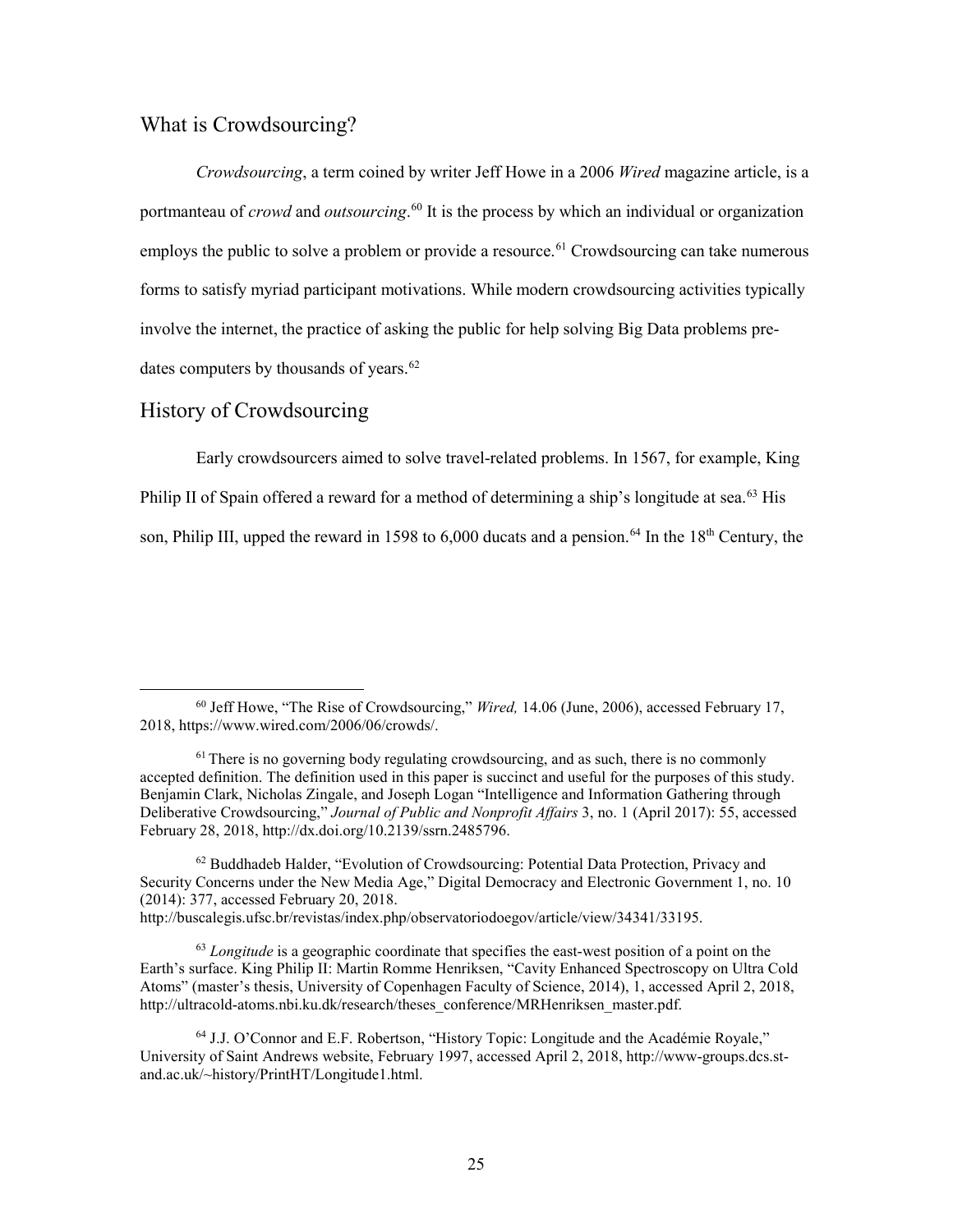British government codified a £20,000 reward for longitude calculation in the Longitude Act of 1714.[65](#page-35-0)

 In the mid-1800s, Matthew Maury, an American astronomer, distributed hundreds of thousands of copies of his nautical guide, *Wind and Current Chart of the North Atlantic,* to the seafaring community at no cost*.* Maury intended for sea captains to use these charts on the condition that they return a standardized log of their voyage to the US Naval Observatory in Washington, D.C.<sup>66</sup> Maury used the 1.2 million unique data points he received in trade to publish  *The Physical Geography of the Sea* in 1858, recognized internationally as the premier maritime navigational source of its day. [67](#page-35-2) 

 publishers of the Oxford English Dictionary used over 800 volunteer readers to catalogue words, and in 1957 the architect for the Sydney Opera House surfaced from a crowdsourced international Pre-digital crowdsourcing helped solve non-travel-related issues as well. In 1884, the first design competition.<sup>[68](#page-35-3)</sup>

 dramatically altered one's *capacity* to crowdsource. With increased capacity came increased These early attempts at crowdsourcing resemble modern efforts in many ways. While the nature of crowdsourcing remains unchanged, the advent and proliferation of the internet

<span id="page-35-0"></span><sup>65</sup> Katy Barrett, "'Explaining' Themselves: the Barrington Papers, the Board of Longitude, and the Fate of John Harrison," *The Royal Society Journal of the History of Science*, January 12, 2011, accessed April 2, 2018, [http://rsnr.royalsocietypublishing.org/content/early/2011/01/03/rsnr.2010.0089.full.](http://rsnr.royalsocietypublishing.org/content/early/2011/01/03/rsnr.2010.0089.full)

<span id="page-35-1"></span><sup>66</sup> Matthew F. Maury, *The Physical Geography of the Sea* (New York, NY: Harper and Brothers, 1858), ix.

<span id="page-35-2"></span> 67 Christopher Cosper, "The Expert Mind in the Age of Junk Data," *Architecture & Planning, Cogent Social Sciences* 2, no. 1 (June 2016): 2, accessed February 17, 2018, [https://doi.org/10.1080/23311886.2016.1198218.](https://doi.org/10.1080/23311886.2016.1198218)

<span id="page-35-3"></span><sup>68</sup> Consuelo López, "An Experiment in Microtask Crowdsourcing Software Design," (Master's thesis, University of California, Irvine, 2016), 6, accessed February 22, 2018, <https://escholarship.org/uc/item/2904d747>.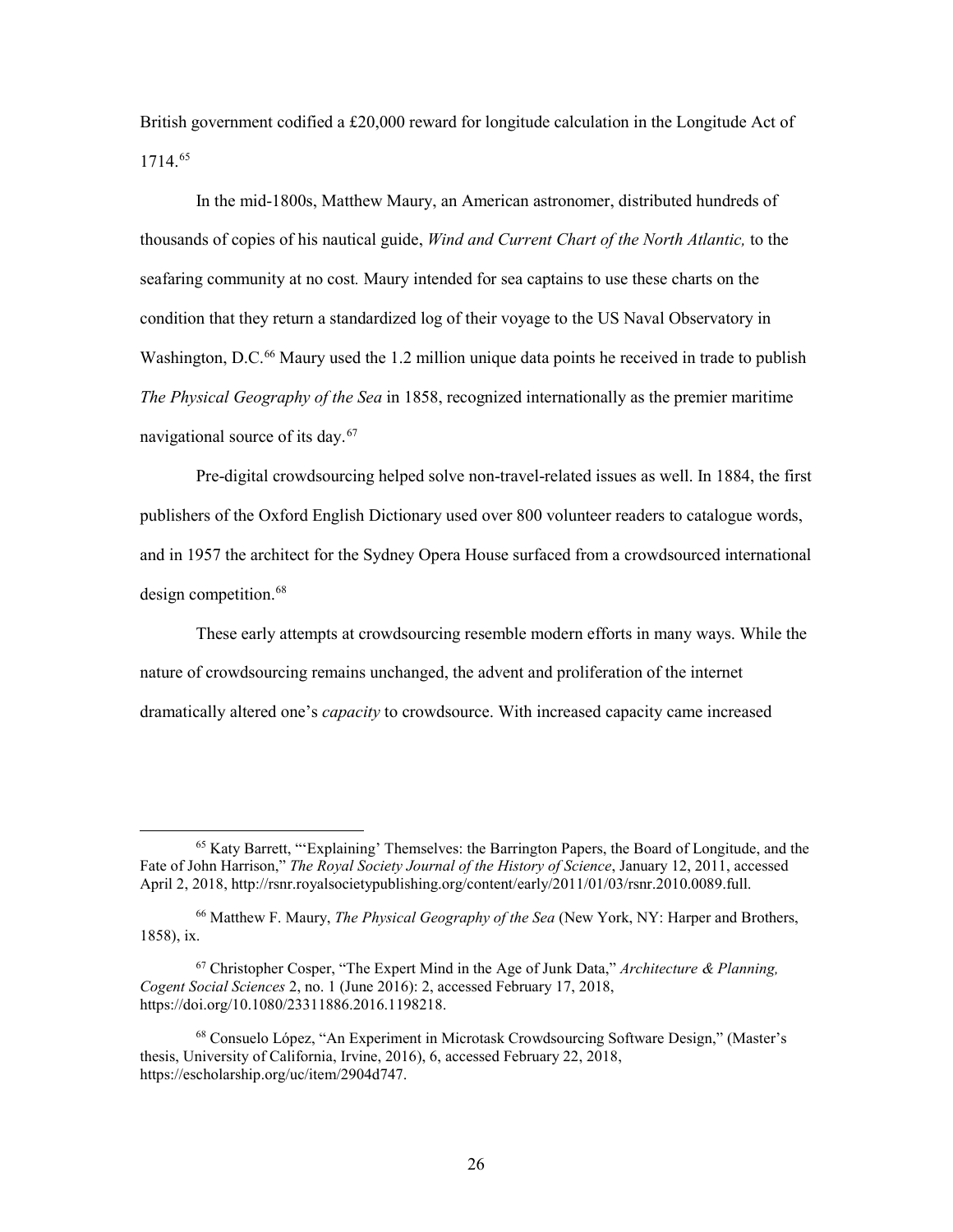<span id="page-36-0"></span> specialization: crowdvoting, crowdsolving, crowdsearching, and crowdmapping are some examples.

### Explicit and Implicit Crowdsourcing

 Crowdsourcing can be *explicit* or *implicit* depending on the method of conduct, and the contributors collaborate on tasks to solve a stated problem. Crowdsourcing is *implicit* when recipients gain information from contributors who are unaware of their participation. Explicit knowledge of the contributors regarding their participation.<sup>69</sup> Crowdsourcing is *explicit* when crowdsourcing uses standalone systems (i.e., a website), for stated purposes such as evaluating, sharing, building artifacts, and executing tasks.<sup>70</sup>

### Evaluating

 $\overline{a}$ 

Evaluation crowdsourcing employs the crowd to provide opinions on products, services, healthcare, entertainment, restaurants, and myriad other business-related ventures.<sup>71</sup> Businesses rely on customer reviews on websites to build or maintain a positive reputation. It is word-ofmouth in the digital age. Many online vendors, like Amazon, build the review system directly into the product presentation. Consumers advocate or deprecate products using ratings and comments. Amazon maintains customer satisfaction by giving the consumer a voice to support or denounce products as they see fit. This crowdsourcing method creates efficiency for Amazon by employing

<span id="page-36-1"></span> Wide Web," *Communications of the ACM* 54*,* no. 4 (April 2011): 88, accessed April 2, 2018, 69 Anhai Doan, Raghu Ramakrishnan, and Alon Halevy, "Crowdsourcing Systems on the World<http://doi.acm.org/10.1145/1924421.1924442>.

<span id="page-36-2"></span><sup>&</sup>lt;sup>70</sup> Aditi Misra, Aaron Gooze, Kari Watkins, Mariam Asad, and Christopher Le Dantec, "Crowdsourcing and Its Application to Transportation Data Collection and Management," *Transportation Research Record: Journal of the Transportation Research Board*, no. 2414 (2014): 3, accessed February 1, 2018, [https://doi.org/10.3141/2414-01.](https://doi.org/10.3141/2414-01)

<span id="page-36-3"></span> $71$  Fernando Ferri, et al., "KRC: Knowing Crowdsourcing Platform Supporting Creativity and Innovation," *Advances in Information Sciences and Service Sciences (AISS)* 5, no. 16 (November 2013): 3, accessed February 1, 2018, [https://arxiv.org/pdf/1704.00973.pdf.](https://arxiv.org/pdf/1704.00973.pdf)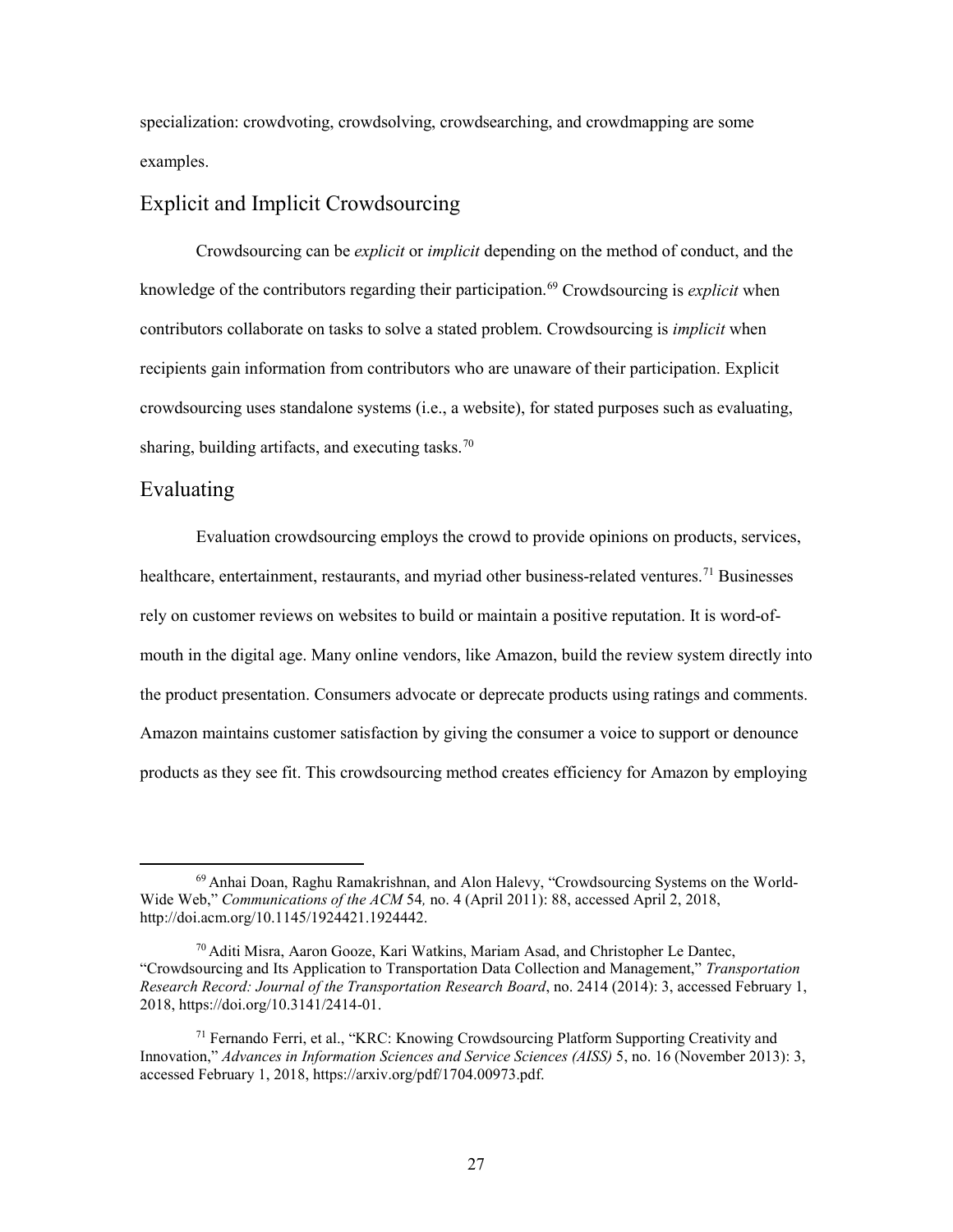<span id="page-37-0"></span> millions of their customers as product testers. Before the digital revolution, companies had to pay for this service. Now, the customer pays for the right to review products with their purchase.

 robust crowdsourced review service, Yelp is also conducting crowdsourcing to improve its own business. The Yelp Dataset Challenge is a competition for students to "conduct research or [Yelp.com](https://Yelp.com) is another example of large-scale evaluation crowdsourcing. Yelp is a website created as a repository for online business reviews. Yelp is a widely used website with over 142 million reviews, and a monthly average of 104 million unique visitors.<sup>[72](#page-37-1)</sup> In addition to their analysis on our data and share their discoveries with us."[73](#page-37-2) Yelp awards cash prizes for discoveries that improve Yelp's machine learning processes. These include things like compiling training datasets more efficiently, improving graph mining, and improving natural language processes.[74](#page-37-3)

### Sharing

<span id="page-37-1"></span> $\overline{a}$ 

 When sharing via crowdsourcing, contributors exchange ideas, information, products, or promote businesses, or post content intended for a wider audience. These websites are very popular due to the public's desire to connect and share – evidenced by 1 billion YouTube users collectively watching over a billion hours of video daily.<sup>[76](#page-37-5)</sup> YouTube and Facebook are the services.<sup>75</sup> Websites like YouTube, Facebook, and Twitter allow users to express opinions,

 $75$  Ferri, et al., 3.

<sup>72 &</sup>quot;About Us," Yelp website, accessed February 4, 2018, [https://www.yelp.com/about.](https://www.yelp.com/about)

<span id="page-37-2"></span><sup>73 &</sup>quot;Yelp Dataset Challenge," Yelp website, accessed February 4, 2018, <https://www.yelp.com/dataset/challenge>.

<span id="page-37-3"></span><sup>74</sup>*Graph mining* is the process of finding and extracting useful information from semi-structured data sets.

<span id="page-37-5"></span><span id="page-37-4"></span><sup>76</sup> YouTube Website, "YouTube for Press," accessed April 3, 2018, <https://www.youtube.com/intl/en-GB/yt/about/press>/.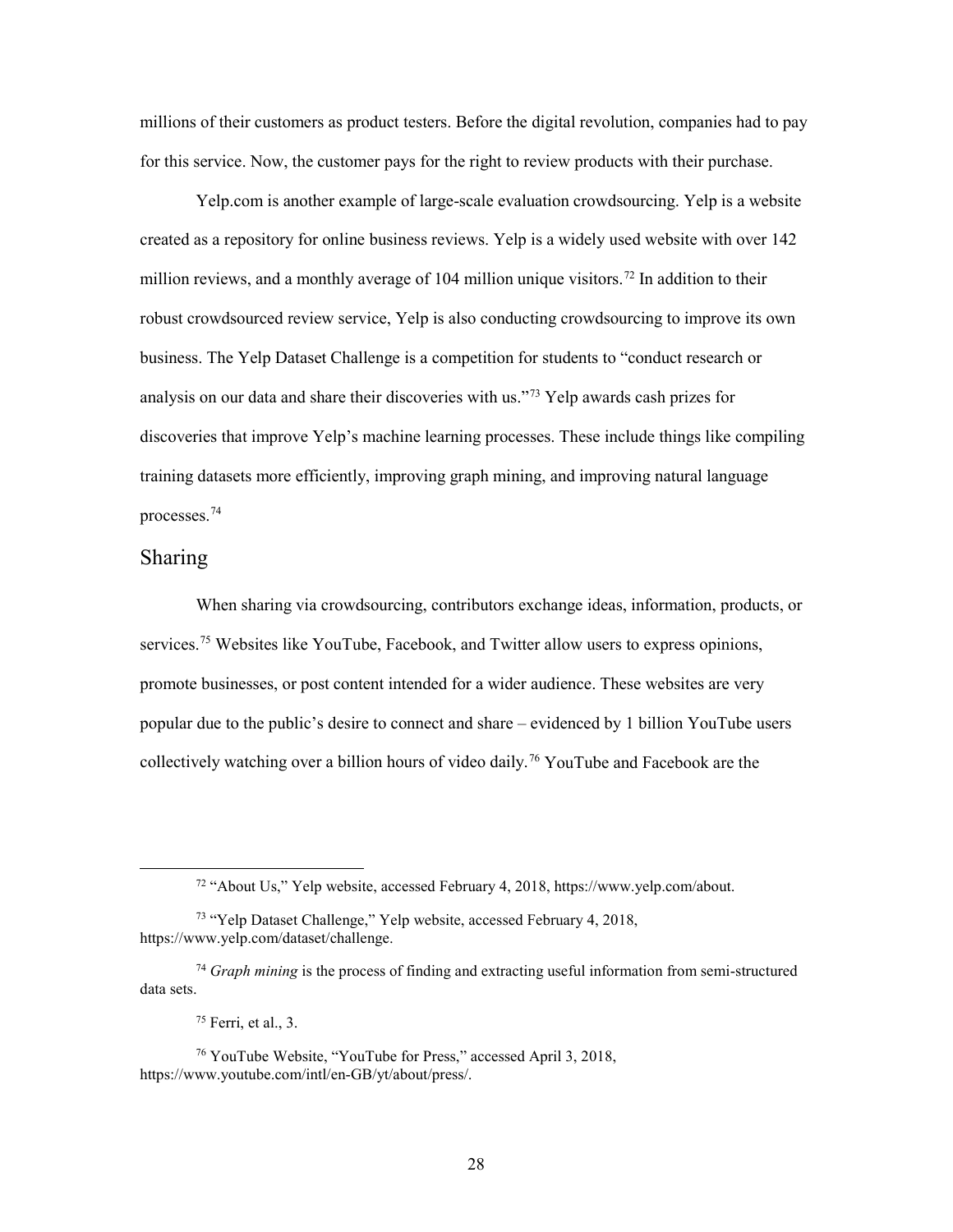<span id="page-38-0"></span>second- and third-most visited websites in the world – each with millions of visitors daily.<sup>[77](#page-38-1)</sup> YouTube is particularly well-suited for crowdsourcing due to its video content format. The broad spectrum of human interest motivates millions of users, with skill levels ranging from novice to professional, to produce an immense body of knowledge.<sup>78</sup>

 population submitting content each day, the crowdsourcing potential is enormous. Artifacts Crowdsourcing As of February 2017, YouTube users were watching a billion hours of content each day.<sup>[79](#page-38-3)</sup> Visitors to the site can crowdsource user-submitted footage demonstrating everything from fabricating an Iron Man suit to carving watermelons.<sup>80</sup> With a substantial portion of the global

<span id="page-38-1"></span> $\overline{a}$ 

Crowdsourcing that focuses on creating objects, knowledge bases, software, or systems is known as *artifact* crowdsourcing. An example of artifact crowdsourcing is [Threadless.com](https://Threadless.com). Threadless is a website where contributors submit original artwork attempting to get their work printed on t-shirts for sale on the site. Visitors to the site (including other contributors) select the winning designs by voting and commenting on their favorites. A Threadless selection team makes the final decision based on the crowdvoting, and then they print, market, and sell the winning design on their site. The winning designer receives a one-time cash award in return for signing over the creative rights to the design. The site makes public statistics on its contributors (number

<sup>&</sup>lt;sup>77</sup> "The Top 500 Sites on the Web," Alexa Internet, accessed February 2, 2018, <https://web.archive.org/web/20170309101510/http://www.alexa.com/topsites>.

<span id="page-38-2"></span><sup>&</sup>lt;sup>78</sup> Courtney Seiter, "The Psychology of Social Media: Why We Like, Comment, and Share Online," Blog: Buffer Social, August 10, 2016, accessed April 3, 2018, [https://blog.bufferapp.com/psychology-of-social-media.](https://blog.bufferapp.com/psychology-of-social-media)

<span id="page-38-3"></span><sup>79</sup> Cristos Goodrow, "You Know What's Cool? A Billion Hours," YouTube, Official Blog, February 27, 2017, accessed February 2, 2018, <https://youtube.googleblog.com/2017/02/you-know-whats>cool-billion-hours.html.

<span id="page-38-4"></span> 80 Mutita Edible Art, "Simple Watermelon Flower Style – Int Lesson 1," YouTube, December 16, 2012, accessed February 2, 2018, [https://www.youtube.com/watch?v=J0Ozl\\_SRGVE.](https://www.youtube.com/watch?v=J0Ozl_SRGVE) James Bruton, "XRobots – How to Build an Iron Man Helment & Suit, Moulding, Casting, 3D Printing, Electronics," YouTube, August 22, 2014, accessed February 2, 2018,<https://www.youtube.com/watch?v=8dy9tAhweeU>.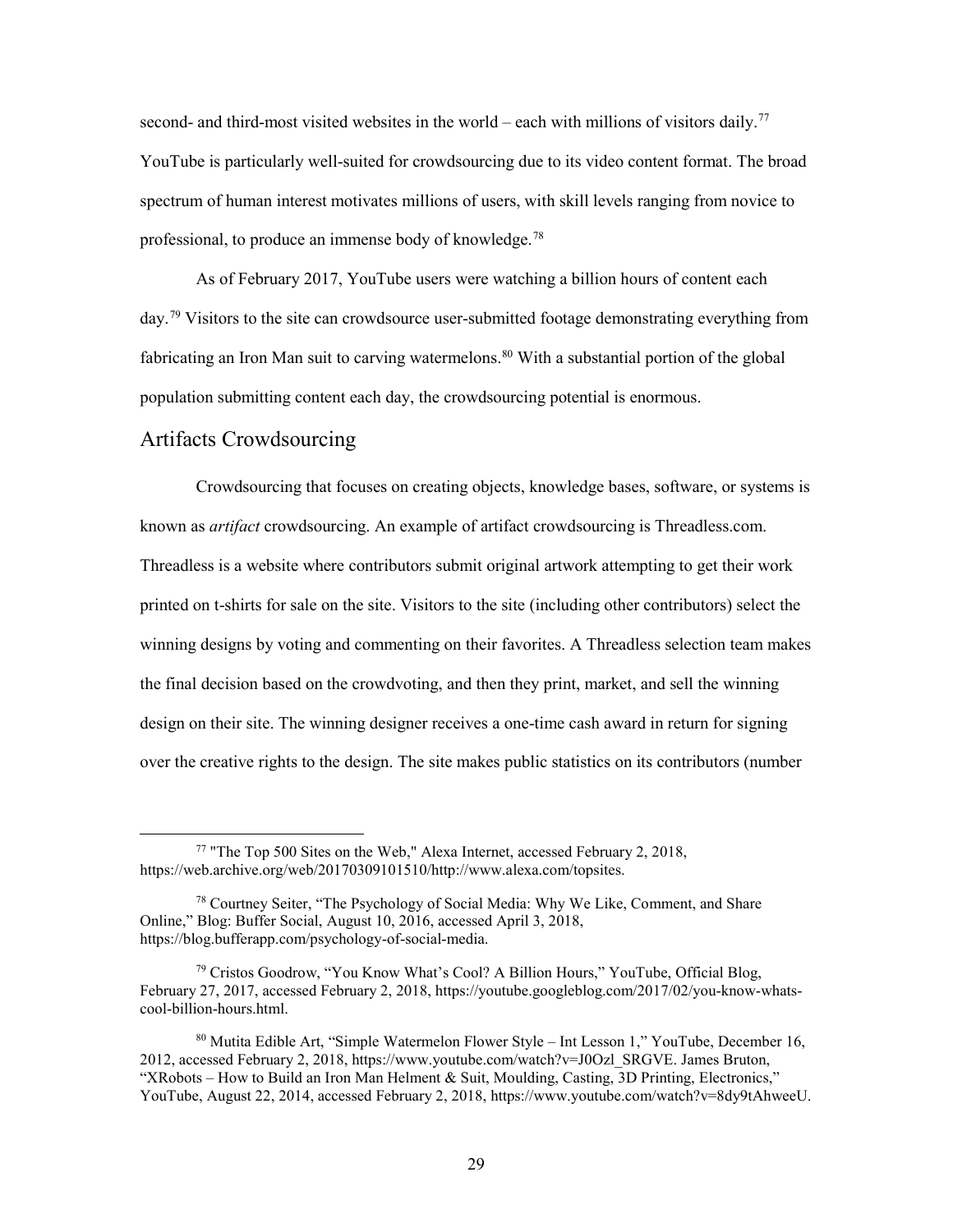<span id="page-39-0"></span> of designs submitted, number of wins, amount of cash prize, etc.) with pictures of each users' contributions in their profile section. This is a beneficial practice for both the business and the contributors. The contributors get a better idea of the designs that are winning, and the business gets an opportunity to train the crowd on what is selling.

languages.<sup>[81](#page-39-1)</sup> Articles on Wikipedia are organized like research papers, including a table of The website Wikipedia is another good example of an artifact crowdsourcing system. Wikipedia is a textual knowledge base accessible in the form of a free online encyclopedia. It is the largest encyclopedia ever assembled with over 40 million articles in 299 different contents, structured paragraphs with header titles, visual aids, citations, and bibliographies.

 uses to crowdsource secret and top secret information. This system is not available to the public for security reasons and is only accessible to security clearance holders with a need to know. The The US DOD adopted this practice with a website on their classified network called Intellipedia. Intellipedia is a collaborative sharing website made in Wikipedia's image that the IC Intellipedia site allows users to add and edit information on regions, people, and issues of interest to the intelligence enterprise.

### Executing Tasks

 $\overline{a}$ 

 Task execution is a major impetus for people or organizations to employ crowdsourcing. deficiency in people, resources, or ideas. This can include tasks like identifying text, objects, or people in images; generating ideas; and funding projects.<sup>82</sup> Organizations execute tasks via crowdsourcing to create efficiencies or to compensate for a

 The founder of a Kansas City convenience store chain crowdsourced a solution to his shoplifting problem. Babir Sultan's chain, FavTrip, was experiencing a high incident rate of theft

<span id="page-39-2"></span><span id="page-39-1"></span><sup>81 &</sup>quot;Wikipedia," Wikipedia: The Free Encyclopedia website, accessed February 3, 2018, [https://en.wikipedia.org/wiki/Wikipedia.](https://en.wikipedia.org/wiki/Wikipedia)

<sup>82</sup> Fernando Ferri, et al., 3.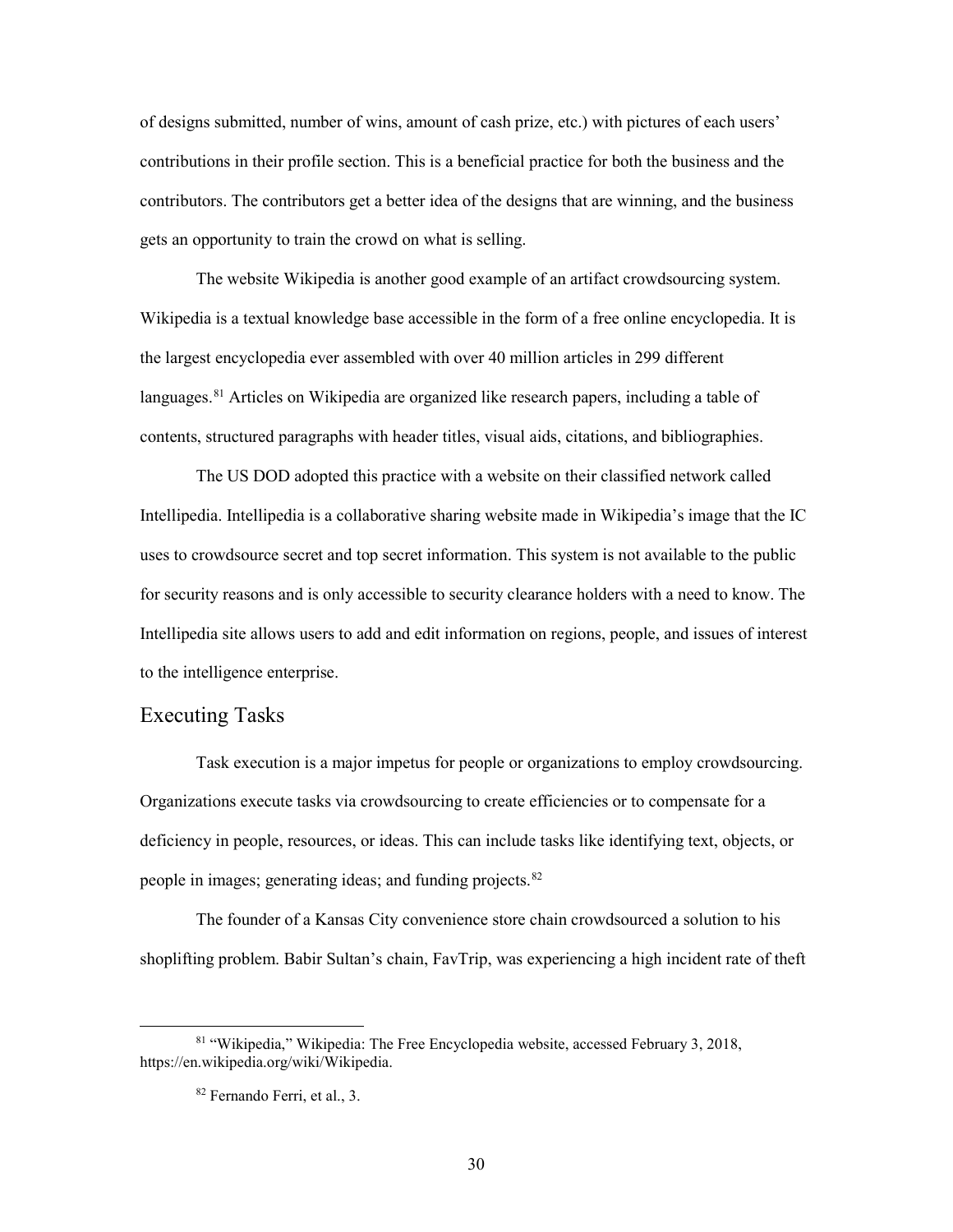social media sites to identify the shoplifters, and shame them into reimbursing the store for the stolen items. Sultan stimulated sharing by overlaying each video with an amusing narrated description of the action on the screen. The tactic was very successful, compelling many deterred potential theft as well. Sultan told a local news reporter that his *shrinkage*, a business term for theft, reduced by sixty percent because of the crowdsourcing policy.<sup>[83](#page-40-0)</sup> in 2017. In response, Sultan began posting security camera footage of the thieves in action to offenders to return to the store with payment in exchange for removal of the footage. The tactic

Crowdsourcing in any of these systems can be explicit in three ways.<sup>[84](#page-40-1)</sup> The first two help directly as in the FavTrip store owner requesting the crowd's help to shame shoplifters. recipients with the goal of solving a stated communal problem. For example, servicemembers need only consult the website [Quizlet.com,](https://Quizlet.com) which contains answers to all versions of the test. [85](#page-40-2)  ways are recipient-based, and the third is contributor-based. First, recipients can ask the crowd for Secondly, users can query an existing body of crowdsourced knowledge for specific information, as in when a YouTube visitor types "how to write a monograph" in the search text box. Finally, a crowdsourced problem can be explicit when a contributor provides information to potential having difficulty passing the DOD's Cyber Awareness Challenge exam, an annual requirement,

<span id="page-40-0"></span><sup>83</sup> Taisha Walker, "Local Convenience Store Using Shame, Social Media, and a Little Humor to Fight Shoplifting," KMBC News 9 website, January 16, 2018, accessed February 4, 2018, <http://www.kmbc.com/article/local-convenience-store-using-shame-social-media-and-a-little-humor-to>fight-shoplifting/15300534.

<span id="page-40-1"></span><sup>84</sup> David Geiger, Michael Rosemann, Erwin Fielt., "Crowdsourcing Information Systems: A *(ACIS)* (2011): 4, accessed February 17, 2018,<https://aisel.aisnet.org/acis2011/33>/. Systems Theory Perspective," *Proceedings of the 22nd Australasian Conference on Information Systems* 

<span id="page-40-2"></span> 85 "Annual DOD Cyber Awareness Challenge Exam," Quizlet website, accessed February 4, 2018, [https://quizlet.com/80158200/annual-dod-cyber-awareness-challenge-exam-flash-cards/](https://quizlet.com/80158200/annual-dod-cyber-awareness-challenge-exam-flash-cards).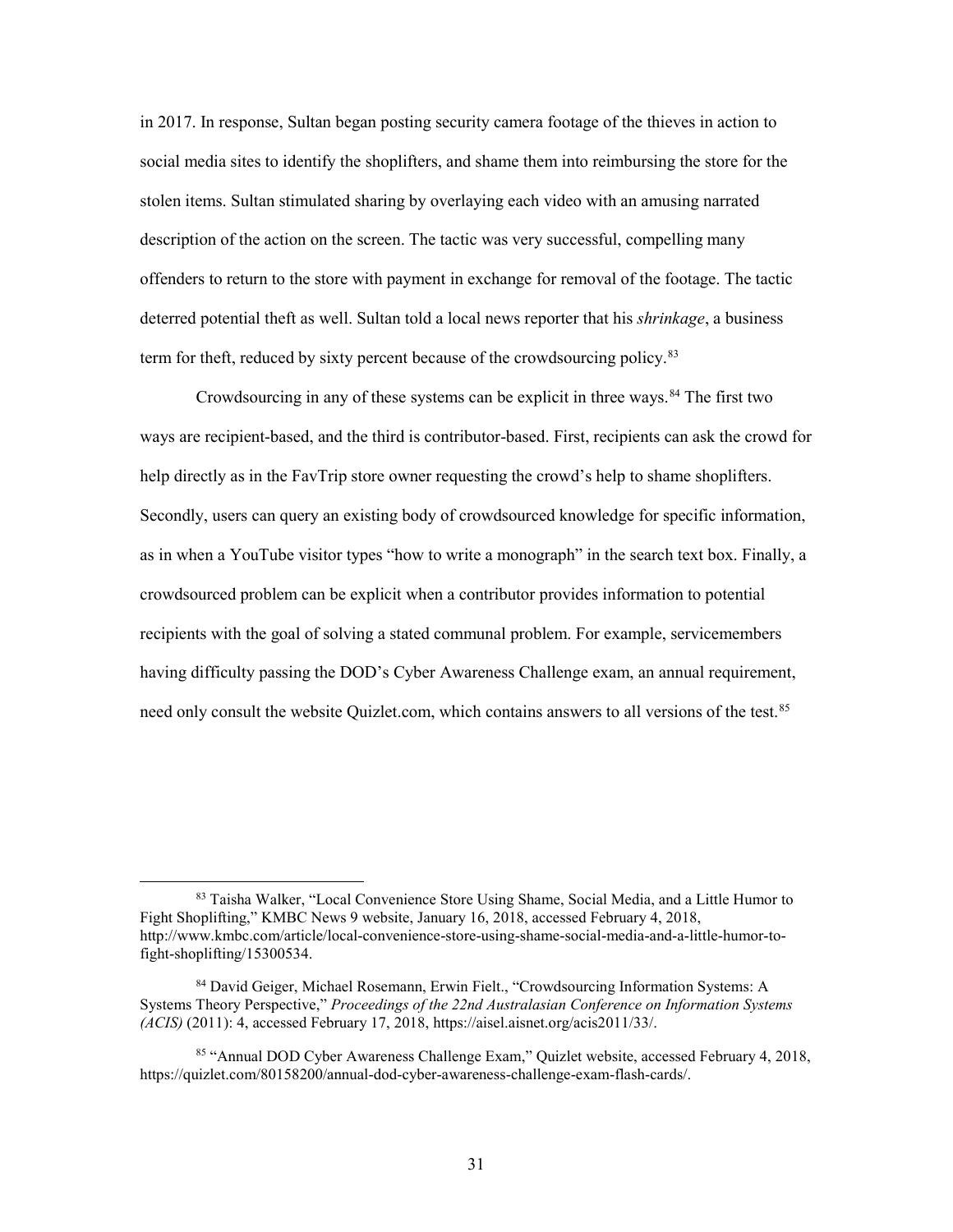### <span id="page-41-0"></span>Implicit

 $\overline{a}$ 

unrelated task or data about the contributor's activity as they conduct the unrelated task.<sup>86</sup> This method involves collecting data from the crowd as they participate in an activity unrelated to the crowdsourced problem. The collected information may be a by-product of the

 In 2003, researchers at Carnegie Mellon University created an internet-based method of the ESP Game created that training data. labeling image metadata called the Extrasensory Perception (ESP) Game.<sup>87</sup> Carnegie Mellon's intent was to improve the effectiveness of software that audibly describes images for the visually impaired. The software's algorithm needed labeled training data to conduct machine learning, and

 Unable to communicate with each other, the partners attempted to agree on a label by typing matching answers into a text box. Each time partners entered the same word for an image, they *taboo* word – the label assigned by the previous team. When the image appeared before the next set of players, the taboo word was inadmissible as an acceptable answer. This cycle continued attained a complete set of frequently-used metadata labels with minimal cost to the recipient. The game matched random players into pairs and displayed several consecutive images. advanced to the next word. The image, meanwhile, recycled back into the game but now with a until players could no longer agree on a label without using taboo words. In this way, images attained a complete set of frequently-used metadata labels with minimal cost to the recipient.<br>
<sup>86</sup> Daren Brabham, "Crowdsourcing as a Model for Problem Solving: An Introduction and Cases,"

<span id="page-41-1"></span> *Convergence: The International Journal of Research into New Media Technologies* 14, no. 1 (February 2008): 75–90, accessed February 17, 2018,

[https://www.webcitation.org/67BLxbafe?url=http://www.clickadvisor.com/downloads/Brabham\\_Crowdsou](https://www.webcitation.org/67BLxbafe?url=http://www.clickadvisor.com/downloads/Brabham_Crowdsou)  rcing\_Problem\_Solving.pdf.

<span id="page-41-2"></span> <sup>87</sup>*ESP* is an acronym for extrasensory perception. Angela Saini, "Solving the Web's Image Problem," *BBC News*, last updated May 14, 2008, accessed February 4, 2018, [http://news.bbc.co.uk/2/hi/technology/7395751.stm.](http://news.bbc.co.uk/2/hi/technology/7395751.stm)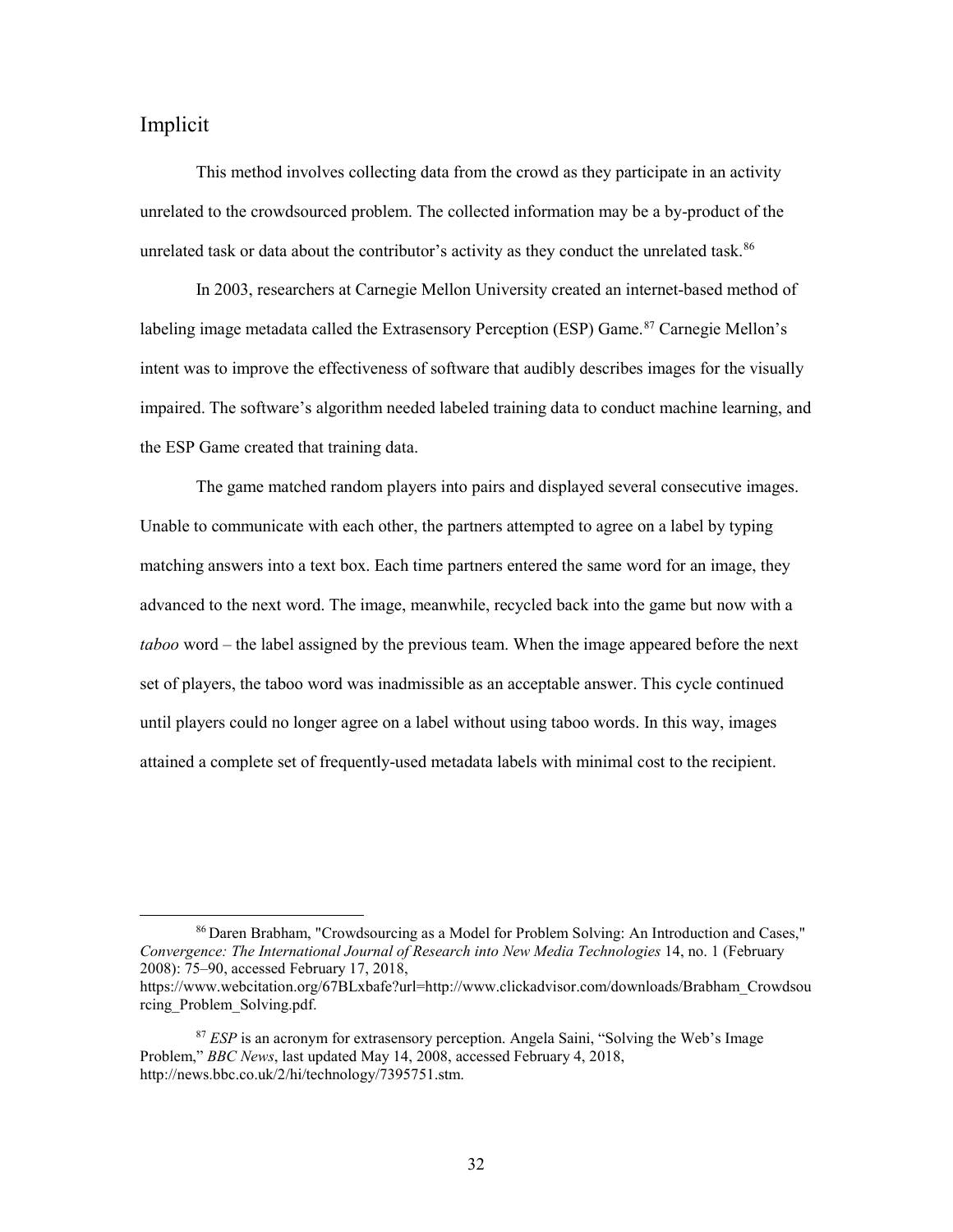<span id="page-42-0"></span>Labeler, and uses the process to increase image search result accuracy.<sup>[89](#page-42-2)</sup> The program labeled over 100 million pictures in three years, attracting the attention of Google, which bought the program in 2006.<sup>88</sup> Google repackaged the program as Google Image

### Influence on Speed and Accuracy of Intelligence

#### The Limits of Human Cognition

 Inspired by the success of Wikipedia, British entrepreneur Steve Coast created geographic information (VGI), a grandiloquent term for *crowdmapping*, for its data.<sup>90</sup> The proliferation of small, economical satellite navigation system receivers (i.e. like the kind in a cartographers. OSM taps into this capability to generate an editable crowdsourced world map. into context. OSM volunteers pore over satellite imagery in a web-based interface to identify OpenStreetMap (OSM) in 2004. OSM is an open-source platform that relies on *volunteered*  smart phone) over the last decade created the capability for millions of people to become amateur Satellites capture billions of pixels every day but making those pixels useful requires putting them trees, parks, buildings, houses, roads, and other items of geographic interest. Local knowledge enhances the crowdmappers' ability to identify objects with more specificity.

 Like Wikipedia, users can add, modify, and delete information as things change. This requests help from crowdmappers to update affected portions of the map to support relief organizations and first responders. The first responding crowdmapper, a continent removed, may fluidity facilitates an adaptive system that reacts quickly to stimuli. During emergencies, OSM

<sup>88</sup> Saini, "Solving the Web's Image Problem."

<span id="page-42-2"></span><span id="page-42-1"></span> more information on how the site works, see Luis Von Ahn, "Human Computation," YouTube video, 89 Google Image Labeler Website: [https://crowdsource.google.com/imagelabeler/category.](https://crowdsource.google.com/imagelabeler/category) For posted July 26, 2006, accessed February 19, 2018, <https://www.youtube.com/watch?v=tx082gDwGcM>.

<span id="page-42-3"></span><sup>90</sup> VGI is a term created by Michael Goodchild at the University of California Santa Barbara. *Crowdmapping* is a subtype of crowdsourcing that draws geographic data from the public. Will Mortenson, "NSG Open Mapping Enclave (NOME)" (briefing presented to the NGA GEOINT Foundation Group, Washington, D.C., December 7, 2016), accessed February 6, 2018,<https://s3.amazonaws.com/gpccb/wp>content/uploads/2017/01/10163403/GP\_Mortenson.pdf.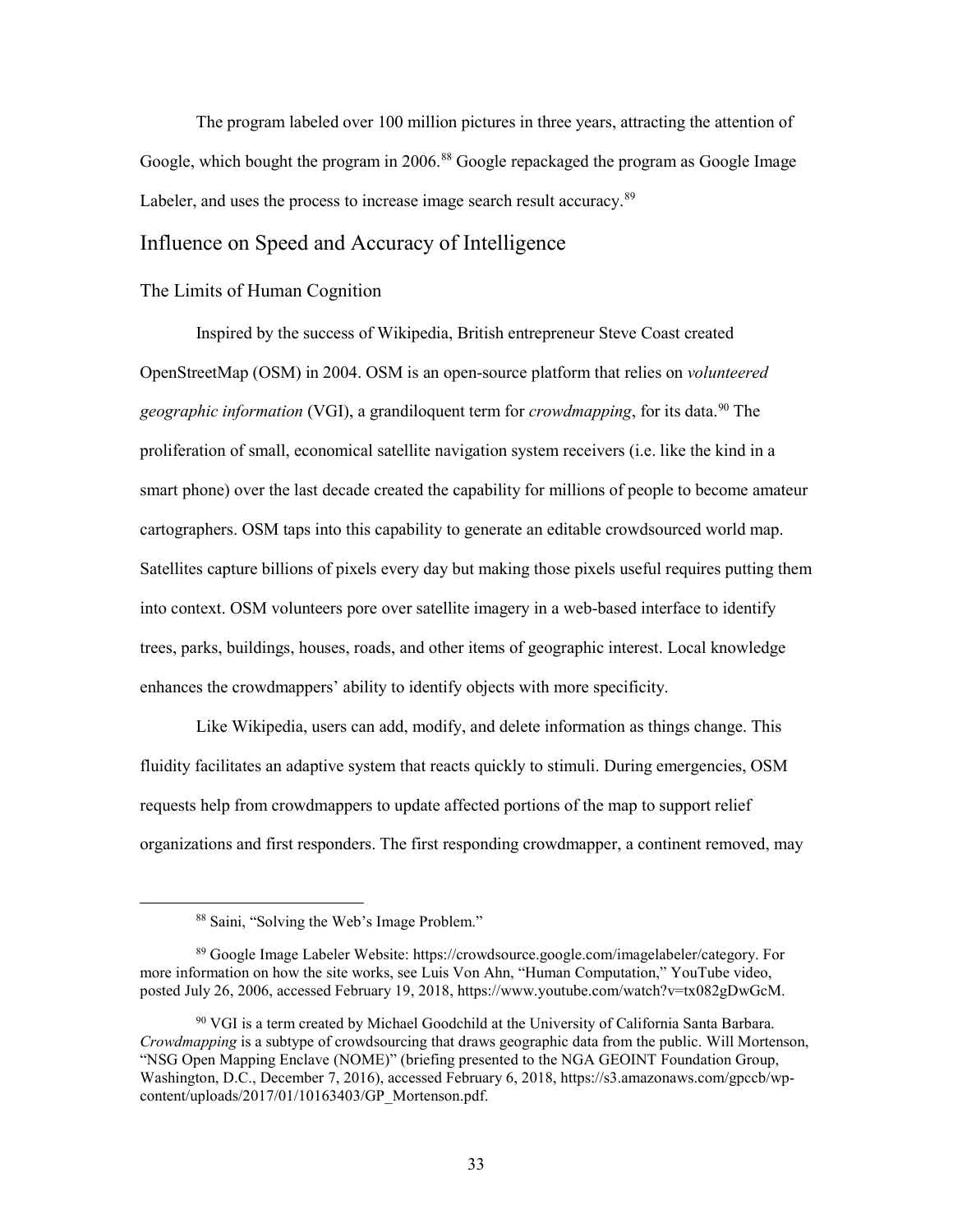the area, may update the map to designate the building as a hospital based on her knowledge. An Mobile applications like Go Map!! and MAPS.ME allow users to edit OSM maps from their smart phones, allowing updates to occur in near-real time. only have enough information to identify an object as a building. The next volunteer, a native to emergency worker on the ground may revise the map further to indicate the hospital is damaged.

 Well-developed areas (e.g. Southern California) are more detailed, with intricacies like Unfortunately, disaster also strikes in under-developed areas, and a dearth of GEOINT delays stop signs and fire hydrants. Under-developed areas (e.g. Haiti) have little or no detail.

 response efforts. This is when crowdsourcing's surge capacity demonstrates its worth. When the 2010 earthquake devastated Haiti, extant maps were insufficient to support When the 2010 earthquake devastated Haiti, extant maps were insufficient to support relief efforts. The scale of destruction obsoleted any satellite imagery more than a day old. The private sector responded by making terabytes worth of updated high-resolution satellite imagery available to OSM.<sup>91</sup> OSM posted urgent requests to the crowdmapping community on their crisis response page, and they responded immediately. Volunteers from around the world mapped many of the roads, buildings, and refugee camps in Port-au-Prince days after the earthquake.<sup>92</sup> OSM's effort involved 640 volunteers, took less than three weeks, and cost nothing.<sup>93</sup> The impact was enormous; triggering a sea change in disaster response policy in the United States.

<span id="page-43-0"></span><sup>91</sup> Kenneth A. Duda and Brenda K. Jones, "USGS Remote Sensing Coordination for the 2010 Haiti Earthquake," *Photogrammetric Engineering & Remote Sensing* 77, no. 9 (September 2011): 899, accessed April 2, 2018,<https://doi.org/10.14358/PERS.77.9.899>.

<span id="page-43-1"></span> $92$  Chris Anderson-Tarver, "Crisis Mapping the 2010 Earthquake in OpenStreetMap Haiti," *University of Colorado at Boulder Geography Graduate Theses and Dissertations* 80 (Spring 2015): 45, accessed April 2, 2018,

[https://scholar.colorado.edu/cgi/viewcontent.cgi?article=1081&context=geog\\_gradetds.](https://scholar.colorado.edu/cgi/viewcontent.cgi?article=1081&context=geog_gradetds)

<span id="page-43-2"></span> $93$  Clark points out that crowdsourcing is not free when you factor in the costs associated with minimized when the crowd is a willing and engaged participant. This means engaging the crowd early and doing business: server costs, paid employees, physical property, etc. "These costs can, however, be often by providing feedback on how the crowd's involvement and ideas matter." Clark et al., "Intelligence and Information Gathering," 68.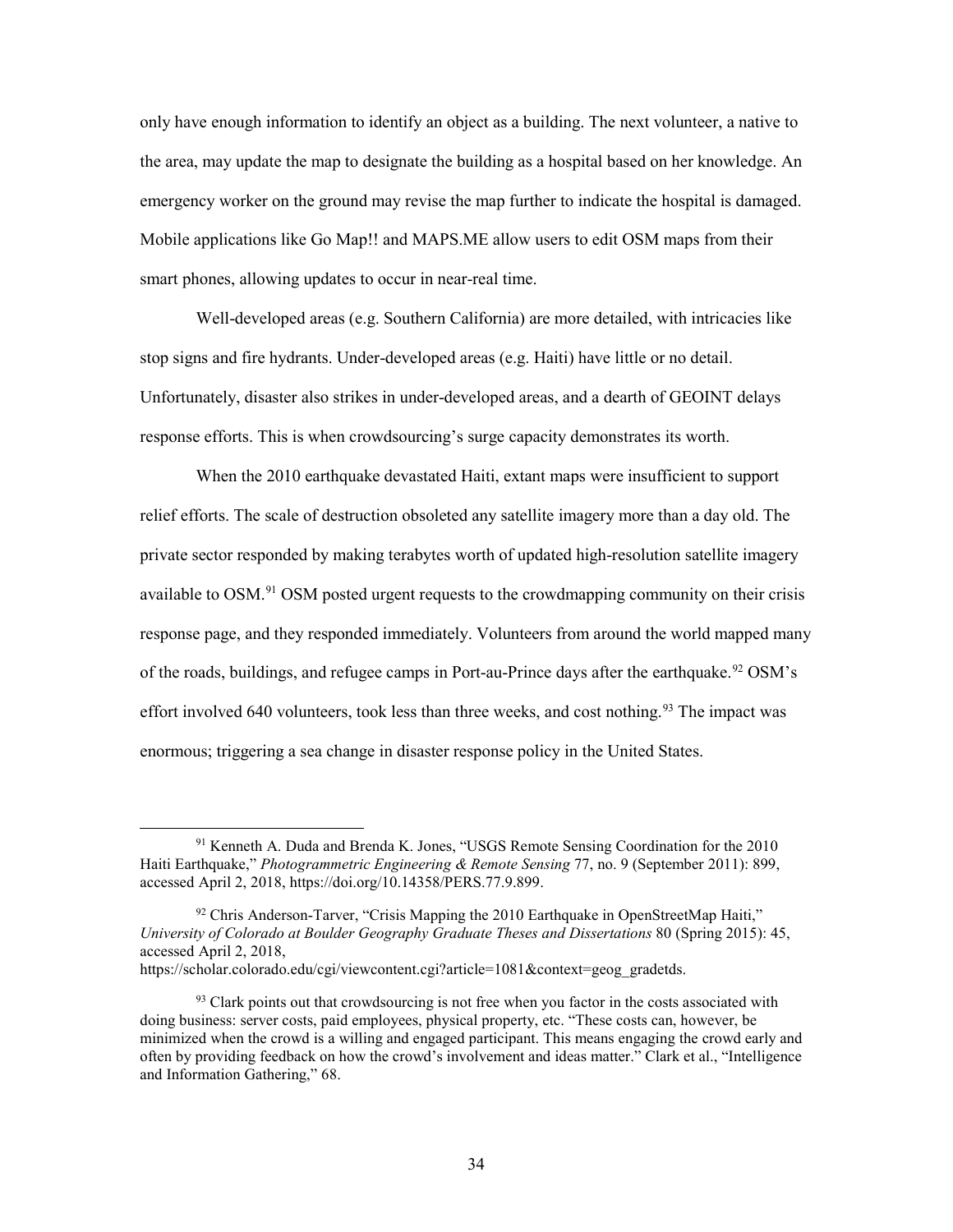<span id="page-44-0"></span> joint enquiry led to a paradigm shift in operations that bore fruit when Hurricane Sandy struck the US East Coast in 2012. During the storm, over 5,000 volunteers categorized 35,000 Civil Air Patrol-generated images in a matter of hours.<sup>94</sup> (Then) FEMA Deputy Administrator Rich Serino Taking note of OSM's impact during the Haiti earthquake crisis, NGA and the Federal Emergency Management Agency (FEMA) began researching ways to leverage open-source material and the public to improve situational understanding in domestic disaster scenarios. Their credited crowdsourcing with making "a big difference…to help the survivors quicker."[95](#page-44-2) Susceptibility to Bias

 In 1906, Sir Francis Galton, a Victorian-era polymath, observed 800 people attempt to win a contest by guessing the weight of an ox on display at a county fair in Plymouth, England.<sup>[96](#page-44-3)</sup> Galton observed that while no single contestant guessed the exact weight of the animal, the median guess was 1,207 pounds – within 1% accuracy of the actual weight of the ox: 1,198 pounds.<sup>[97](#page-44-4)</sup> Galton declined to speculate on the cause of this "curious anomaly," labeling it a "psychological question."[98](#page-44-5)

Psychologist Philip Tetlock opined in his book, *Superforecasting: The Art and Science of Prediction*, that the wisdom of the crowd was more accurate than any individual because their

<span id="page-44-1"></span><sup>&</sup>lt;sup>94</sup> David Becker and Samuel Bendett, "Crowdsourcing Solutions for Disaster Response: Examples and Lessons for the US Government," *Procedia Engineering* 107, 2015, 29, Accessed March 22, 2018. <https://doi.org/10.1016/j.proeng.2015.06.055>.

<span id="page-44-2"></span><sup>&</sup>lt;sup>95</sup> Aaron Skolnik, "Thank You Mapping Volunteers," FEMA website, video posted by Aaron Skolnik, November 3, 2012, accessed February 19, 2018, <https://www.fema.gov/media>library/assets/videos/80995.

<span id="page-44-3"></span><sup>&</sup>lt;sup>96</sup> Galton was an accomplished statistician, psychologist, anthropologist, explorer, eugenicist, geographer, inventor, and meteorologist. For more on Galton, see Michael Bulmer, *Francis Galton: Pioneer of Heredity and Biometry* (Baltimore: The John Hopkins University Press, 2003).

<span id="page-44-5"></span><span id="page-44-4"></span><sup>97</sup> Francis Galton, "Vox Populi," *Nature* 75, March 7, 1907, 450-451, accessed February 19, 2018, <https://www.nature.com/articles/075450a0.pdf>.

 98 Ibid., 451.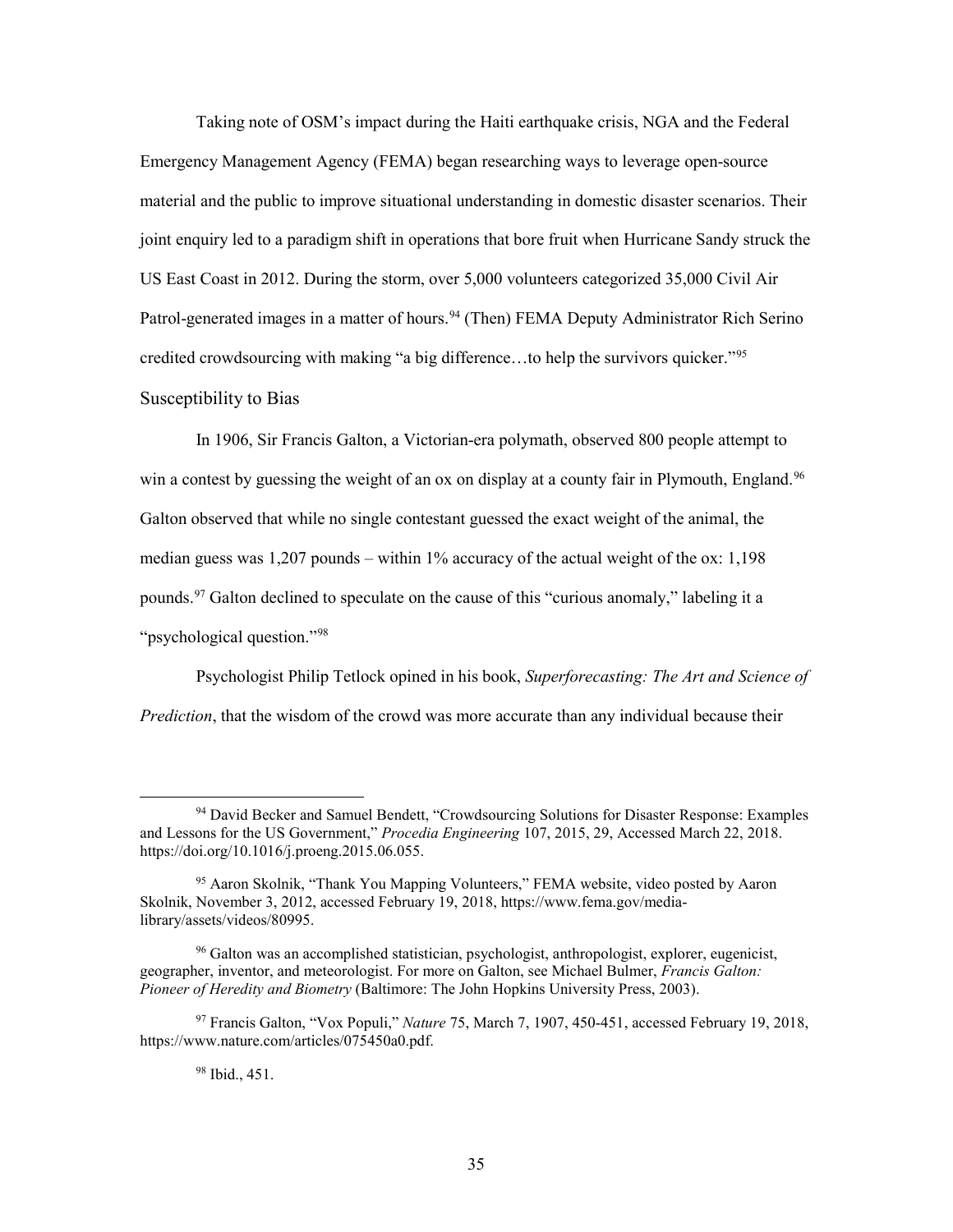recent victory in a government-sponsored forecasting tournament. biases canceled each other out.<sup>99</sup> Undergirding Tetlock's opinions were decades of research and a

 Tetlock began studying *expert political judgment* (EPJ) in 1984, with a series of small- scale forecasting tournaments. After twenty years and 28,000 questions, Tetlock found that the individual 'experts' were no more able to overcome their biases than the rest of the population.<sup>101</sup> 'experts' were "roughly as accurate as a dart-throwing chimpanzee."[100](#page-45-1) Tetlock discovered that

 His research caught the attention of the Intelligence Advanced Research Projects Activity (IARPA). In 2011, IARPA sponsored a tournament-style forecasting study called the Aggregative Contingent Estimation (ACE) program. Like the EPJ study, ACE participants made predictions official GJP entry for each question in the tournament. on geopolitical events. IARPA's tournament was massive, involving thousands of forecasters and millions of dollars.<sup>[102](#page-45-3)</sup> Tetlock's team, the Good Judgment Project (GJP), harnessed the wisdom of the crowd by calculating the average forecast of the team. This crowdsourced forecast became the

In the first year, the GJP beat IARPA's control group by  $60\%$ .<sup>[103](#page-45-4)</sup> The second year, they beat it by 78% and were so far ahead of the competition that IARPA dropped the other remaining teams.<sup>[104](#page-45-5)</sup> This study reaffirmed Tetlock's theory that organizations can mitigate bias by employing a crowdsourcing approach.

 county fair, individual forecasters had their own biases and heuristics that affected their Galton's ox-weighing competition explains the effect. Just like the contestants at the

<span id="page-45-0"></span> $\overline{a}$ 

103 Ibid.*,* 17.

104 Ibid.

 99 Tetlock, *Superforecasting,* 74.

 100 Ibid., 68.

<span id="page-45-5"></span><span id="page-45-4"></span><span id="page-45-3"></span><span id="page-45-2"></span><span id="page-45-1"></span><sup>101</sup> Philip Tetlock, *Expert Political Judgment: How Good Is It? How Can We Know?* (Princeton: Princeton University Press, 2005), xx.

<sup>102</sup> Tetlock, *Superforecasting,* 90.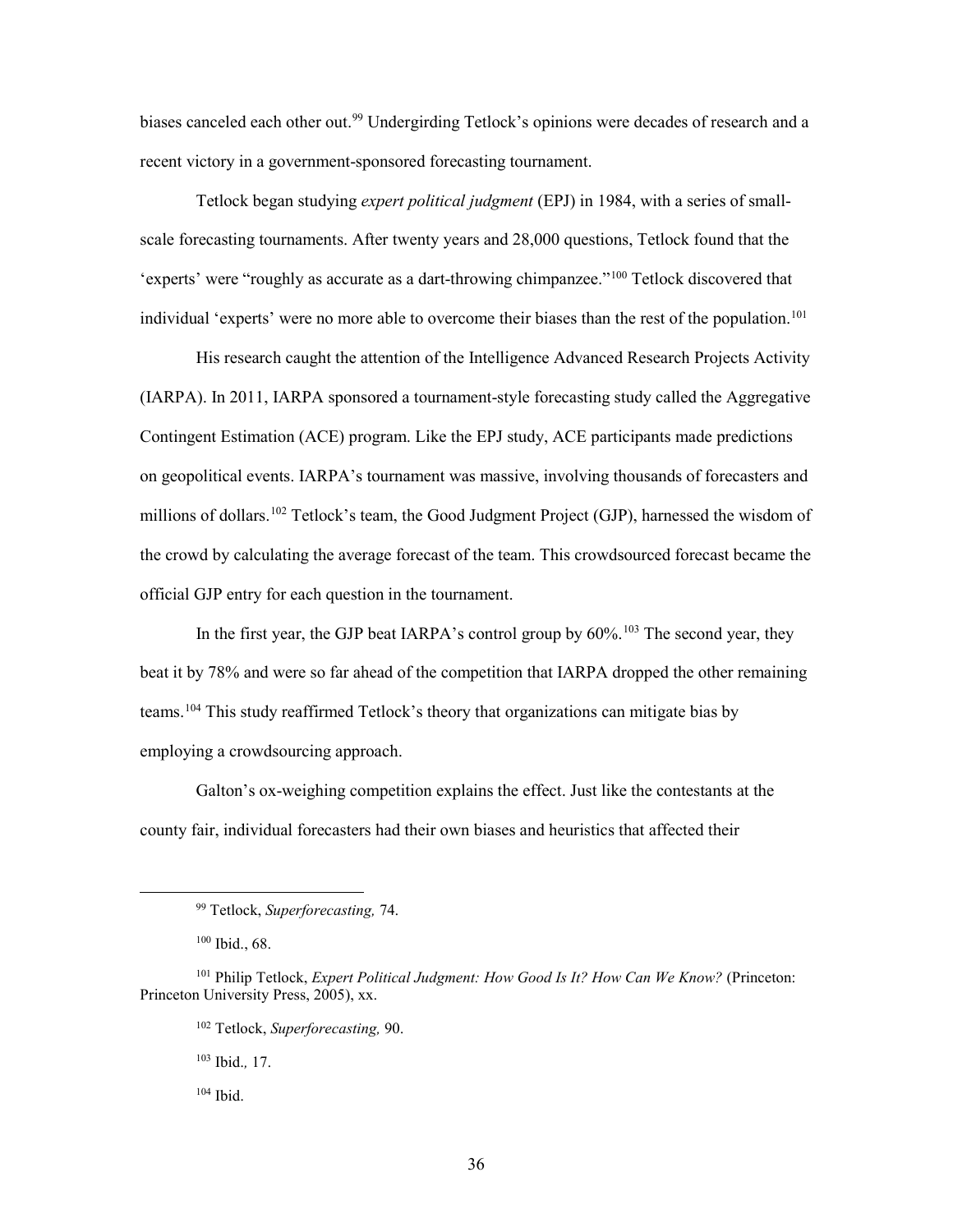<span id="page-46-0"></span>judgment. Other members of the group offset individual errors when aggregated. Forecasters who swung too far from center mitigated others who swung too far in the opposite direction. Accurate predictions built on each other, increasing the overall precision of the forecast.

The Limits of Organizational Knowledge

 The story of how an unemployed administrator broke a major story in the Syrian Civil War using only OSINT and his laptop suggests the potential for reducing gaps in the IC's organizational knowledge.

 explosives, formations, equipment, and many other indicators of military activity. He specialized Eliot Higgins, a self-titled *citizen journalist* and blogger, gained recognition for his investigative work exposing developments in the Syrian Civil War from his home. Using webbased OSINT and an obsessive curiosity, Higgins became an expert in military weaponry, in munitions, often able to discern rocket types from the debris they caused.

 systems (MANPADS), and a cache of weapons from the former Yugoslavia that led to a story in Corporation (BBC) producer Stuart Hughes said of Higgins, "It's very incongruous, this high-Higgins first came to notoriety in 2012 by reporting that the Free Syrian Army had obtained anti-aircraft guns.<sup>105</sup> He was also the first to report that the Assad regime used banned cluster bombs.<sup>[106](#page-46-2)</sup> He also revealed the use of barrel bombs, Chinese man-portable air-defense the *New York Times* indicating Saudi financing with US knowledge[.107](#page-46-3) British Broadcasting

 $\overline{a}$ 

<https://www.theguardian.com/world/2013/mar/21/frontroom-blogger-analyses-weapons-syria-frontline>.

<span id="page-46-1"></span><sup>105</sup> Patrick Radden Keefe, "The Blogger Who Tracks Syrian Rockets from His Sofa," *The Telegraph,* March 29, 2014, accessed February 5, 2018, <http://www.telegraph.co.uk/news/worldnews/middleeast/syria/10730163/The-blogger-who-tracks-Syrian>-

rockets-from-his-sofa.html.

<span id="page-46-2"></span><sup>106</sup> Matthew Weaver, "How Brown Moses Exposed Syrian Arms Trafficking from His Front Room," March 21, 2013, accessed February 4, 2018,

<span id="page-46-3"></span><sup>&</sup>lt;sup>107</sup> C.J. Chivers and Eric Schmitt, "Saudis Step up Help for Rebels in Syria with Croatian Arms," *The New York Times,* February 25, 2013, accessed February 4, 2018,

[http://www.nytimes.com/2013/02/26/world/middleeast/in-shift-saudis-are-said-to-arm-rebels-in-syria.html.](http://www.nytimes.com/2013/02/26/world/middleeast/in-shift-saudis-are-said-to-arm-rebels-in-syria.html)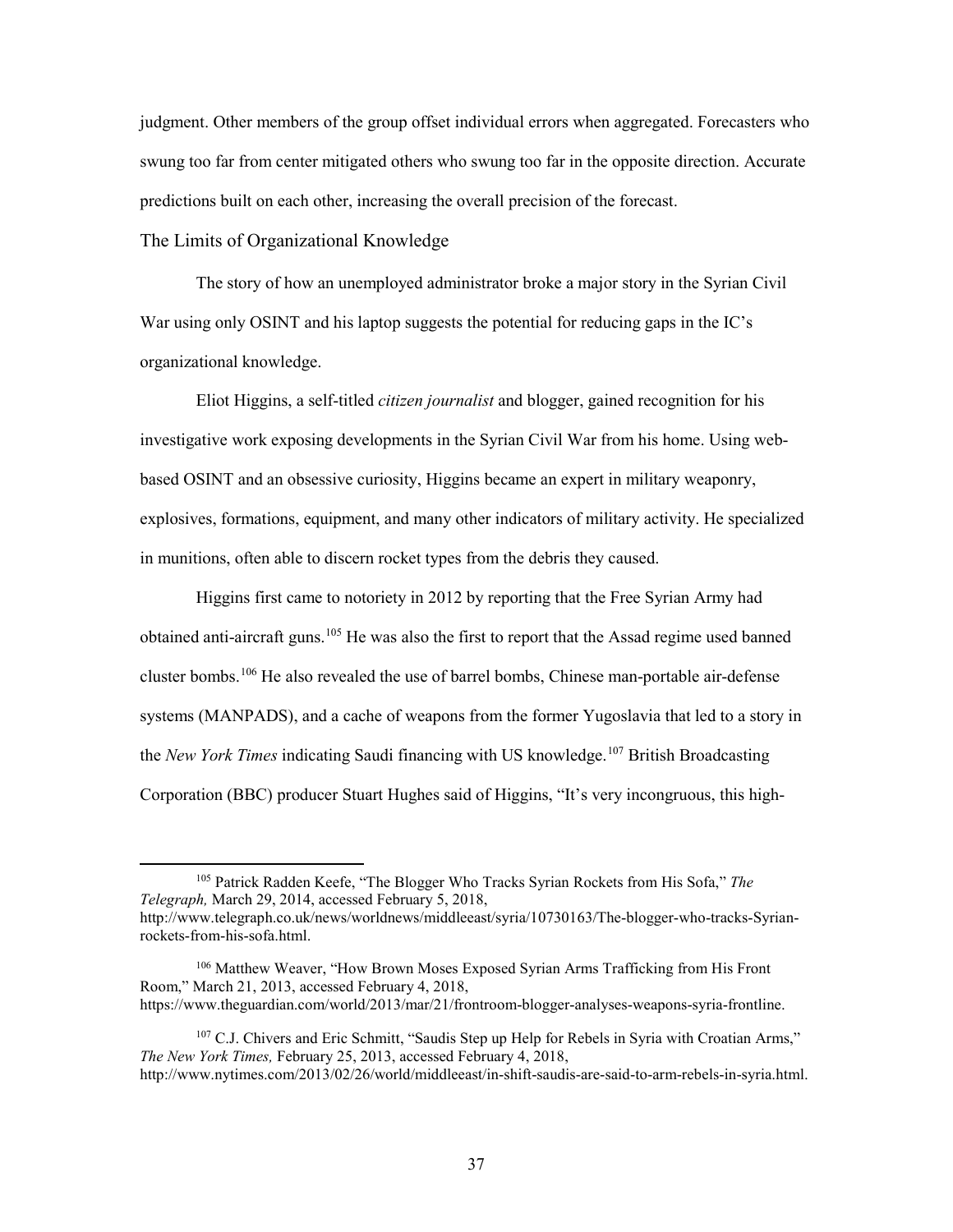intensity conflict being monitored by a guy in Leicester. He's probably broken more stories than most journalists do in a career."<sup>108</sup>

 What is important about Higgins' work is that he was not a trained analyst nor journalist. Syrian Civil War. Higgins told a reporter in 2013, "Before the Arab Spring I knew no more about He had no military or investigative training when he started researching the activities of the weapons than the average Xbox owner. I had no knowledge beyond what I'd learned from Arnold Schwarzenegger and Rambo."<sup>[109](#page-47-1)</sup> What he did have was a keen mind, an enthusiastic interest, and an internet connection.

 Higgins was able to research and report his discoveries more capably than professional the ground in Syria was extremely dangerous for journalists. At the time of Higgins' discovery, with that number rising to at least  $211$ .<sup>111</sup> In addition to the danger, the Assad regime banned the international press from reporting from inside the country, increasing the threat of imprisonment. footing with professionals. news outlets due to several factors that favored a crowdsourced solution. First, the situation on more than fifty reporters had died in the fighting.<sup>110</sup> The situation has not improved since 2013, This reduced the familiarity that comes with on-ground access, putting Higgins on an even

Second, no one expected him to break a major story about a civil war in the Middle East. Unemployed at the time, Higgins was a stay-at-home dad looking after his toddler daughter. This situation provided him the flexibility to research a war zone nearly three thousand miles away

<span id="page-47-1"></span><span id="page-47-0"></span><sup>108</sup> Patrick Radden Keefe, "Rocket Man," *The New Yorker*, November 25, 2013, accessed February 4, 2018, [https://www.newyorker.com/magazine/2013/11/25/rocket-man-2.](https://www.newyorker.com/magazine/2013/11/25/rocket-man-2)

<sup>&</sup>lt;sup>109</sup> Weaver, "How Brown Moses Exposed Syrian Arms Trafficking."

<sup>110</sup> Keefe, "Rocket Man."

<span id="page-47-3"></span><span id="page-47-2"></span> Hostage or Missing and at Least 26 Imprisoned," *Press Gazette*, March 16, 2017, accessed February 4, 111 Dominic Ponsford, "Six Years of Syrian Civil War: 211 Journalists Killed, at Least 21 Held 2018,<http://www.pressgazette.co.uk/six-years-of-syrian-civil-war-211-journalists-killed-at-least-21-held>hostage-or-missing-and-at-least-26-imprisoned/.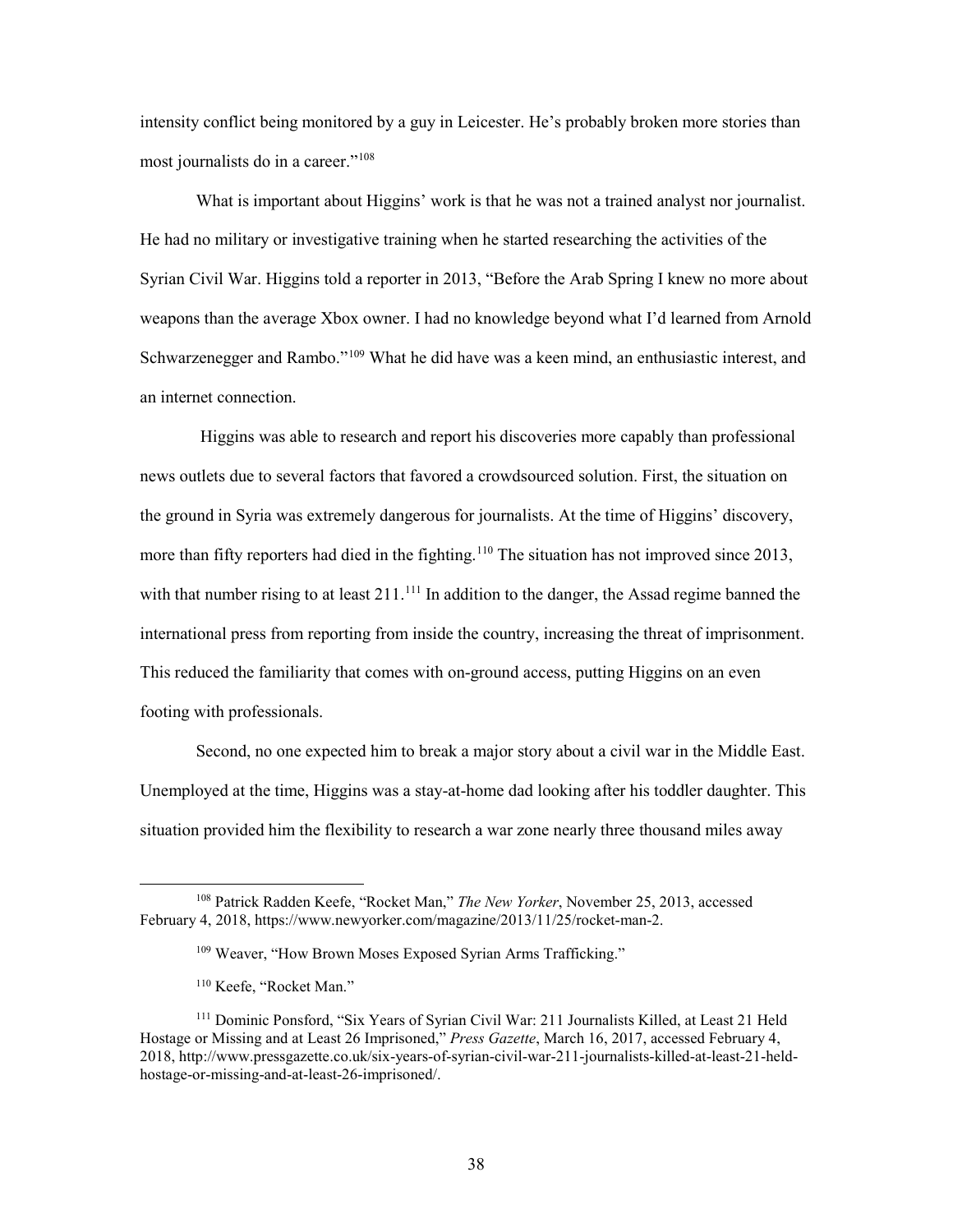<span id="page-48-0"></span>with less pressure than a professional reporter.<sup>[112](#page-48-1)</sup> There were no deadlines, no editors, and no airtime to fill.

 provide a little more situational understanding in a complex, dynamic situation. Third, the Syrian Civil War is occurring in the information age. All sides of the conflict record footage, and air it for divergent aims. Each night, Higgins reviewed 450 YouTube channels filled with videos uploaded by activists, rebels, Assad supporters, and Syrian state television.<sup>113</sup> These videos documented fighting, speeches, casualties, propaganda, and weaponry. From this massive trove of OSINT, Higgins was able to pull out the intelligence necessary to

## A Note of Caution

 $\overline{a}$ 

the mainstream media quickly pilloried.<sup>114</sup> How does the IC counter malcontents who have no When using OSINT and crowdsourcing, the balance between speed and accuracy is never more precarious. In disaster scenarios, where delays are most harmful, accepting risk in favor of speed may be necessary. In the face of the enemy, that option may not be suitable. Analysts must carefully consider the motives, knowledge level, and professionalism of the information pool. Additionally, the IC must contend with potential obstacles. How will the IC determine where they can accept risk in the accuracy-speed ratio? Following the Boston Marathon bombing, users of the website Reddit mistakenly identified people not involved with the bombing as suspects, who intention of supporting sense-making operations? Galton observed that "the sixpenny fee deterred

<span id="page-48-1"></span><sup>&</sup>lt;sup>112</sup> Google Maps, Directions from Leicester, England to Al Ghouta, Homs, Syria, Google, accessed February 4, 2018,<https://goo.gl/A9nCtq>.

<sup>113</sup> Weaver, "How Brown Moses Exposed Syrian Arms Trafficking."

<span id="page-48-3"></span><span id="page-48-2"></span><sup>114 (</sup>Original post author deleted), "Is Missing Student Sunil Tripathi Marathon Bomber #2?" Reddit website, original post submitted April 19, 2013, accessed February 19, 2018,<https://redd.it/1cn9ga>. For a more in-depth accounting of mistaken identity cases surrounding this event, see Joe Coscarelli, "All the Mistakenly Identified 'Suspects' in the Boston Bombing Investigation," *New York Magazine*, April 19, 2013, accessed February 19, 2018,<http://nymag.com/daily/intelligencer/2013/04/wrongly-accused-boston>bombing-suspects-sunil-tripathi.html.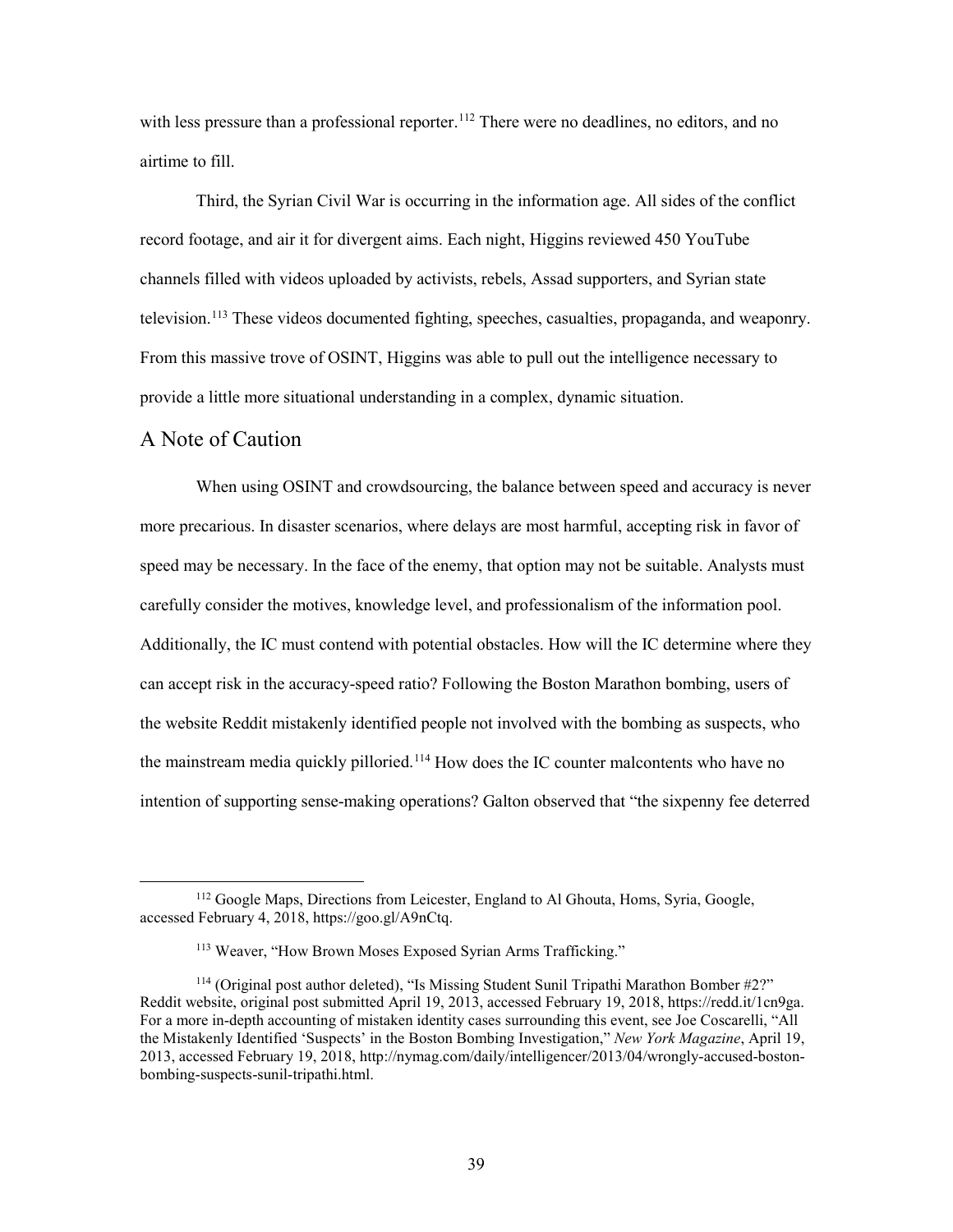practical joking." [115](#page-49-0) Although Galton never encountered *internet trolls* who, ensconced in Participants are more likely to participate in explicit crowdsourcing when they have a compelling reason to do so.<sup>[116](#page-49-1)</sup> When not properly motivated, participants are less likely to take the endeavor most popular suggestion, *Boaty McBoatface*, was hardly the dignified name for which they anonymity, attempt to denigrate the ideas of others; he may have hit on a mitigation strategy. seriously. The Natural Environment Research Council (NERC) experienced this phenomenon when they asked the public to help them name their new \$287 million polar research vessel. The hoped. $117$ 

 commonly known test image (e.g., a picture of a dog). If players are unable (or unwilling) to correctly label the test image, the game excluded their answers from the data set. As a second layer of protection, Google only stores crowdsourced labels in the training data set after a fixed number of players agree on it.<sup>118</sup> This helps prevent one user from sabotaging the work of many. Creative ways to mitigate counterproductive activities do exist. Google introduced countermeasures to prevent players from 'cheating' the Image Labeler by giving players a

 Crowdsourcing has enormous potential to augment sense-making efforts in the IC, but it is not a panacea; it cannot replace professional intelligence analysts. The examples in this paper are meant to illustrate the potential for crowdsourcing to expand the IC's toolkit, not supplant it. Augmenting traditional intelligence activities with crowdsourcing can provide an additional

 115 Galton, 450.

<span id="page-49-1"></span><span id="page-49-0"></span><sup>&</sup>lt;sup>116</sup> Thomas Wagenknecht, Timm Teubner, and Christof Weinhardt, "Peer Ratings and Assessment Quality in Crowd-Based Innovation Processes," *25th European Conference on Information Systems (ECIS) Proceedings* (June 2017), 3147, accessed April 3, 2018, [http://aisel.aisnet.org/ecis2017\\_rip/62](http://aisel.aisnet.org/ecis2017_rip/62).

<span id="page-49-3"></span><span id="page-49-2"></span><sup>117</sup> Katie Rogers, "Boaty McBoatface: What You Get When You let the Internet Decide," *The New York Times*, March 21, 2016, accessed February 19, 2018, <https://www.nytimes.com/2016/03/22/world/europe/boaty-mcboatface-what-you-get-when-you-let-the>internet-decide.html.

<sup>118</sup> Von Ahn, "Human Computation."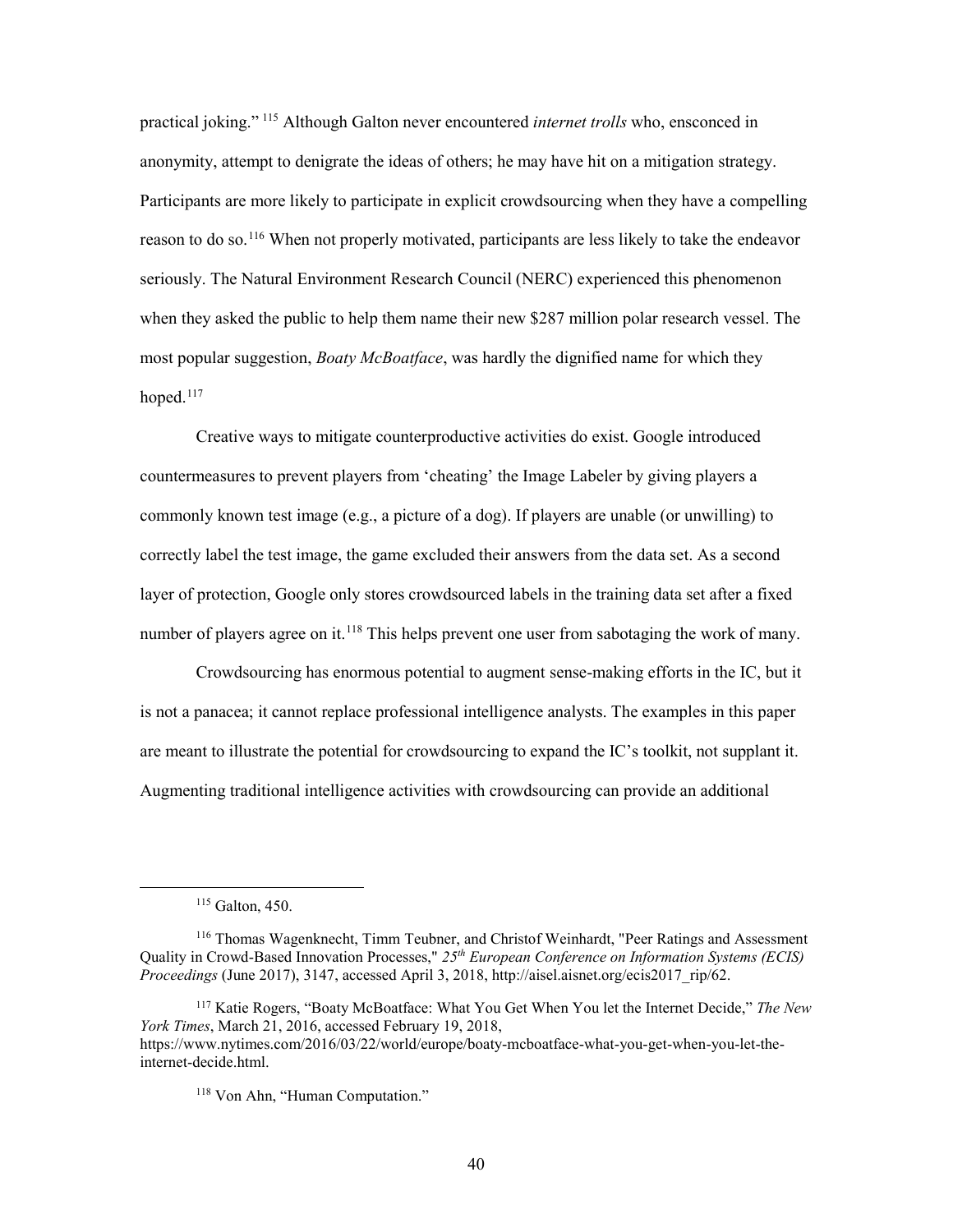stratum of understanding not available within the homogeny of any single organization or discipline.

 Recent research suggests the best solution to augment the IC's current capacity is a combination of artificial intelligence and crowdsourcing.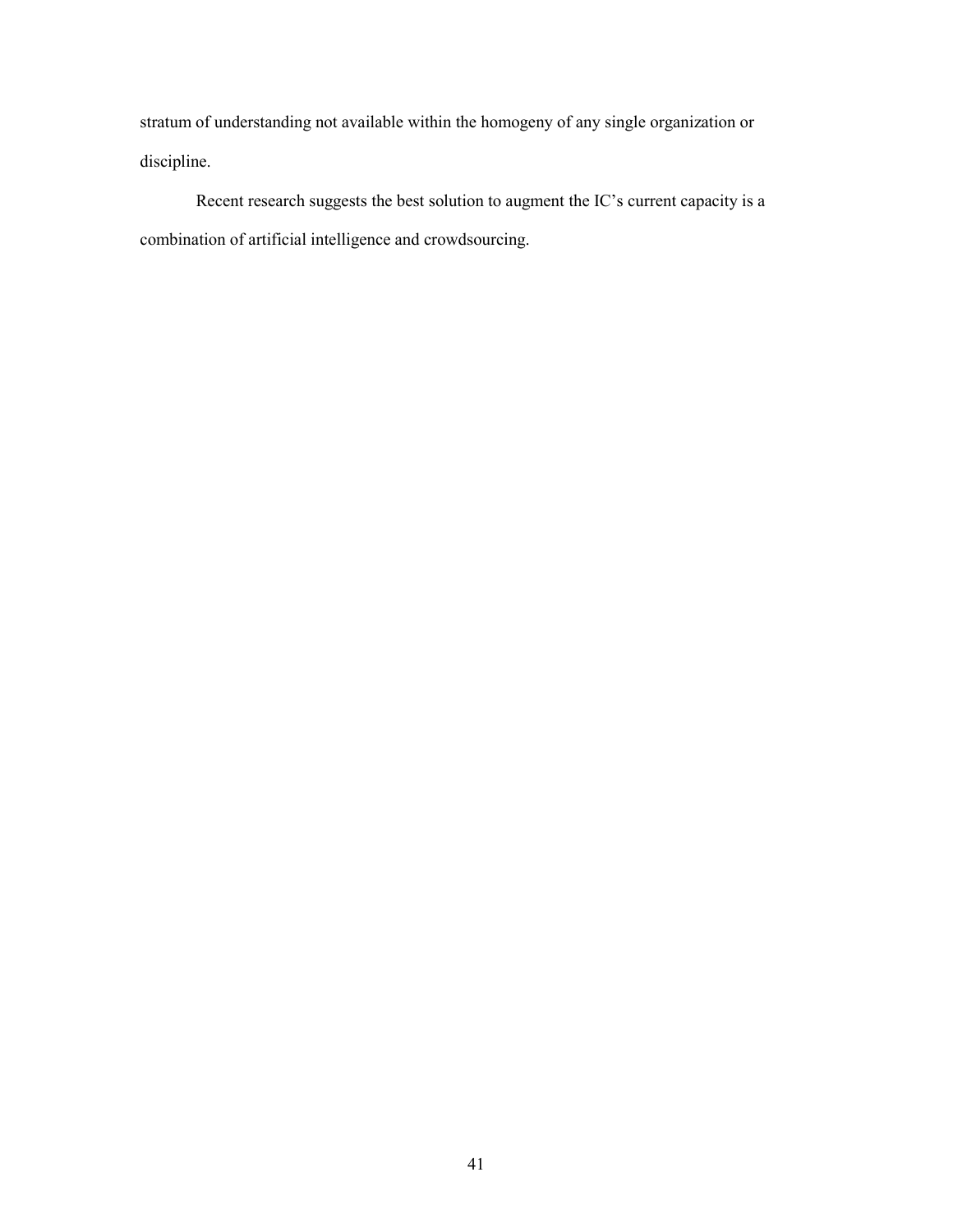# Section IV – Hybrid Options

<span id="page-51-0"></span>Section IV – Hybrid Options<br>If you don't like change, you're going to like irrelevance even less.

– GEN Eric Shinseki, *National Review Online,* 2010

 By aggregating the benefits of AI, crowdsourcing, and human ingenuity into one hybrid solution; the IC can attain a more accurate operational understanding in less time and with more precision, than conventional methods. Operating in complex, chaotic operational environments requires a multifaceted solution.

# Hybrid Example #1 – Domestic Operations

and Google Earth trail-blazed open-source mapping, making it cheaper and easier.<sup>[121](#page-51-3)</sup> Among the program: the National System for Geospatial Intelligence (NSG) Open Mapping Enclave, or *NOME*. [122](#page-51-4) NOME is an initiative to leverage VGI within the IC enterprise. Taking note of OSM's impact during the Haiti earthquake crisis, NGA began researching ways to leverage open-source material with the public.<sup>119</sup> The public proved to be a resource-rich environment. As corporations became more dependent on Geographic Information Systems (GIS) data, they increased their capacity to produce it.<sup>[120](#page-51-2)</sup> Platforms like Wikimapia, OpenStreetMap, innovations sparked by this paradigm shift was a widespread adoption of the Wikipedia crowdsourcing model. NGA entered the fray in 2015 with an acronymically-named pilot

121 Ibid.

<sup>119</sup> Becker and Bendett, 27-33.

<span id="page-51-2"></span><span id="page-51-1"></span> 120 Will Mortenson, "The 'In' Crowd: NGA Adopts the Crowdsourcing Model," *Pathfinder Magazine* 14, no. 2, June 27, 2016, 33, accessed February 6, 2018, [https://issuu.com/nga\\_geoint/docs/pathfinder\\_magazine\\_2016\\_issue\\_2/33](https://issuu.com/nga_geoint/docs/pathfinder_magazine_2016_issue_2/33).

<span id="page-51-4"></span><span id="page-51-3"></span><sup>&</sup>lt;sup>122</sup> The National System for Geospatial Intelligence (NSG) is an operating framework that integrates GEOINT-related strategies, policies, and capabilities. It is a subset of the intelligence community enterprise. The NGA operates within the NSG alongside national, international, commercial, military, and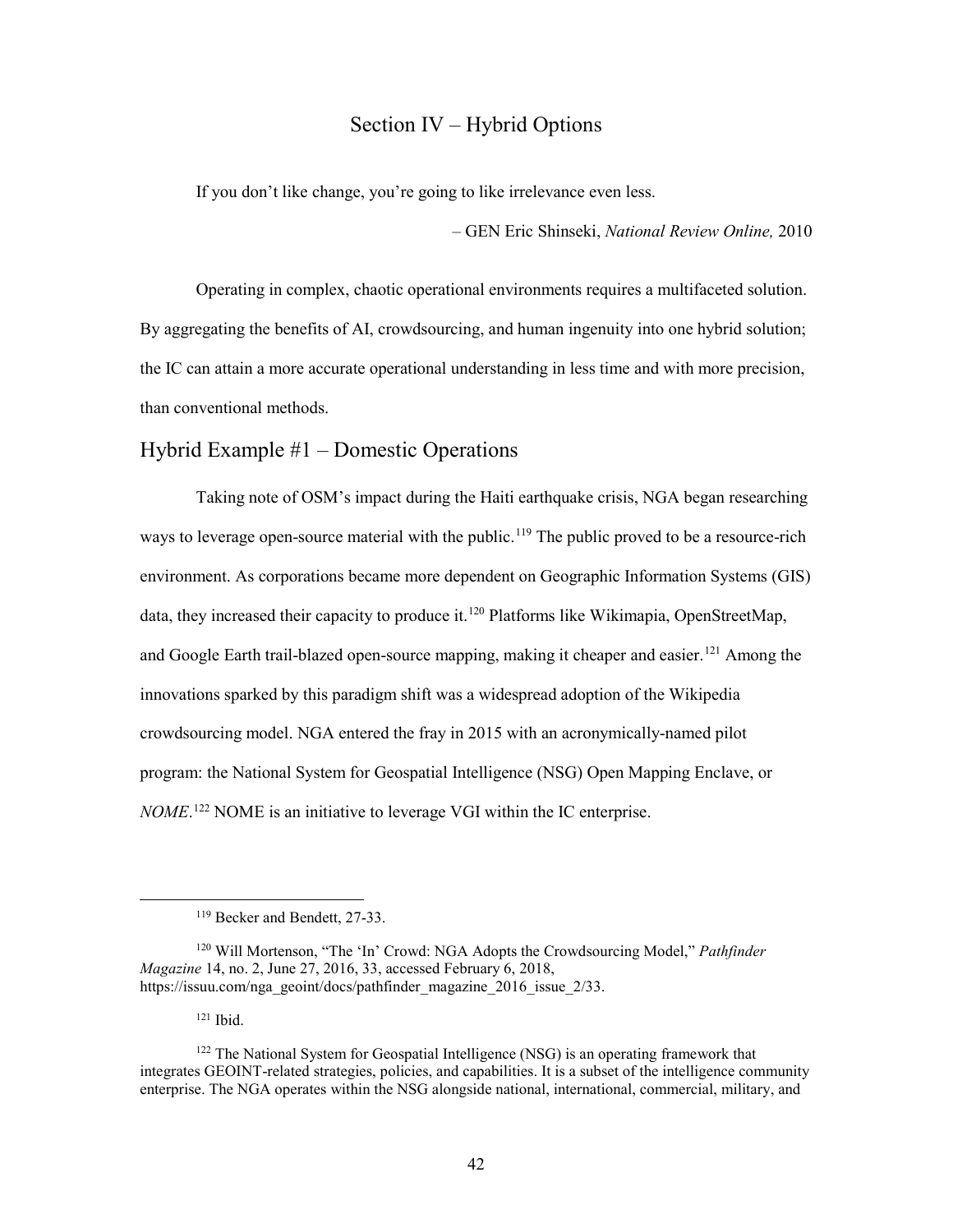collective resources. NOME *actively* collects VGI from the public by asking for help answering of the crowd with the analytic power of AI, NGA may be on the verge of a revolution in intelligence gathering. The AI aspect of NOME is still under development, but the prototype is a NOME incorporates three explicit crowdsourcing methods: *community*, *active*, and *passive*. [123](#page-52-0) NOME's *community* sourcing application provides a venue for members of the IC to collaborate on shared datasets. This technique taps into the intelligence enterprise's vast questions about specific features on Earth and collects *passive* VGI by providing imagery to the public for correction or enhancement.<sup>124</sup> By merging these three sources, NOME creates a living map. NOME is different from other crowdsourcing examples in that its designers plan to use machine learning to aggregate Big Data-levels of GEOINT. By combining the combined wisdom significant step toward gaining situational understanding in an operational environment.

 The potential benefit of this AI-crowdsourcing hybrid is intriguing for the DOD's second out power in St. Louis), but can escalate to major disasters (e.g., Hurricane Sandy). When largest component, the Army National Guard.<sup>125</sup> The Army National Guard, in addition to its federal mission as the Army's combat reserve, conducts disaster response missions in the homeland. Disasters are typically localized within a city or state (e.g., severe snowstorms knock situations like this occur, military components must integrate with emergency management agencies, civilian first responders, and other military components. A web-based open-source

<span id="page-52-0"></span>academic partners. The amalgamating theme among these partners is the production and consumption of GEOINT.

<sup>123</sup> Mortenson, "The 'In' Crowd," 33.

 124 Ibid.

<span id="page-52-2"></span><span id="page-52-1"></span><sup>&</sup>lt;sup>125</sup> DOD's largest component is the active duty Army with 472,049 soldiers. The Army National Guard has 343,605 soldiers. Defense Manpower Data Center (DMDC) Website, "Location Report 1709," current as of September 30, 2017, accessed February 26, 2018, [https://www.dmdc.osd.mil/appj/dwp/dwp\\_reports.jsp](https://www.dmdc.osd.mil/appj/dwp/dwp_reports.jsp).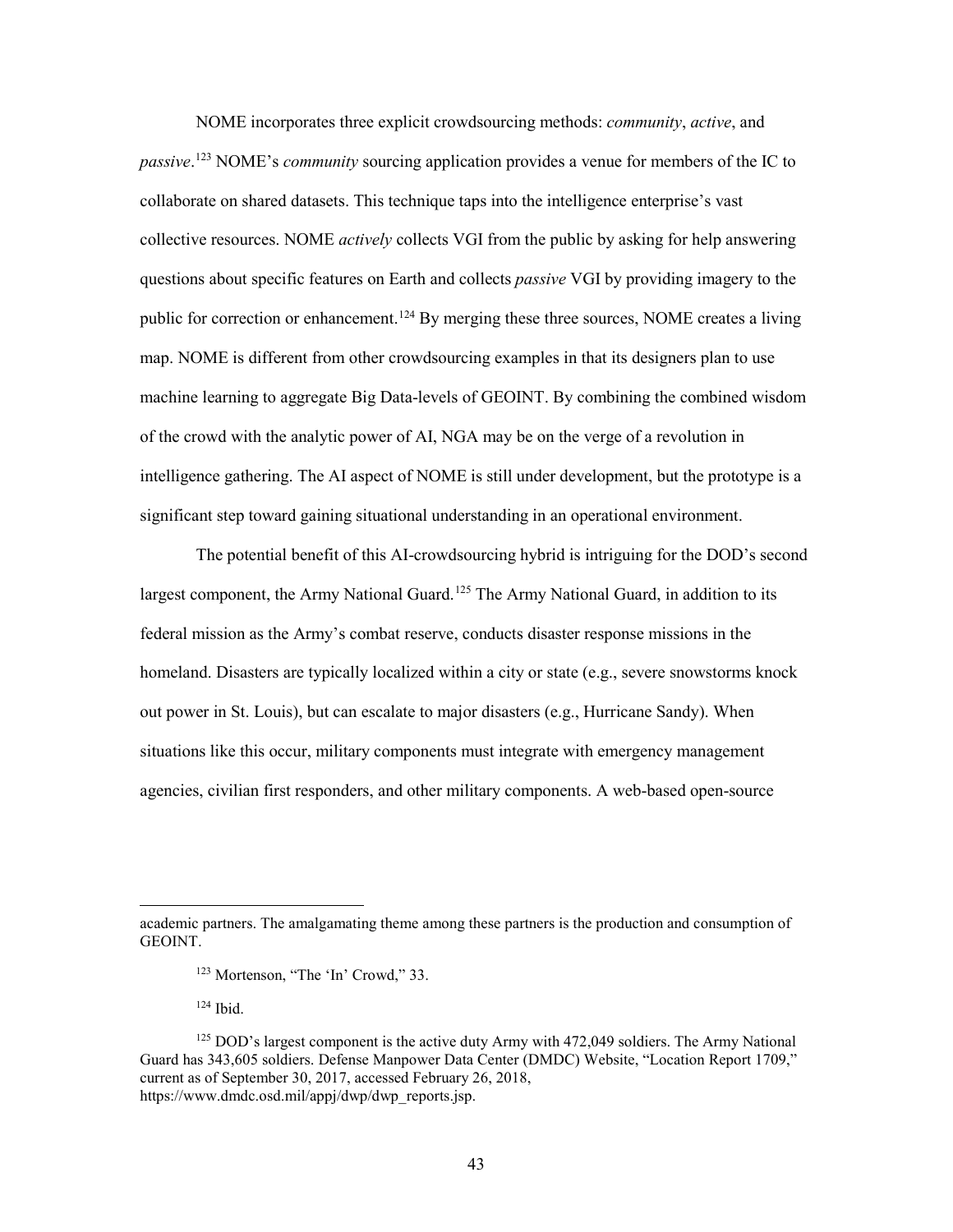understanding among all stakeholders in real time. portal, informed by crowdsourcing and powered by AI, can create shared situational

 an Army National Guard military police (MP) battalion deploys to a flood-ravaged county to support local first responder efforts. The state-level emergency management agency liaises with National Guard representatives, and facilitates access to a FEMA-operated, open-source disaster- responders. For victims, the website is a Craigslist-style request site to request aid and report conditions. For responders, the website is a prioritization tool. A machine learning algorithm A descriptive narrative for this hybrid approach is helpful: Following massive flooding, mapping website. The website is a user-friendly repository for all participants – victims *and*  manages victims' aid requests arriving via social media messaging, short message service (SMS) texts, emails, and automated phone message responses. The AI-produced (but human-verified) output is a crowdsourced disaster map that commanders can use to make informed life-and-death decisions based on real-time GEOINT and OSINT.

 At the disaster site, flooding restricts travel to watercraft. A joint team, comprised of sheriff's deputies and National Guard MPs, arrives at a nearly-submerged residential building via National Guard bridge erection boats (BEBs). The disaster map lists the home as *occupied*, and indicates the residents need help evacuating. After a quick search, the team locates a family on the top floor of the home – unable to evacuate their non-ambulatory octogenarian grandmother. One of the stranded family members tells the team that when the flooding rose to dangerous levels, they were unable to make phone calls. Records later reveal that cell phone users swamped local towers attempting to reach loved ones. Instead, the family alerted first responders by sending a text message to the FEMA disaster website, which reported their urgent situation to rescuers. A deputy coordinates an air ambulance extraction for the immobile patient via a National Guard satellite phone, and the team transports the remaining family members to safety

44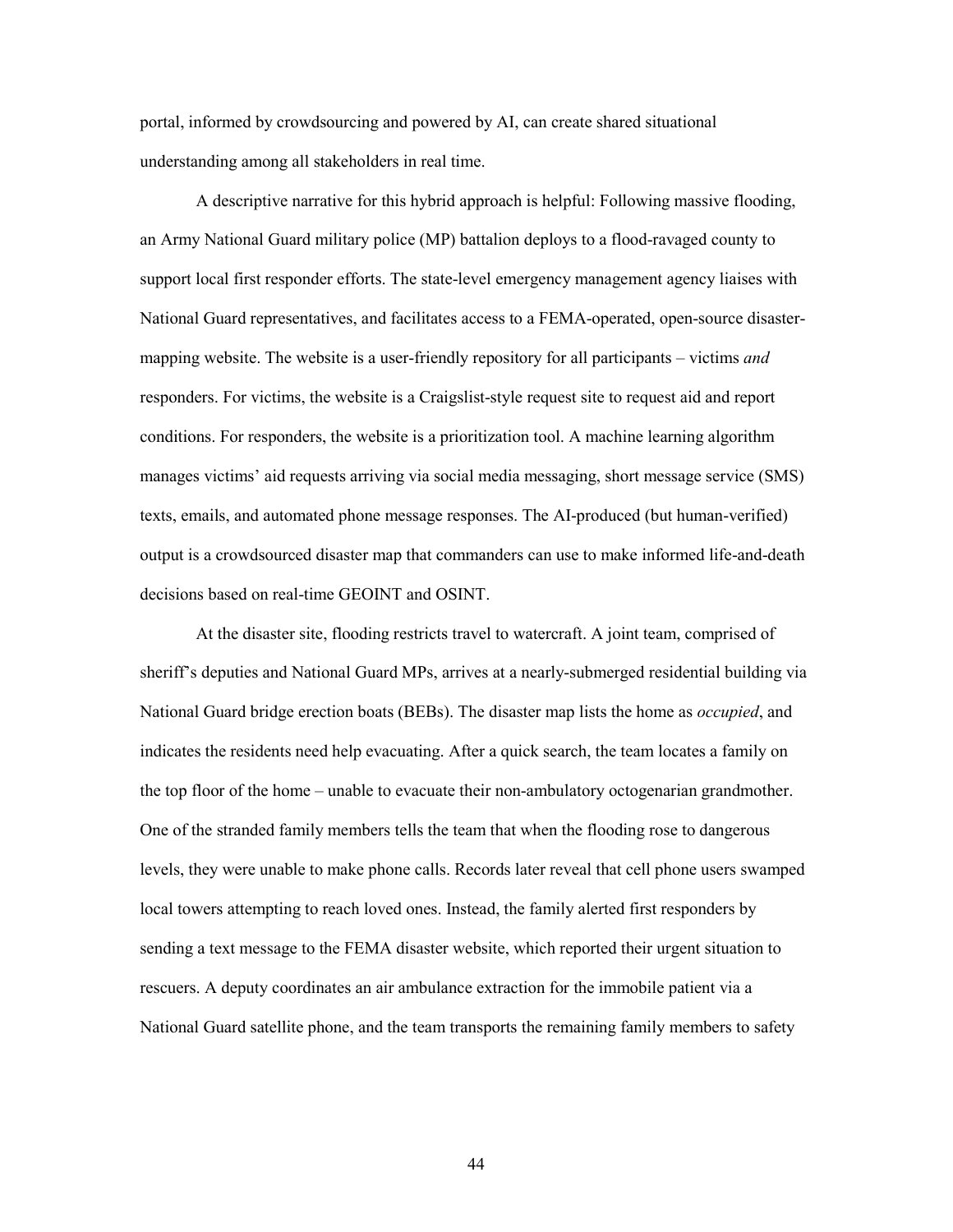<span id="page-54-0"></span> via the BEBs. Just before departing the residence, an MP team leader spray paints a FEMA search and rescue code on the house and updates the disaster website with a smart phone app.<sup>[126](#page-54-1)</sup>

# Hybrid Example #2 – Expeditionary Operations

 This approach contains an inherent Big Data component that is an advantage disguised as a enormous amount of cultural data that, when applied to a map, provides a geographic depiction of A 2017 RAND study, *Monitoring Social Media*, offers a second hybrid option. In this approach, algorithms conduct implicit crowdsourcing of social media images to help make sense of an operational environment.<sup>127</sup> This option combines geolocation data embedded in social media images with AI that categorizes those images and plots users' locations on a digital map. problem. The problem is that the larger the crowd, the larger the data set. However, if algorithm designers can resolve the Big Data issue, this hybrid approach has the potential to provide an what users in an OE think is important. Given US privacy laws, the IC can best apply this approach in overseas combat operations.

narrative for this hybrid approach is helpful to elucidate its usefulness: In March, 2018, the 1<sup>st</sup> Adding an explicit crowdsourcing element, such as that provided by Eliot Higgins' citizen journalist website, Bellingcat, improves on RAND's model.[128](#page-54-3) Again, a descriptive Infantry Division Headquarters arrives in Poznan, Poland to take over day-to-day command and

<span id="page-54-1"></span> presence of danger, search status, search type, number of victims removed and number of deaths. For more 126 FEMA search and rescue (SAR) codes, or *x-codes,* communicate SAR data like occupancy, the information on x-codes, see Federal Emergency Management Agency, US&R-23-FG *National Urban Search and Rescue (US&R) Response System Rescue Field Operations Guide*, September 15, 2006, accessed February 26, 2018, [https://www.fema.gov/pdf/emergency/usr/usr\\_23\\_20080205\\_rog.pdf](https://www.fema.gov/pdf/emergency/usr/usr_23_20080205_rog.pdf).

<span id="page-54-3"></span><span id="page-54-2"></span> *Operations* (Santa Monica, CA: RAND Corporation, 2017), 17, accessed January 16, 2018, 127 William Marcellino, Meagan Smith, Christopher Paul, and Lauren Skrabala, *Monitoring Social Media: Lessons for Future Department of Defense Social Media Analysis in Support of Information*  [https://www.rand.org/pubs/research\\_reports/RR1742.html.](https://www.rand.org/pubs/research_reports/RR1742.html)

<sup>128</sup> The Bellingcat website is located at<https://www.bellingcat.com>/.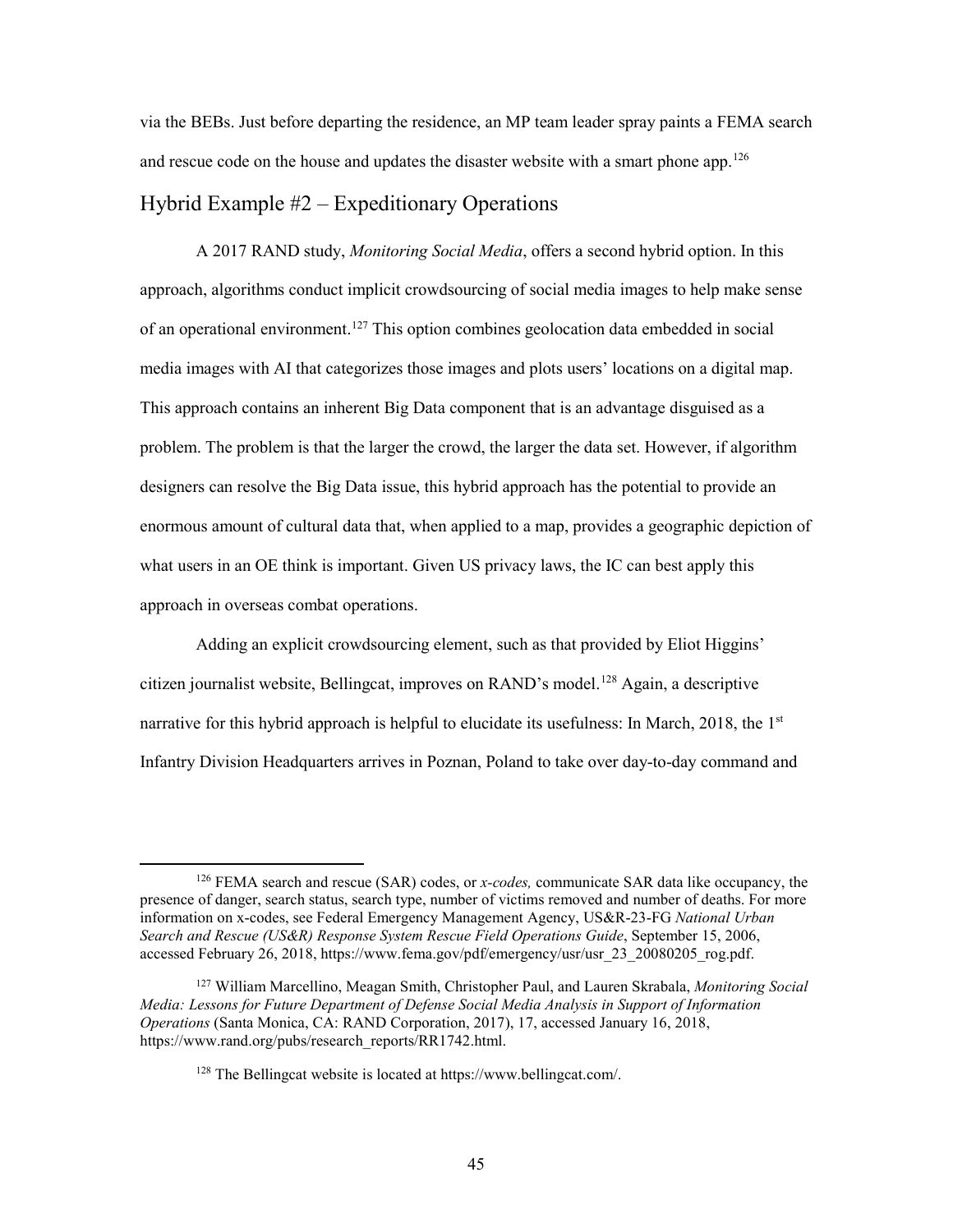control of army operations in Eastern Europe in support of Operation Atlantic Resolve.<sup>[129](#page-55-0)</sup> European social media is well informed of their arrival.<sup>[130](#page-55-1)</sup> The division HQ liaises with the 'selfie' photographs against orders while encroaching on North Atlantic Treaty Organization (NATO) borders and post them on social media. The algorithm collects these images and maps their location using geo-related metadata. [131](#page-55-2) Bellingcat citizen journalists help refine the location Arriving nearly a year after the Army Public Affairs division announced the deployment, Defense Intelligence Agency (DIA), NGA, and Bellingcat to develop an algorithm that implicitly crowdsources social media images. Bellingcat citizen journalists provide an additional layer of clarification for crowdsourced images the AI tags as important. Helpfully, Russian troops take of images, including those taken by devices with disabled geolocation trackers.<sup>[132](#page-55-3)</sup> The GEOINT this approach produces helps commanders discern areas of adversary activity. The approach also identifies portions of the OE most susceptible to Russian influence by mapping locations with unusually high incidences of pro-Russian imagery.

 They are useful as vignettes designed to illustrate how a hybrid option can benefit both domestic and expeditionary military operations – seeds to be nurtured with critical and creative thought. These scenarios make assumptions (e.g., wireless connectivity) that bely their infancy.

<span id="page-55-0"></span><sup>129</sup> John Vandiver, "'Big Red One' Deploying Division Headquarters for Europe Mission," *Stars and Stripes*, January 18, 2018, accessed February 27, 2018,<https://www.stripes.com/news/big-red-one>deploying-division-headquarters-for-europe-mission-1.507085.

<span id="page-55-1"></span><sup>&</sup>lt;sup>130</sup> US Army Public Affairs, "Department of the Army Announces 1<sup>st</sup> Infantry Division Deployment," US Army website, April 27, 2017, accessed February 27, 2018, https://www.army.mil/article/186751/department of the army announces 1st infantry division deploym ent.

<span id="page-55-2"></span><sup>&</sup>lt;sup>131</sup> Harry Cockburn, "Russian Military Bans Selfies to Prevent Soldiers Revealing Locations," *Independent*, October 6, 2017, accessed February 27, 2018, <http://www.independent.co.uk/news/world/europe/russia-military-ban-selfies-facebook-soldiers-reveal>secret-locations-syria-ukraine-a7986506.html.

<span id="page-55-3"></span><sup>&</sup>lt;sup>132</sup> Simon Ostrovsky, "Russia Denies That Its Soldiers Are in Ukraine, But We Tracked One There Using His Selfies," *Vice News*, June 16, 2915, accessed February 21, 2018,

<https://news.vice.com/article/russia-denies-that-its-soldiers-are-in-ukraine-but-we-tracked-one-there-using>his-selfies?utm\_source=vicenewsyoutube&utm\_medium=video&utm\_campaign=relatedarticle.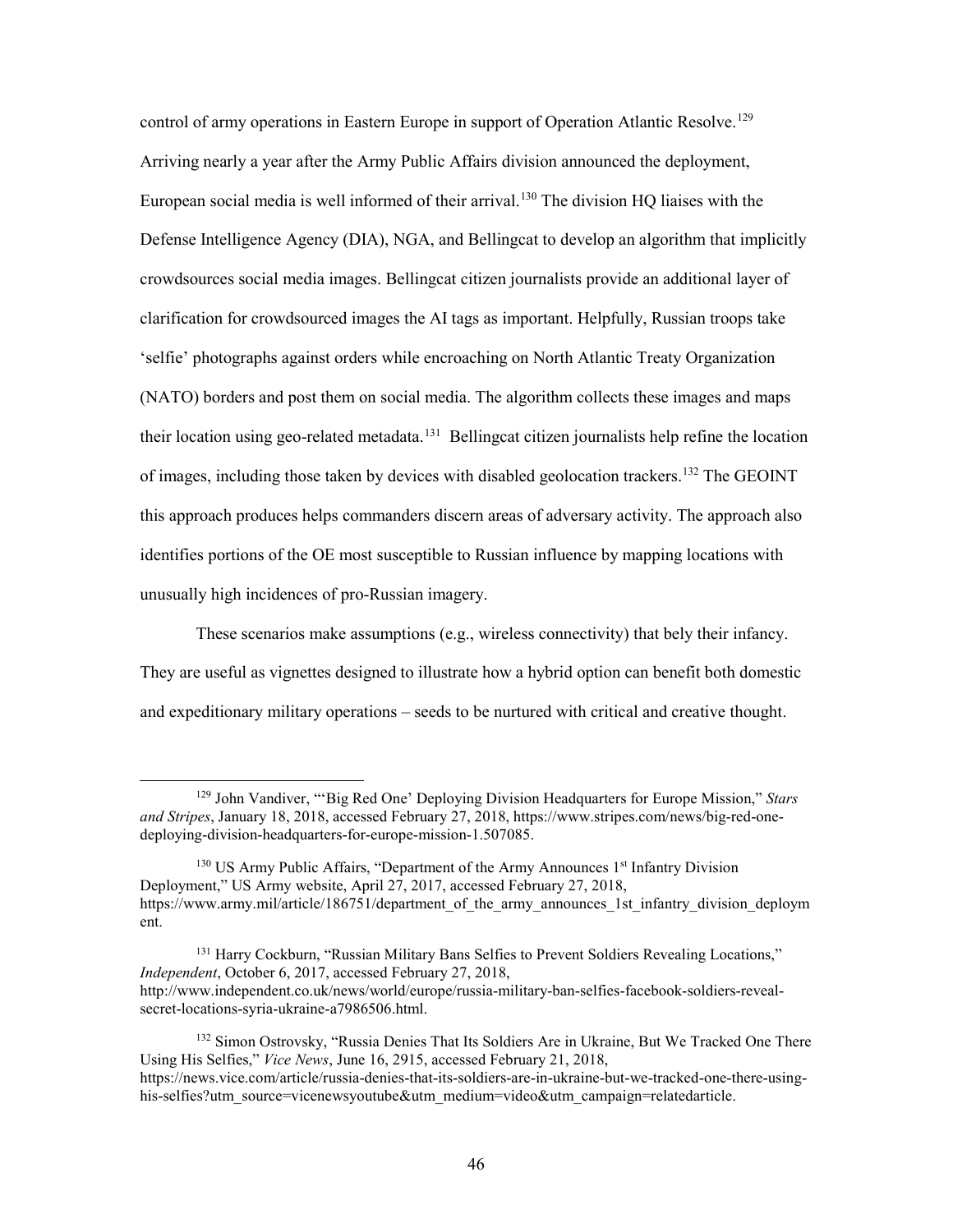# Section V – Conclusion

<span id="page-56-0"></span> – Alan Turing, *Mind – A Quarterly Review of Psychology and Philosophy,* 1950 We can only see a short distance ahead, but we can see plenty there that needs to be done.

machine learning, and deep learning."<sup>[133](#page-56-1)</sup> What remains is a larger push for full IC implementation uncertainty, the US should utilize its innovative and industrial advantages to offset the advantages Based on the research presented in this paper, a hybrid of AI and crowdsourcing can improve the speed and accuracy with which the IC gains and maintains situational understanding. These ideas are already beginning to gain traction in the disaster relief community. FEMA, for example, is exploring ways in which it can leverage "crowdsourced data for artificial intelligence, in military operations. In a future operating environment dominated by technology and of our adversaries.

### The Way Forward: Public-Private Partnership

 $\overline{a}$ 

 which became operational in just eight months after collaborating with Silicon Valley, is hardly the first to leverage civilian expertise.<sup>[134](#page-56-2)</sup> Many of the innovations Americans rely on stem from collaborative efforts between the DOD and the civilian sector: the internet, global positioning Public-private partnerships – arrangements between a government agency and a private sector entity – are innovation catalysts. These arrangements benefit both parties. Project Maven,

<span id="page-56-1"></span><sup>&</sup>lt;sup>133</sup> Sophia B. Liu, "Leveraging Crowdsourcing in FEMA-led Response Efforts" (briefing presented at the Community for Data Integration's (CDI's) monthly meeting, Washington, D.C., November 8, 2017), Slide 9, accessed February 24, 2018,

<span id="page-56-2"></span>[https://my.usgs.gov/confluence/display/cdi/CDI+Monthly+Meeting+20171108?preview=%2F580031568%](https://my.usgs.gov/confluence/display/cdi/CDI+Monthly+Meeting+20171108?preview=%2F580031568) 2F580039516%2FCDI+-+Leveraging+Crowdsourcing+in+FEMA-led+Response+Efforts.pdf.

<sup>&</sup>lt;sup>134</sup> Weisgerber, "Artificial Intelligence Already Hunting Terrorists."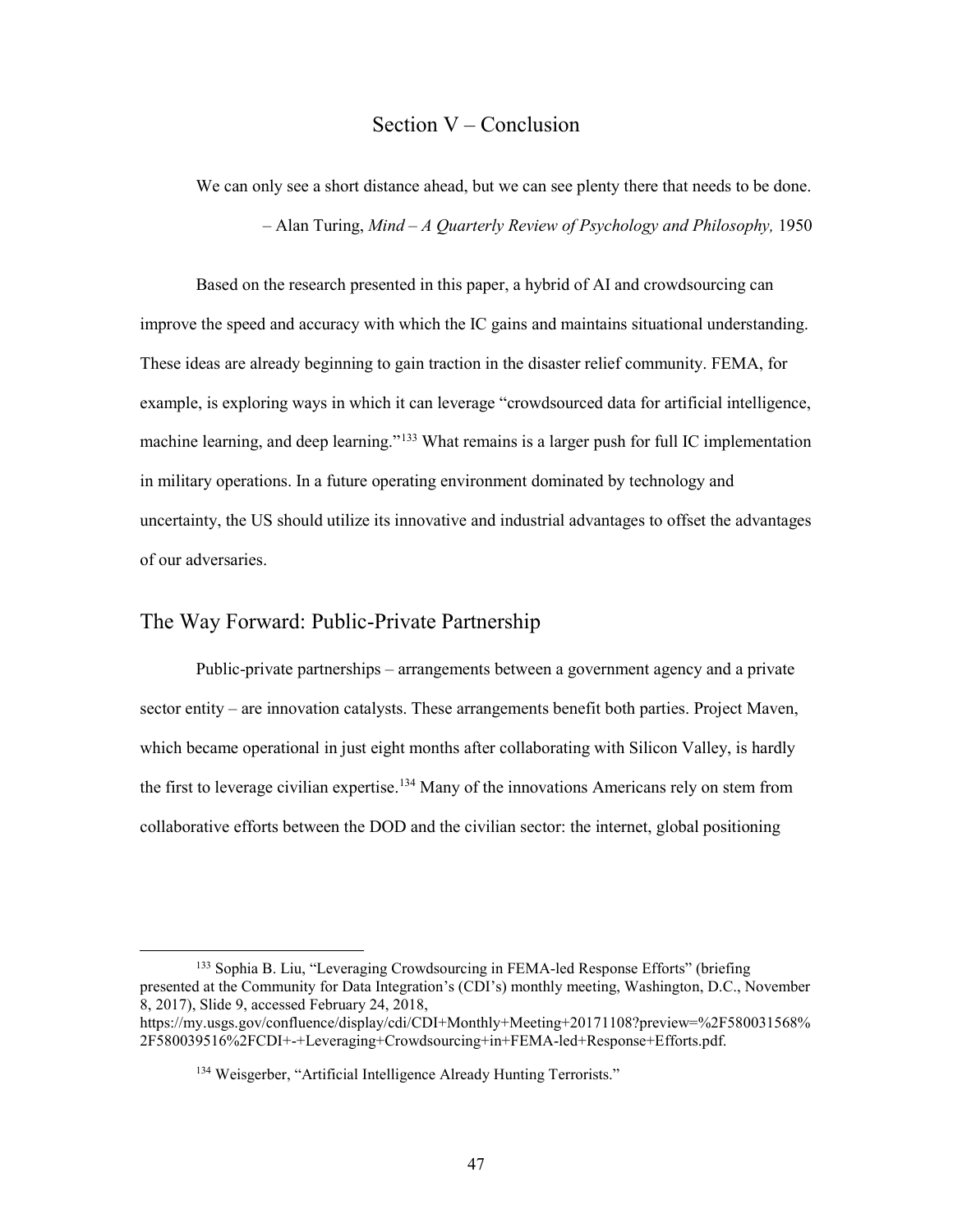satellites (GPS), and Siri are just a few examples.<sup>[135](#page-57-0)</sup> Initiatives like the Defense Innovation Unit – Experimental (DIUx) are a step in the right direction, but the trend should be to incorporate personnel, facilities, and policy (DOTMLPF-P). While this approach has hazards (i.e., operational innovation across the Army's doctrine, organization, training, materiel, leadership and education, security), there are obvious timeline benefits. Pursuing this strategy is a wise choice to make the most efficient use of the United States' vast material and cognitive resources.

<span id="page-57-0"></span> 135 Cheryl Pellerin, "Carter Seeks Tech-sector Partnerships for Innovation," *DoD News*, April 23, 2015, accessed April 3, 2018,<https://www.defense.gov/News/Article/Article/604513/carter-seeks-tech>sector-partnerships-for-innovation/.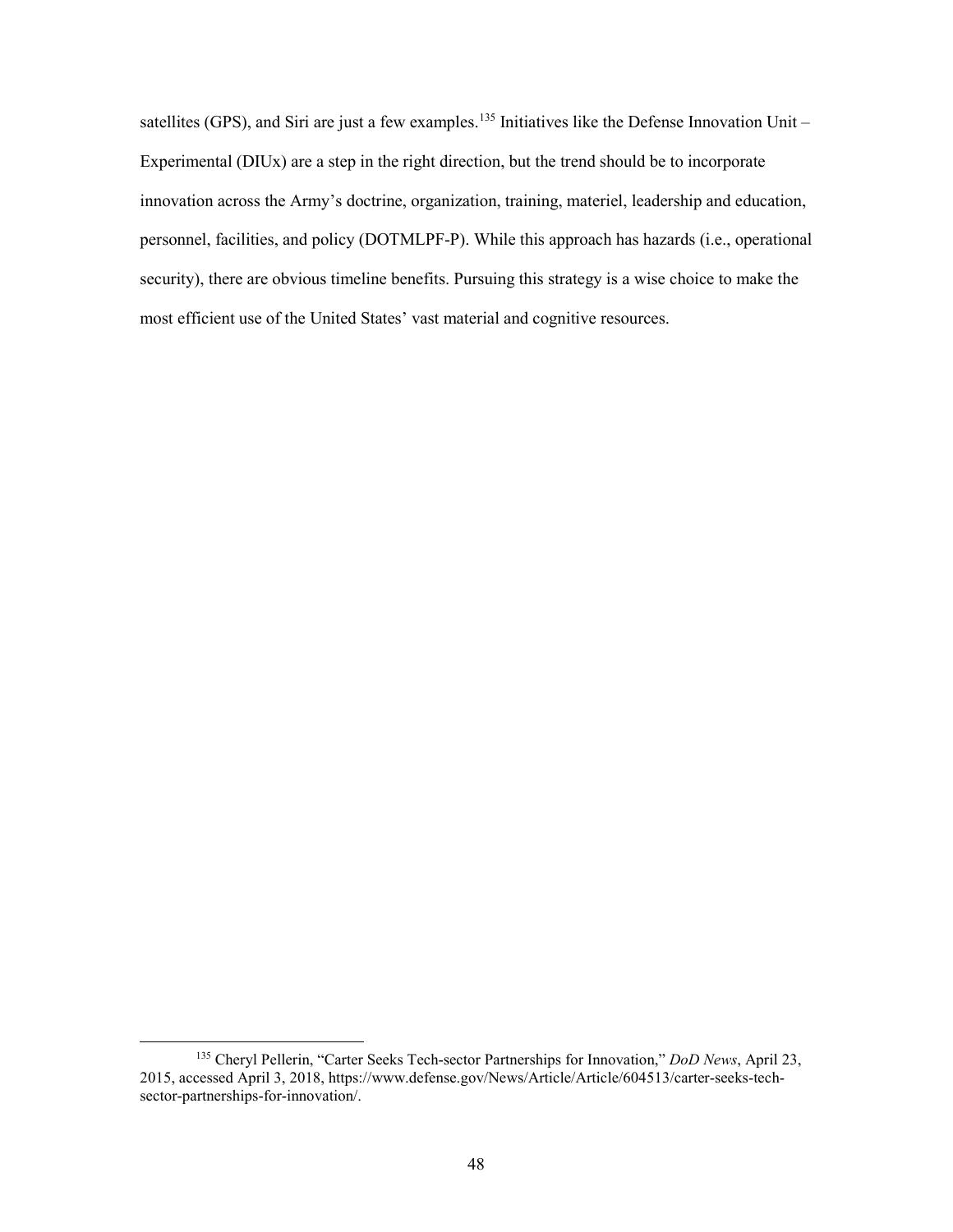## Bibliography

- Ackerman, Robert K. "Blog: Seeing is Believing for Artificial Intelligence." *Signal*, August 21, 2017. Accessed September 1, 2017.<https://www.afcea.org/content/seeing-believing>artificial-intelligence.
- *University of Colorado at Boulder Geography Graduate Theses and Dissertations* 80 Anderson-Tarver, Chris. "Crisis Mapping the 2010 Earthquake in OpenStreetMap Haiti." (Spring 2015): 45. Accessed April 2, 2018. [https://scholar.colorado.edu/cgi/viewcontent.cgi?article=1081&context=geog\\_gradetds.](https://scholar.colorado.edu/cgi/viewcontent.cgi?article=1081&context=geog_gradetds)
- Barrett, Katy. "'Explaining' Themselves: the Barrington Papers, the Board of Longitude, and the Fate of John Harrison." *The Royal Society Journal of the History of Science*, January 12, 2011. Accessed April 2, 2018. <http://rsnr.royalsocietypublishing.org/content/early/2011/01/03/rsnr.2010.0089.full>.
- Becker, David and Samuel Bendett, "Crowdsourcing Solutions for Disaster Response: Examples and Lessons for the US Government." *Procedia Engineering* 107, 2015. Accessed March 22, 2018.<https://doi.org/10.1016/j.proeng.2015.06.055>.
- *Convergence: The International Journal of Research into New Media Technologies* 14, Brabham, Daren. "Crowdsourcing as a Model for Problem Solving: An Introduction and Cases." no. 1, (February 2008): 75–90. Accessed February 17, 2018. <https://www.webcitation.org/67BLxbafe?url=http://www.clickadvisor.com/downloads/Br> abham\_Crowdsourcing\_Problem\_Solving.pdf.
- Brown, Mike. "MogIA AI System Predicted a Trump Win Weeks Ago." November 9, 2016. Accessed February 18, 2018. <https://www.inverse.com/article/23472-mogia-ai-trump>win-weeks-ago.
- *The New York Times,* February 25, 2013. Accessed February 4, 2018. Chivers, C.J. and Eric Schmitt. "Saudis Step up Help for Rebels in Syria with Croatian Arms." <http://www.nytimes.com/2013/02/26/world/middleeast/in-shift-saudis-are-said-to-arm>rebels-in-syria.html.
- Clark, Benjamin, Nicholas Zingale, and Joseph Logan. "Intelligence and Information Gathering Through Deliberative Crowdsourcing." *Journal of Public and Nonprofit Affairs* 3, no. 1 (April 2017): 55-78. Accessed February 28, 2018. <http://dx.doi.org/10.2139/ssrn.2485796>.
- Clark, Colin. "Cardillo: 1 Million Times More GEOINT Data in 5 Years." *Breaking Defense,*  June 5, 2017. Accessed December 23, 2017. <https://breakingdefense.com/2017/06/cardillo-1-million-times-more-geoint-data-in-5> years/.
- Cockburn, Harry. "Russian Military Bans Selfies to Prevent Soldiers Revealing Locations." *Independent*, October 6, 2017. Accessed February 27, 2018. <http://www.independent.co.uk/news/world/europe/russia-military-ban-selfies-facebook>soldiers-reveal-secret-locations-syria-ukraine-a7986506.html.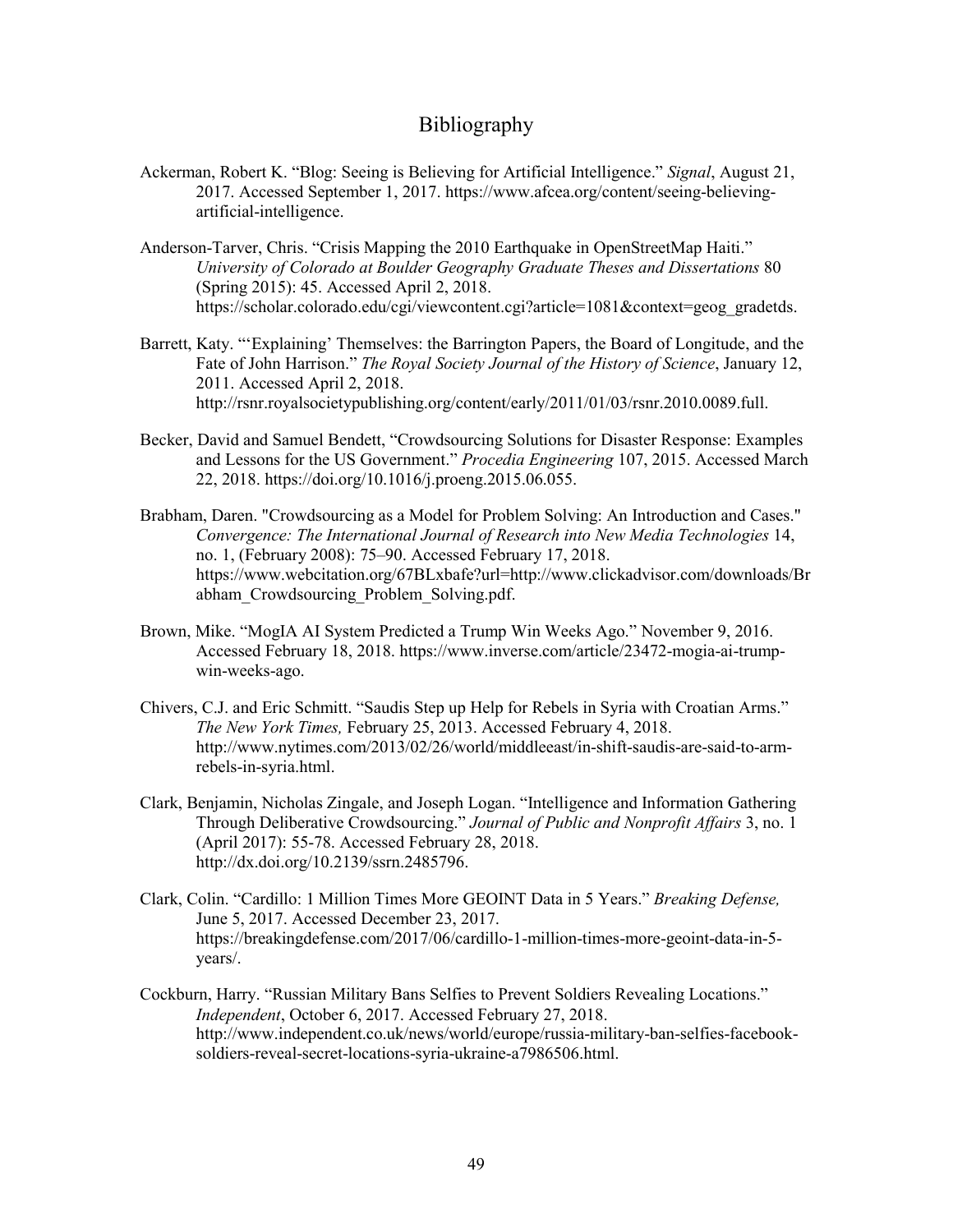- Cosper, Christopher. "The Expert Mind in the Age of Junk Data." *Architecture & Planning, Cogent Social Sciences* 2, no. 1 (June 2016): 2. Accessed February 17, 2018. [https://doi.org/10.1080/23311886.2016.1198218.](https://doi.org/10.1080/23311886.2016.1198218)
- Wide Web." *Communications of the ACM* 54, no. 4 (April 2011): 86–96. Accessed April Doan, Anhai, Raghu Ramakrishnan, and Alon Halevy. "Crowdsourcing Systems on the World-2, 2018. [http://doi.acm.org/10.1145/1924421.1924442.](http://doi.acm.org/10.1145/1924421.1924442)
- Duda, Kenneth A. and Brenda K. Jones. "USGS Remote Sensing Coordination for the 2010 Haiti Earthquake." *Photogrammetric Engineering & Remote Sensing* 77, no. 9 (September 2011): 899-907. Accessed April 2, 2018. <https://doi.org/10.14358/PERS.77.9.899>.
- Dupuy, Trevor N. *Elusive Victory: The Arab-Israeli Wars: 1947-1974.* Garden City, NY: Military Book Club, 2002.
- (November 2013): 3. Accessed February 1, 2018. [https://arxiv.org/pdf/1704.00973.pdf.](https://arxiv.org/pdf/1704.00973.pdf) Ferri, Fernando et al. "KRC: Knowing Crowdsourcing Platform Supporting Creativity and Innovation." *Advances in Information Sciences and Service Sciences (AISS)* 5, no. 16
- Freedberg Jr., Sydney J. "'Algorithmic Warfare:' DSD Work Unleashes AI on Intel Data." *Breaking Defense,* April 28, 2017. Accessed December 27, 2017. <https://breakingdefense.com/2017/04/dsd-work-unleashes-ai-on-intel-data-algorithmic>warfare/.
	- \_\_\_\_\_\_\_\_. "Artificial Intelligence Will Help Hunt Daesh By December." *Breaking Defense,* July 13, 2017. Accessed December 27, 2017.<https://breakingdefense.com/2017/07/artificial>intelligence-will-help-hunt-daesh-by-december/.
- Galton, Francis. "Vox Populi." *Nature* 75, March 7, 1907. Accessed February 19, 2018. <https://www.nature.com/articles/075450a0.pdf>.
- *Information Systems (ACIS)* (2011): 4. Accessed February 17, 2018. Geiger, David, Michael Rosemann, and Erwin Fielt. "Crowdsourcing Information Systems: A Systems Theory Perspective." *Proceedings of the 22nd Australasian Conference on*  [https://aisel.aisnet.org/acis2011/33/](https://aisel.aisnet.org/acis2011/33).
- Goodrow, Cristos. "You Know What's Cool? A Billion Hours." YouTube Website, Official Blog, February 27, 2017. Accessed February 2, 2018. <https://youtube.googleblog.com/2017/02/you-know-whats-cool-billion-hours.html>.
- Halder, Buddhadeb. "Evolution of Crowdsourcing: Potential Data Protection, Privacy and Security Concerns under the New Media Age." *Digital Democracy and Electronic Government* 1, no. 10 (2014): 377-393. Accessed February 20, 2018. <http://buscalegis.ufsc.br/revistas/index.php/observatoriodoegov/article/view/34341/33195>.
- Harris, Ray. "Satellite Earth Observation and Disaster Management Lessons and Needs after the Indian Ocean Tsunami and the Haiti Earthquake," *Yearbook on Space Policy 2009/2010*. Vienna: Springer-Verlag, 2011.
- Henriksen, Martin Romme. "Cavity Enhanced Spectroscopy on Ultra Cold Atoms." Master's Thesis, University of Copenhagen, 2014. Accessed April 2, 2018.<http://ultracold>atoms.nbi.ku.dk/research/theses\_conference/MRHenriksen\_master.pdf.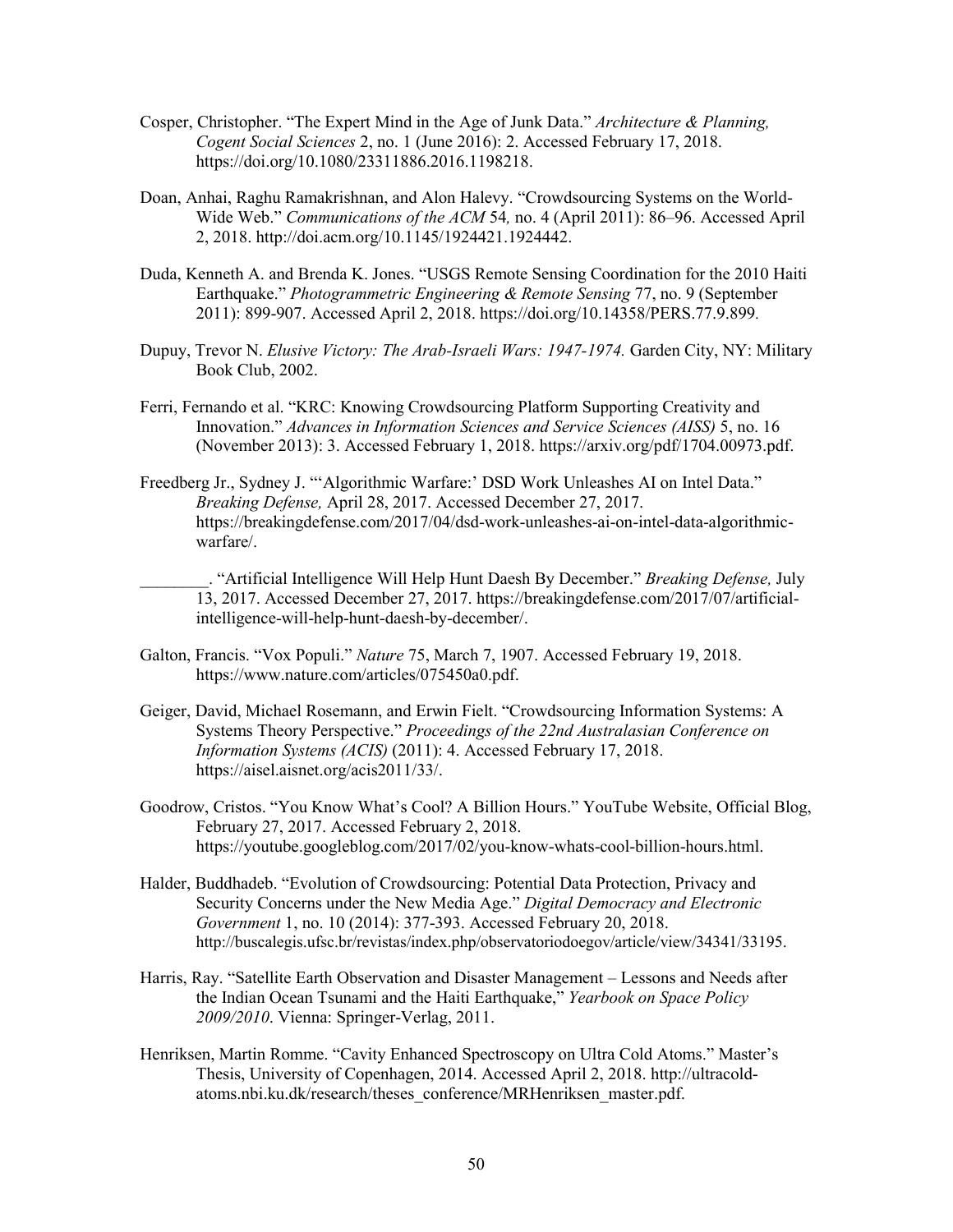- Howe, Jeff. "The Rise of Crowdsourcing." *Wired* 14, June, 2006. Accessed February 17, 2018. [https://www.wired.com/2006/06/crowds/](https://www.wired.com/2006/06/crowds).
- Jervis, Robert. *Systems Effects*. Princeton, NJ: Princeton University Press, 1997.
- Kahneman, Daniel. *Thinking Fast and Slow*. New York: Farrar, Straus and Giroux, 2011.
- Karpathy, Andrej and Li Fei-Fei. "Deep Visual-Semantic Alignments for Generating Image Descriptions." Paper prepared for the Institute of Electrical and Electronics Engineers (IEEE) conference on Computer Vision and Pattern Recognition (CVPR), 2015. Accessed December 15, 2017. [https://cs.stanford.edu/people/karpathy/deepimagesent/](https://cs.stanford.edu/people/karpathy/deepimagesent).
- Keefe, Patrick Radden. "Rocket Man." *The New Yorker*, November 25, 2013. Accessed February 4, 2018. [https://www.newyorker.com/magazine/2013/11/25/rocket-man-2.](https://www.newyorker.com/magazine/2013/11/25/rocket-man-2)

\_\_\_\_\_\_\_\_. "The Blogger Who Tracks Syrian Rockets from His Sofa." *The Telegraph*, March 29, 2014. Accessed February 5, 2018. <http://www.telegraph.co.uk/news/worldnews/middleeast/syria/10730163/The-blogger>who-tracks-Syrian-rockets-from-his-sofa.html.

- Li, Li-Jia, Richard Socher, and Li Fei-Fei. "Towards Total Scene Understanding: Classification, IEEE conference on Computer vision and Pattern Recognition, Miami, FL, June 2009. Annotation and Segmentation in an Automatic Framework." Paper prepared for the 2009 Accessed March 30, 2018. [http://vision.stanford.edu/pdf/LiSocherFei-](http://vision.stanford.edu/pdf/LiSocherFei)Fei\_CVPR2009.pdf.
- Liu, Sophia B. "Leveraging Crowdsourcing in FEMA-led Response Efforts." Briefing presented at the Community for Data Integration's (CDI's) monthly meeting, Washington, D.C., November 8, 2017. Accessed February 24, 2018. <https://my.usgs.gov/confluence/display/cdi/CDI+Monthly+Meeting+20171108?preview>= %2F580031568%2F580039516%2FCDI+-+Leveraging+Crowdsourcing+in+FEMAled+Response+Efforts.pdf.
- López, Consuelo. "An Experiment in Microtask Crowdsourcing Software Design." Master's thesis, University of California, Irvine, 2016. Accessed February 22, 2018, <https://escholarship.org/uc/item/2904d747>.
- Dimensionality Reduction." Medium website, August 19, 2017. Accessed March 30, Maini, Vishal. "Machine Learning for Humans, Part 3: Unsupervised Learning, Clustering and 2018.<https://medium.com/machine-learning-for-humans/unsupervised-learning>f45587588294.

 website, August 19, 2017. Accessed March 30, 2018. [https://medium.com/machine-](https://medium.com/machine)\_\_\_\_\_\_\_\_. "Machine Learning for Humans, Part 4: Neural Networks & Deep Learning." Medium learning-for-humans/neural-networks-deep-learning-cdad8aeae49b.

 *Media: Lessons for Future Department of Defense Social Media Analysis in Support of Information Operations* (Santa Monica, CA: RAND Corporation, 2017), 17. Accessed Marcellino, William Meagan Smith, Christopher Paul, and Lauren Skrabala. *Monitoring Social*  January 16, 2018. [https://www.rand.org/pubs/research\\_reports/RR1742.html](https://www.rand.org/pubs/research_reports/RR1742.html).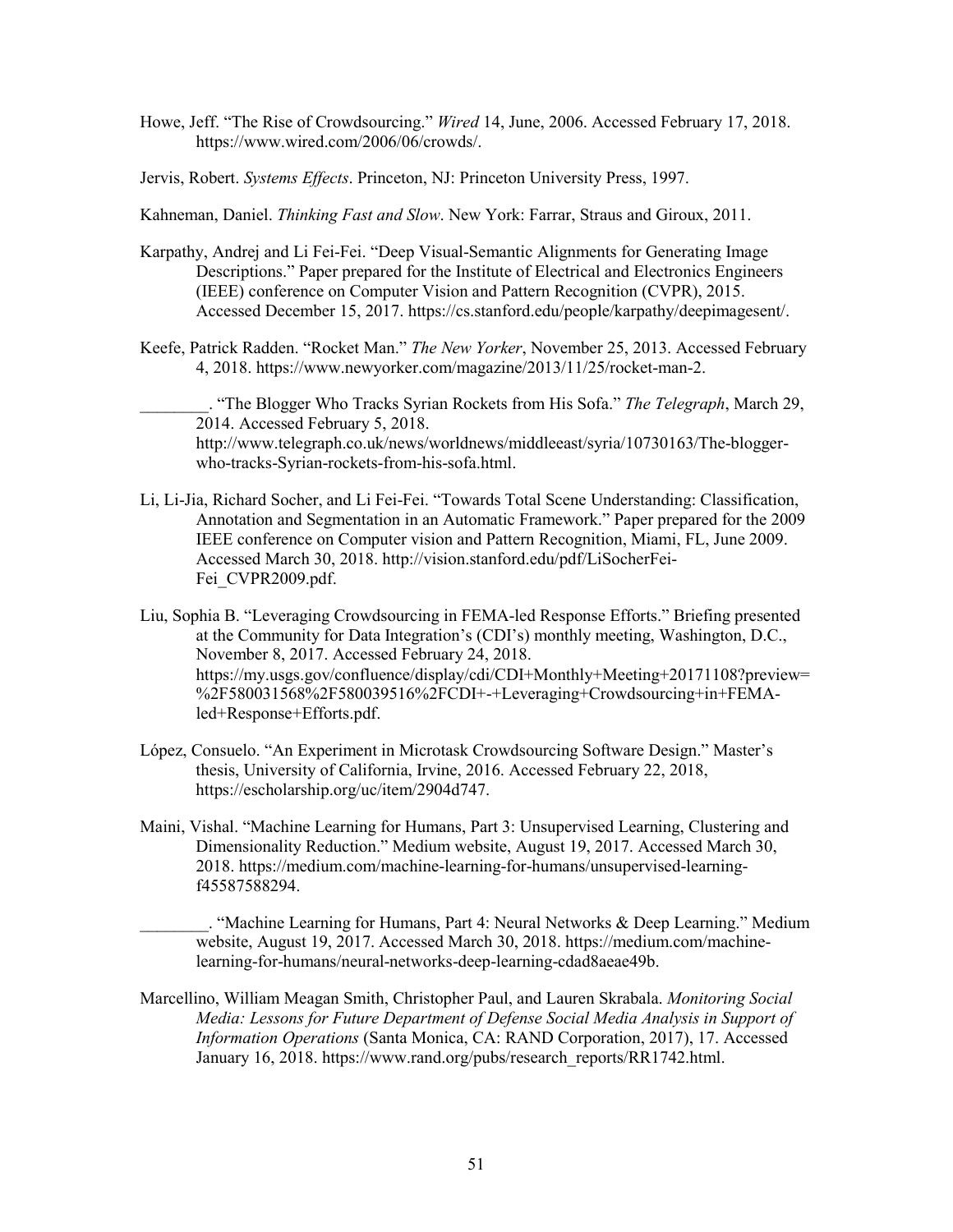- Marchant, Jo. "Decoding the First Antikythera Mechanism, the First Computer." *The Smithsonian*, February, 2015. Accessed December 12, 2017. <https://www.smithsonianmag.com/history/decoding-antikythera-mechanism-first>computer-180953979/.
- 1858. Maury, Matthew F. *The Physical Geography of the Sea.* New York, NY: Harper and Brothers,
- 1858. McAfee, Andrew and Erik Brynjolfsson. *Machine, Platform, Crowd: Harnessing Our Digital Future.* New York: W.W. Norton & Company, 2017.

\_\_\_\_\_\_\_\_. "Big Data: The Management Revolution." *Harvard Business Review*, October 2012. Accessed January 22, 2018.<https://hbr.org/2012/10/big-data-the-management-revolution>.

- Misra, Aditi, Aaron Gooze, Kari Watkins, Mariam Asad, and Christopher Le Dantec. "Crowdsourcing and Its Application to Transportation Data Collection and Management." *Transportation Research Record: Journal of the Transportation Research Board*, no. 2414 (2014): 1-8. Accessed February 1, 2018. [https://doi.org/10.3141/2414-](https://doi.org/10.3141/2414) 01.
- Mnih, Volodymyr, et al. "Human-Level Control through Deep Reinforcement Learning," *Nature*  518, February 26, 2015, 530, accessed December 28, 2017. <https://www.nature.com/articles/nature14236>.
- Mortenson, Will. "NSG Open Mapping Enclave (NOME)." Briefing presented to the NGA GEOINT Foundation Group, Washington, D.C., December 7, 2016. Accessed February 6, 2018. <https://s3.amazonaws.com/gpccb/wp>content/uploads/2017/01/10163403/GP\_Mortenson.pdf.

 \_\_\_\_\_\_\_\_. "The 'In' Crowd: NGA Adopts the Crowdsourcing Model." *Pathfinder Magazine* 14, no. 2, June 27, 2016. Accessed February 6, 2018. [https://issuu.com/nga\\_geoint/docs/pathfinder\\_magazine\\_2016\\_issue\\_2/33](https://issuu.com/nga_geoint/docs/pathfinder_magazine_2016_issue_2/33).

- O'Connor, J.J. and E.F. Robertson, "History Topic: Longitude and the Académie Royale." University of Saint Andrews website, February 1997. Accessed April 2, 2018. <http://www-groups.dcs.st-and.ac.uk/~history/PrintHT/Longitude1.html>.
- Accessed January 24, 2018.<https://www.newscientist.com/article/2133146-human-vs>-O'Neill, Sean. "Human vs Machine: Five Epic Fights against AI." *New Scientist,* May 31, 2017. machine-five-epic-fights-against-ai/.
- Ostrovsky, Simon. "Russia Denies That Its Soldiers Are in Ukraine, But We Tracked One There Using His Selfies." *Vice News*, June 16, 2015. Accessed February 21, 2018. <https://news.vice.com/article/russia-denies-that-its-soldiers-are-in-ukraine-but-we>tracked-one-there-using-hisselfies?utm\_source=vicenewsyoutube&utm\_medium=video&utm\_campaign=relatedartic le.
- partnerships-for-innovation/.<br>52 Pellerin, Cheryl. "Carter Seeks Tech-sector Partnerships for Innovation." *DoD News*, April 23, 2015. Accessed April 3, 2018. [https://www.defense.gov/News/Article/Article/604513/carter-seeks-tech-sector-](https://www.defense.gov/News/Article/Article/604513/carter-seeks-tech-sector)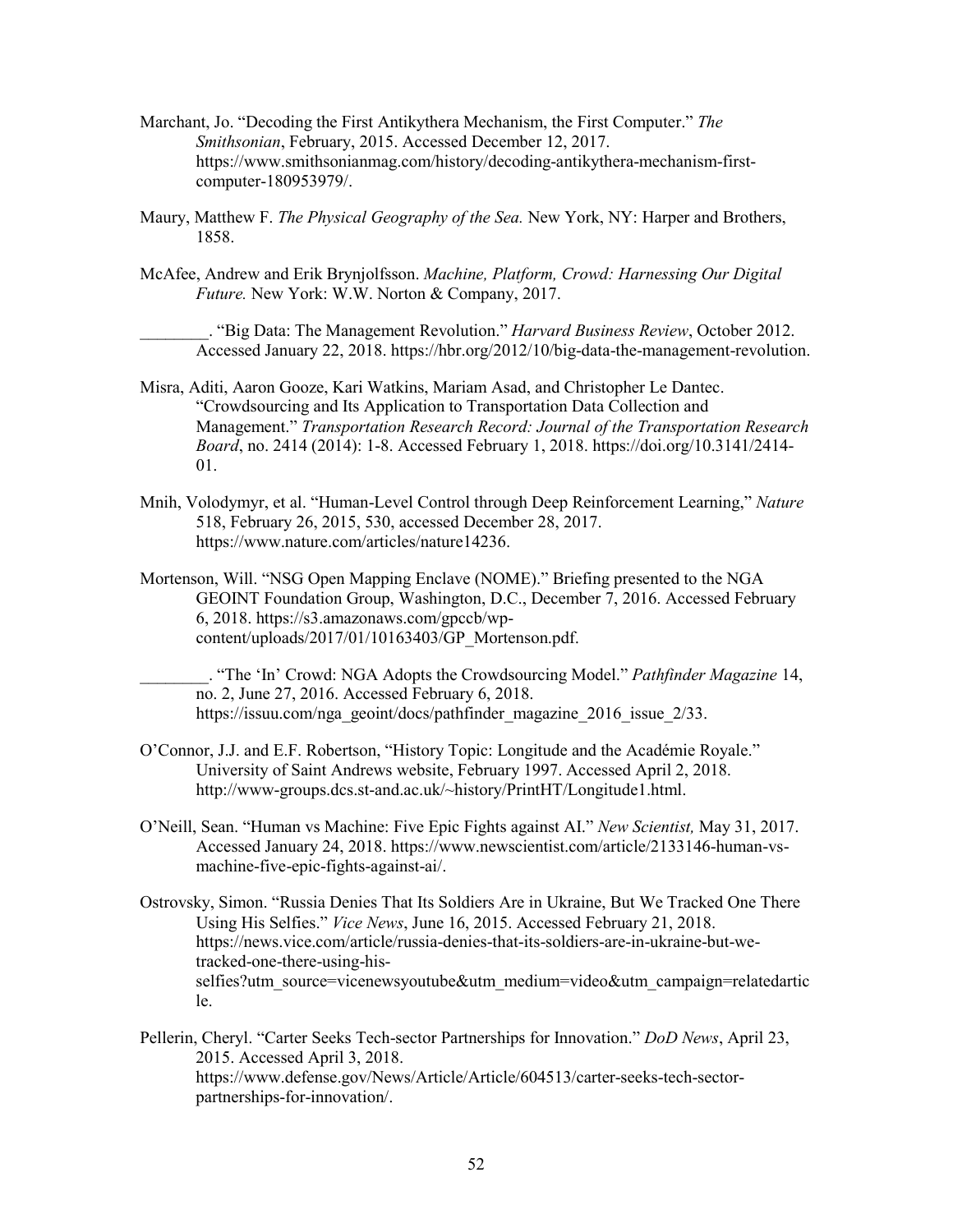- Pólya, George. *How to Solve It: A New Aspect of Mathematical Method.* Princeton, NJ: Princeton University Press, 1945.
- Ponsford, Dominic. "Six Years of Syrian Civil War: 211 Journalists Killed, at Least 21 Held Hostage or Missing and at Least 26 Imprisoned." *Press Gazette*, March 16, 2017. Accessed February 4, 2018.<http://www.pressgazette.co.uk/six-years-of-syrian-civil-war>-211-journalists-killed-at-least-21-held-hostage-or-missing-and-at-least-26-imprisoned/.
- Rogers, Katie. "Boaty McBoatface: What You Get When You let the Internet Decide." *The New York Times*, March 21, 2016. Accessed February 19, 2018. <https://www.nytimes.com/2016/03/22/world/europe/boaty-mcboatface-what-you-get>when-you-let-the-internet-decide.html.
- Saini, Angela. "Solving the Web's Image Problem," *BBC News*, last updated May 14, 2008. Accessed February 4, 2018. [http://news.bbc.co.uk/2/hi/technology/7395751.stm.](http://news.bbc.co.uk/2/hi/technology/7395751.stm)
- Seiter, Courtney. "The Psychology of Social Media: Why We Like, Comment, and Share Online." Blog: Buffer Social, August 10, 2016. Accessed April 3, 2018. [https://blog.bufferapp.com/psychology-of-social-media.](https://blog.bufferapp.com/psychology-of-social-media)
- Tesauro, Gerald, David Gondek, Jonathan Lenchner, James Fan, and John Prager. "Analysis of Watson's Strategies for Playing Jeopardy!" *Journal of Intelligence Research* 21 (May 2013): 244. Accessed March 30, 2018.<https://www.jair.org/media/3834/live-3834-7061> jair.pdf.
- Tetlock, Philip. *Expert Political Judgment: How Good Is It? How Can We Know?* Princeton: Princeton University Press, 2005.

. Superforecasting: The Art and Science of Prediction. New York: Broadway Books, 2015.

 US Department of Defense. Joint Staff, Joint Publication (JP) 2-0, *Joint Intelligence*. Washington, DC: Government Printing Office, 2013.

 \_\_\_\_\_\_\_\_. Joint Staff, Joint Publication (JP) 2-01, *Joint and National Intelligence Support to Military Operations.* Washington, DC: Government Printing Office, 2017.

\_\_\_\_\_\_\_\_. Joint Staff, Joint Publication (JP) 2-03, *Geospatial Intelligence in Joint Operations.*  Washington, DC: Government Printing Office, 2017.

US Department of the Army. Army Doctrine Publication (ADP) 2-0, *Intelligence.* Washington, DC: Government Printing Office, 2012.

\_\_\_\_\_\_\_\_. Army Doctrine Publication (ADP) 5-0, *The Operations Process.* Washington, DC: Government Printing Office, 2012.

 \_\_\_\_\_\_\_\_. Office of the Army Chief Information Office/G-8, Information Architecture Division, Army Architecture Integration Center, *Army Data Strategy*, February 2016, accessed December 10, 2017,

http://ciog6.army.mil/Portals/1/Home/Tabs/Strategy/20160303 Army Data Strategy 20 16.pdf.